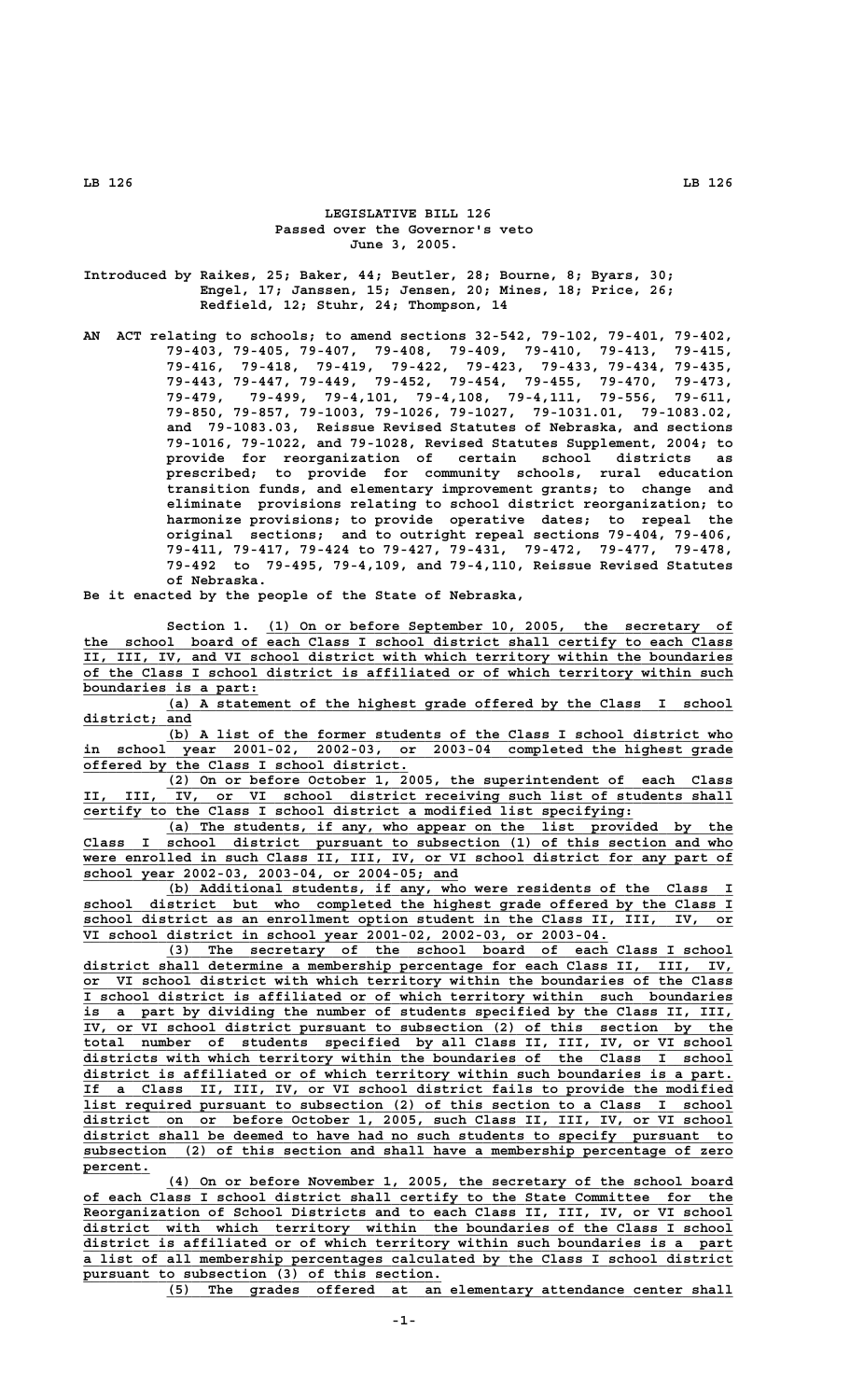**\_\_\_\_\_\_\_\_\_\_\_\_\_\_\_\_\_\_\_\_\_\_\_\_\_\_\_\_\_\_\_\_\_\_\_\_\_\_\_\_\_\_\_\_\_\_\_\_\_\_\_\_\_\_\_\_\_\_\_\_\_\_\_\_\_\_\_\_\_\_\_\_\_\_\_\_\_\_ include any grade for which a student could enroll and receive education at \_\_\_\_\_\_\_\_\_\_\_\_\_\_\_\_\_\_\_\_\_\_\_\_\_\_\_\_\_\_\_\_\_\_\_\_\_\_\_\_\_\_\_\_\_\_\_\_\_\_\_\_\_\_\_\_\_\_\_\_\_\_\_ the elementary attendance center for the specified school year.**

 **\_\_\_\_\_\_\_\_\_\_\_\_\_\_\_\_\_\_\_\_\_\_\_\_\_\_\_\_\_\_\_\_\_\_\_\_\_\_\_\_\_\_\_\_\_\_\_\_\_\_\_\_\_\_\_\_ Sec. 2. (1) Notwithstanding the provisions of any affiliation \_\_\_\_\_\_\_\_\_\_\_\_\_\_\_\_\_\_\_\_\_\_\_\_\_\_\_\_\_\_\_\_\_\_\_\_\_\_\_\_\_\_\_\_\_\_\_\_\_\_\_\_\_\_\_\_\_\_\_\_\_\_\_\_\_\_\_\_\_\_\_\_\_\_\_\_\_\_ petition or plan entered into by Class I school districts prior to the \_\_\_\_\_\_\_\_\_\_\_\_\_\_\_\_\_\_\_\_\_\_\_\_\_\_\_\_\_\_\_\_\_\_\_\_\_\_\_\_\_\_\_\_\_\_\_\_\_\_\_\_\_\_\_\_\_\_\_\_\_\_\_\_\_\_\_\_\_\_\_\_\_\_\_\_\_\_ operative date of this section, on or before December 1, 2005, the State \_\_\_\_\_\_\_\_\_\_\_\_\_\_\_\_\_\_\_\_\_\_\_\_\_\_\_\_\_\_\_\_\_\_\_\_\_\_\_\_\_\_\_\_\_\_\_\_\_\_\_\_\_\_\_\_\_\_\_\_\_\_\_\_\_\_\_\_\_\_\_\_\_\_\_\_\_\_ Committee for the Reorganization of School Districts shall enter an order \_\_\_\_\_\_\_\_\_\_\_\_\_\_\_\_\_\_\_\_\_\_\_\_\_\_\_\_\_\_\_\_\_\_\_\_\_\_\_\_\_\_\_\_\_\_\_\_\_\_\_\_\_\_\_\_\_\_\_\_\_\_\_\_\_\_\_\_\_\_\_\_\_\_\_\_\_\_ dissolving any Class I school district that does not comply with the \_\_\_\_\_\_\_\_\_\_\_\_\_\_\_\_\_\_\_\_\_\_\_\_\_\_\_\_\_\_\_\_\_\_\_\_\_\_\_\_\_\_\_\_\_\_\_\_\_\_\_\_\_\_\_\_\_\_\_\_\_\_\_\_\_\_\_\_\_\_\_\_\_\_\_\_\_\_ requirements of subsection (4) of section 1 of this act and attaching the \_\_\_\_\_\_\_\_\_\_\_\_\_\_\_\_\_\_\_\_\_\_\_\_\_\_\_\_\_\_\_\_\_\_\_\_\_\_\_\_\_\_\_\_\_\_\_\_\_\_\_\_\_\_\_\_\_\_\_\_\_\_\_\_\_\_\_\_\_\_\_\_\_\_\_\_\_\_ territory of such district to the Class II, III, IV, or VI school district \_\_\_\_\_\_\_\_\_\_\_\_\_\_\_\_\_\_\_\_\_\_\_\_\_\_\_\_\_\_\_\_\_\_\_\_\_\_\_\_\_\_\_\_\_\_\_\_\_\_\_\_\_\_\_\_\_\_\_\_\_\_\_\_\_\_\_\_\_\_\_\_\_\_\_\_\_\_ with which the territory is affiliated or of which the territory is a part.** The assets and liabilities of such district, except bonded indebtedness as provided in subsection (2) of this section, shall be distributed among the  **\_\_\_\_\_\_\_\_\_\_\_\_\_\_\_\_\_\_\_\_\_\_\_\_\_\_\_\_\_\_\_\_\_\_\_\_\_\_\_\_\_\_\_\_\_\_\_\_\_\_\_\_\_\_\_\_\_\_\_\_\_\_\_\_\_\_\_\_\_\_\_\_\_\_\_\_\_\_ Class II, III, IV, or VI school districts to which the territory has been \_\_\_\_\_\_\_\_\_\_\_\_\_\_\_\_\_\_\_\_\_\_\_\_\_\_\_\_\_\_\_\_\_\_\_\_\_\_\_\_\_\_\_\_\_\_\_\_\_\_\_\_\_\_\_\_\_\_\_\_\_\_\_\_\_\_\_\_\_\_\_\_\_\_\_\_\_\_ attached in proportion to the taxable valuation of the territory attached to \_\_\_\_\_\_\_\_\_\_\_\_\_\_\_\_\_\_\_\_\_\_\_\_\_\_\_\_\_\_\_\_\_\_\_\_\_\_\_\_\_\_\_\_\_\_ such Class II, III, IV, or VI school district.**

 **\_\_\_\_\_\_\_\_\_\_\_\_\_\_\_\_\_\_\_\_\_\_\_\_\_\_\_\_\_\_\_\_\_\_\_\_\_\_\_\_\_\_\_\_\_\_\_\_\_\_\_\_\_\_\_\_\_\_\_\_\_\_\_\_\_\_\_\_ (2) The territory obligated for the bonded indebtedness of any Class \_\_\_\_\_\_\_\_\_\_\_\_\_\_\_\_\_\_\_\_\_\_\_\_\_\_\_\_\_\_\_\_\_\_\_\_\_\_\_\_\_\_\_\_\_\_\_\_\_\_\_\_\_\_\_\_\_\_\_\_\_\_\_\_\_\_\_\_\_\_\_\_\_\_\_\_\_\_ I, II, III, IV, or VI school district shall not change as a result of an order \_\_\_\_\_\_\_\_\_\_\_\_\_\_\_\_\_\_\_\_\_\_\_\_\_\_\_\_\_\_\_\_ issued pursuant to this section.**

 **\_\_\_\_\_\_\_\_\_\_\_\_\_\_\_\_\_\_\_\_\_\_\_\_\_\_\_\_\_\_\_\_\_\_\_\_\_\_\_\_\_\_\_\_\_\_\_\_\_\_\_\_\_\_\_\_\_\_\_\_\_\_\_\_\_\_\_\_ (3) The State Committee for the Reorganization of School Districts \_\_\_\_\_\_\_\_\_\_\_\_\_\_\_\_\_\_\_\_\_\_\_\_\_\_\_\_\_\_\_\_\_\_\_\_\_\_\_\_\_\_\_\_\_\_\_\_\_\_\_\_\_\_\_\_\_\_\_\_\_\_\_\_\_\_\_\_\_\_\_\_\_\_\_\_\_\_ is not required to conduct public hearings prior to issuing orders pursuant to** this section.

 $\overline{(4)}$  The effective date for all orders pursuant to this section shall  **\_\_\_\_\_\_\_\_\_\_\_\_\_\_\_\_\_\_\_\_\_\_\_\_\_\_\_\_\_\_\_\_\_\_\_\_\_\_\_\_\_\_\_\_\_\_\_\_\_\_\_\_\_\_\_\_\_\_\_\_\_\_\_\_\_\_\_\_\_\_\_\_\_\_\_\_\_\_ be January 1, 2006, for determining residence for election purposes and June \_\_\_\_\_\_\_\_\_\_\_\_\_\_\_\_\_\_\_\_\_\_\_\_\_\_\_\_\_\_\_\_\_ 15, 2006, for all other purposes.**

 **\_\_\_\_\_\_\_\_\_\_\_\_\_\_\_\_\_\_\_\_\_\_\_\_\_\_\_\_\_\_\_\_\_\_\_\_\_\_\_\_\_\_\_\_\_\_\_\_\_\_\_\_\_\_\_\_\_\_\_\_\_\_\_\_\_\_\_\_ (5) The elementary attendance center for any Class I school district \_\_\_\_\_\_\_\_\_\_\_\_\_\_\_\_\_\_\_\_\_\_\_\_\_\_\_\_\_\_\_\_\_\_\_\_\_\_\_\_\_\_\_\_\_\_\_\_\_\_\_\_\_\_\_\_\_\_\_\_\_\_\_\_\_\_\_\_\_\_\_\_\_\_\_\_\_\_ dissolved pursuant to this section shall not be subject to sections 4 and 40 \_\_\_\_\_\_\_\_\_\_\_\_ of this act.**

 **\_\_\_\_\_\_\_\_\_\_\_\_\_\_\_\_\_\_\_\_\_\_\_\_\_\_\_\_\_\_\_\_\_\_\_\_\_\_\_\_\_\_\_\_\_\_\_\_\_\_\_\_\_\_\_\_\_\_\_\_\_\_\_\_\_\_\_\_ (6) For purposes of this section, to attach territory of a Class I \_\_\_\_\_\_\_\_\_\_\_\_\_\_\_\_\_\_\_\_\_\_\_\_\_\_\_\_\_\_\_\_\_\_\_\_\_\_\_\_\_\_\_\_\_\_\_\_\_\_\_\_\_\_\_\_\_\_\_\_\_\_\_\_\_\_\_\_\_\_\_\_\_\_\_\_\_\_ district dissolved pursuant to this section to a Class VI district with which \_\_\_\_\_\_\_\_\_\_\_\_\_\_\_\_\_\_\_\_\_\_\_\_\_\_\_\_\_\_\_\_\_\_\_\_\_\_\_\_\_\_\_\_\_\_\_\_\_\_\_\_\_\_\_\_\_\_\_\_\_\_\_\_\_\_\_\_\_\_\_\_\_\_\_\_\_\_ the territory is a part means to include the territory in the new Class II or \_\_\_\_\_\_\_\_\_\_\_\_\_\_\_\_\_\_\_\_\_\_\_\_\_\_\_\_\_\_\_\_\_\_\_\_\_\_\_\_\_\_\_\_\_\_\_\_\_\_\_\_\_\_\_\_\_\_\_\_\_\_\_\_\_\_\_\_\_\_\_\_\_\_\_\_\_\_ Class III school district formed from the Class VI school district pursuant to \_\_\_\_\_\_\_\_\_\_\_\_\_\_\_\_\_\_\_\_\_\_\_\_\_\_\_\_\_\_\_\_\_\_\_\_\_\_\_\_ subsection (5) of section 3 of this act.**

 **\_\_\_\_\_\_\_\_\_\_\_\_\_\_\_\_\_\_\_\_\_\_\_\_\_\_\_\_\_\_\_\_\_\_\_\_\_\_\_\_\_\_\_\_\_\_\_\_\_\_\_\_\_\_\_\_ Sec. 3. (1) Notwithstanding the provisions of any affiliation \_\_\_\_\_\_\_\_\_\_\_\_\_\_\_\_\_\_\_\_\_\_\_\_\_\_\_\_\_\_\_\_\_\_\_\_\_\_\_\_\_\_\_\_\_\_\_\_\_\_\_\_\_\_\_\_\_\_\_\_\_\_\_\_\_\_\_\_\_\_\_\_\_\_\_\_\_\_ petition or plan entered into by Class I school districts prior to the perative date of this section, the State Committee for the Reorganization of \_\_\_\_\_\_\_\_\_\_\_\_\_\_\_\_\_\_\_\_\_\_\_\_\_\_\_\_\_\_\_\_\_\_\_\_\_\_\_\_\_\_\_\_\_\_\_\_\_\_\_\_\_\_\_\_\_\_\_\_\_\_\_\_\_\_\_\_\_\_\_\_\_\_\_\_\_\_ School Districts shall issue orders, on or before December 1, 2005, which** dissolve and attach the territory of each Class I school district, except as  **\_\_\_\_\_\_\_\_\_\_\_\_\_\_\_\_\_\_\_\_\_\_\_\_\_\_\_\_\_\_\_\_\_\_\_\_\_\_\_\_\_\_\_\_\_\_\_\_\_\_\_\_\_\_\_\_\_\_\_\_\_\_\_\_\_\_\_\_\_\_\_\_\_\_\_\_\_\_ provided in section 2 of this act, to one or more Class II, III, IV, or VI \_\_\_\_\_\_\_\_\_\_\_\_\_\_\_\_\_\_\_\_\_\_\_\_\_\_\_\_\_\_\_\_\_\_\_\_\_\_\_\_\_\_\_\_\_\_\_\_\_\_\_\_\_\_\_\_\_\_\_\_\_\_\_\_\_\_\_\_\_\_\_\_\_\_\_\_\_\_ school districts pursuant to one of the methods contained in subsection (3) of \_\_\_\_\_\_\_\_\_\_\_\_\_\_\_\_\_\_\_\_\_\_\_\_\_\_\_\_\_\_\_\_\_\_\_\_\_\_\_\_\_\_\_\_\_\_\_\_\_\_\_\_\_\_\_\_\_\_\_\_\_\_\_\_\_\_\_\_\_\_\_\_\_\_\_\_\_\_ this section. To attach territory of a Class I district dissolved pursuant to \_\_\_\_\_\_\_\_\_\_\_\_\_\_\_\_\_\_\_\_\_\_\_\_\_\_\_\_\_\_\_\_\_\_\_\_\_\_\_\_\_\_\_\_\_\_\_\_\_\_\_\_\_\_\_\_\_\_\_\_\_\_\_\_\_\_\_\_\_\_\_\_\_\_\_\_\_\_ this section to a Class VI district of which the territory is a part means to \_\_\_\_\_\_\_\_\_\_\_\_\_\_\_\_\_\_\_\_\_\_\_\_\_\_\_\_\_\_\_\_\_\_\_\_\_\_\_\_\_\_\_\_\_\_\_\_\_\_\_\_\_\_\_\_\_\_\_\_\_\_\_\_\_\_\_\_\_\_\_\_\_\_\_\_\_\_ include the territory in the Class II or Class III school district formed from \_\_\_\_\_\_\_\_\_\_\_\_\_\_\_\_\_\_\_\_\_\_\_\_\_\_\_\_\_\_\_\_\_\_\_\_\_\_\_\_\_\_\_\_\_\_\_\_\_\_\_\_\_\_\_\_\_\_\_\_\_\_\_\_\_\_\_\_\_\_\_\_ the Class VI school district pursuant to subsection (5) of this section.**

 **\_\_\_\_\_\_\_\_\_\_\_\_\_\_\_\_\_\_\_\_\_\_\_\_\_\_\_\_\_\_\_\_\_\_\_\_\_\_\_\_\_\_\_\_\_\_\_\_\_\_\_\_\_\_\_\_\_\_\_\_\_\_\_\_\_\_\_\_ (2) On or before October 1, 2005, each Class I school board may hold \_\_\_\_\_\_\_\_\_\_\_\_\_\_\_\_\_\_\_\_\_\_\_\_\_\_\_\_\_\_\_\_\_\_\_\_\_\_\_\_\_\_\_\_\_\_\_\_\_\_\_\_\_\_\_\_\_\_\_\_\_\_\_\_\_\_\_\_\_\_\_\_\_\_\_\_\_\_ a public hearing regarding the dissolution of the Class I school district and \_\_\_\_\_\_\_\_\_\_\_\_\_\_\_\_\_\_\_\_\_\_\_\_\_\_\_\_\_\_\_\_\_\_\_\_\_\_\_\_\_\_\_\_\_\_\_\_\_\_\_\_\_\_\_\_\_\_\_\_\_\_\_\_\_\_\_\_\_\_\_\_\_\_\_\_\_\_ its attachment to one or more Class II, III, IV, or VI school districts. On \_\_\_\_\_\_\_\_\_\_\_\_\_\_\_\_\_\_\_\_\_\_\_\_\_\_\_\_\_\_\_\_\_\_\_\_\_\_\_\_\_\_\_\_\_\_\_\_\_\_\_\_\_\_\_\_\_\_\_\_\_\_\_\_\_\_\_\_\_\_\_\_\_\_\_\_\_\_ or before November 1, 2005, each Class I school board that held a hearing \_\_\_\_\_\_\_\_\_\_\_\_\_\_\_\_\_\_\_\_\_\_\_\_\_\_\_\_\_\_\_\_\_\_\_\_\_\_\_\_\_\_\_\_\_\_\_\_\_\_\_\_\_\_\_\_\_\_\_\_\_\_\_\_\_\_\_\_\_\_\_\_\_\_\_\_\_\_ pursuant to this subsection may file with the State Committee for the** Reorganization of School Districts a statement of commitment to attach all of the territory of the Class I district to one or more Class II, III, IV, or VI  **\_\_\_\_\_\_\_\_\_\_\_\_\_\_\_\_\_\_\_\_\_\_\_\_\_\_\_\_\_\_\_\_\_\_\_\_\_\_\_\_\_\_\_\_\_\_\_\_\_\_\_\_\_\_\_\_ school districts. Valid statements of commitment shall:**

 **\_\_\_\_\_\_\_\_\_\_\_\_\_\_\_\_\_\_\_\_\_\_\_\_\_\_\_\_\_\_\_\_\_\_\_\_\_\_\_\_\_\_\_\_\_\_\_\_\_\_\_\_\_\_\_\_\_\_\_\_\_\_\_\_\_\_\_\_ (a) Specify the Class II, III, IV, and VI school districts to which \_\_\_\_\_\_\_\_\_\_\_\_\_\_\_\_\_\_\_\_\_\_\_\_\_\_\_\_\_\_\_\_\_\_\_\_\_\_\_\_\_\_\_\_\_\_\_\_\_\_\_\_\_\_\_\_\_\_\_\_\_\_\_\_\_\_\_\_\_\_\_\_\_\_\_\_\_\_ the territory of the Class I school district will be attached and the \_\_\_\_\_\_\_\_\_\_\_\_\_\_\_\_\_\_\_\_\_\_\_\_\_\_\_\_\_\_\_\_\_\_\_\_\_\_\_\_\_\_\_\_\_\_\_\_\_\_\_\_\_\_\_\_\_\_\_\_\_\_\_ territory to be attached to each specified school district; and**

 **\_\_\_\_\_\_\_\_\_\_\_\_\_\_\_\_\_\_\_\_\_\_\_\_\_\_\_\_\_\_\_\_\_\_\_\_\_\_\_\_\_\_\_\_\_\_\_\_\_\_\_\_\_\_\_\_\_\_\_\_\_\_\_\_\_\_\_\_ (b) Be approved by a majority of the members of the school boards \_\_\_\_\_\_\_\_\_\_\_\_\_\_\_\_\_\_\_\_\_\_\_\_\_\_\_\_\_\_\_\_\_\_\_\_\_\_\_\_\_\_\_\_\_\_\_\_\_\_\_\_\_\_\_\_\_\_\_\_\_\_\_\_\_\_\_\_\_\_\_\_\_\_\_\_\_\_ of: (i) The Class I school district; (ii) all Class II, III, or IV school \_\_\_\_\_\_\_\_\_\_\_\_\_\_\_\_\_\_\_\_\_\_\_\_\_\_\_\_\_\_\_\_\_\_\_\_\_\_\_\_\_\_\_\_\_\_\_\_\_\_\_\_\_\_\_\_\_\_\_\_\_\_\_\_\_\_\_\_\_\_\_\_\_\_\_\_\_\_ districts with which territory of the Class I school district is affiliated; \_\_\_\_\_\_\_\_\_\_\_\_\_\_\_\_\_\_\_\_\_\_\_\_\_\_\_\_\_\_\_\_\_\_\_\_\_\_\_\_\_\_\_\_\_\_\_\_\_\_\_\_\_\_\_\_\_\_\_\_\_\_\_\_\_\_\_\_\_\_\_\_\_\_\_\_\_\_ (iii) all Class VI school districts of which territory of the Class I school \_\_\_\_\_\_\_\_\_\_\_\_\_\_\_\_\_\_\_\_\_\_\_\_\_\_\_\_\_\_\_\_\_\_\_\_\_\_\_\_\_\_\_\_\_\_\_\_\_\_\_\_\_\_\_\_\_\_\_\_\_\_\_\_\_\_\_\_\_\_\_\_\_\_\_\_\_\_ district is a part; and (iv) all Class II, III, IV, or VI school districts \_\_\_\_\_\_\_\_\_\_\_\_\_\_\_\_\_\_\_\_\_\_\_\_\_\_\_\_\_\_\_\_\_\_\_\_\_\_\_\_\_\_\_\_\_\_\_\_\_\_\_\_\_\_\_\_\_\_\_\_\_\_ which will receive territory from the Class I school district.**

 **\_\_\_\_\_\_\_\_\_\_\_\_\_\_\_\_\_\_\_\_\_\_\_\_\_\_\_\_\_\_\_\_\_\_\_\_\_\_\_\_\_\_\_\_\_\_\_\_\_\_\_\_\_\_\_\_\_\_\_\_\_\_\_\_\_\_\_\_ On or before September 10, 2005, the State Department of Education**  $\max$  prescribe the form and required contents for statements of commitment  **\_\_\_\_\_\_\_\_\_\_\_\_\_\_\_\_\_\_\_\_\_\_\_\_\_\_\_\_\_\_\_\_\_\_\_\_\_\_\_\_\_\_\_\_\_\_\_\_\_\_\_\_ consistent with the requirements of this subsection.**

 **\_\_\_\_\_\_\_\_\_\_\_\_\_\_\_\_\_\_\_\_\_\_\_\_\_\_\_\_\_\_\_\_\_\_\_\_\_\_\_\_\_\_\_\_\_\_\_\_\_\_\_\_\_\_\_\_\_\_\_\_\_\_\_\_\_\_\_\_ (3) Orders issued pursuant to subsection (1) of this section shall \_\_\_\_\_\_\_\_\_\_\_\_\_\_\_\_\_\_\_\_\_\_\_\_\_\_\_\_\_\_\_\_\_\_\_\_\_\_\_\_\_\_\_\_\_\_\_\_\_\_\_\_\_\_\_\_\_\_\_\_\_\_\_\_\_\_\_\_\_\_\_\_\_\_ dissolve each Class I school district and attach its territory as follows:**

 **\_\_\_\_\_\_\_\_\_\_\_\_\_\_\_\_\_\_\_\_\_\_\_\_\_\_\_\_\_\_\_\_\_\_\_\_\_\_\_\_\_\_\_\_\_\_\_\_\_\_\_\_\_\_\_\_\_\_\_\_\_\_\_\_\_\_\_\_ (a) If a valid statement of commitment was filed on or before \_\_\_\_\_\_\_\_\_\_\_\_\_\_\_\_\_\_\_\_\_\_\_\_\_\_\_\_\_\_\_\_\_\_\_\_\_\_\_\_\_\_\_\_\_\_\_\_\_\_\_\_\_\_\_\_\_\_\_\_\_\_\_\_\_\_\_\_\_\_\_\_\_\_\_\_\_\_ November 1, 2005, the territory of the Class I school district shall be \_\_\_\_\_\_\_\_\_\_\_\_\_\_\_\_\_\_\_\_\_\_\_\_\_\_\_\_\_\_\_\_\_\_\_\_\_\_\_\_\_\_\_\_\_\_\_\_\_\_\_\_\_\_\_\_\_\_\_\_\_\_\_\_\_\_\_\_\_\_\_\_\_\_\_\_\_\_ attached to one or more Class II, III, IV, or VI school districts according to \_\_\_\_\_\_\_\_\_\_\_\_\_\_\_\_\_\_\_\_\_\_\_\_\_\_\_\_ the statement of commitment;**

 **\_\_\_\_\_\_\_\_\_\_\_\_\_\_\_\_\_\_\_\_\_\_\_\_\_\_\_\_\_\_\_\_\_\_\_\_\_\_\_\_\_\_\_\_\_\_\_\_\_\_\_\_\_\_\_\_\_\_\_\_\_\_\_\_\_\_\_\_ (b) If a valid statement of commitment was not filed on or before** November 1, 2005, and the primary high school district for the Class I school  **\_\_\_\_\_\_\_\_\_\_\_\_\_\_\_\_\_\_\_\_\_\_\_\_\_\_\_\_\_\_\_\_\_\_\_\_\_\_\_\_\_\_\_\_\_\_\_\_\_\_\_\_\_\_\_\_\_\_\_\_\_\_\_\_\_\_\_\_\_\_\_\_\_\_\_\_\_\_ district as designated for school year 2005-06 pursuant to section 79-1083.02**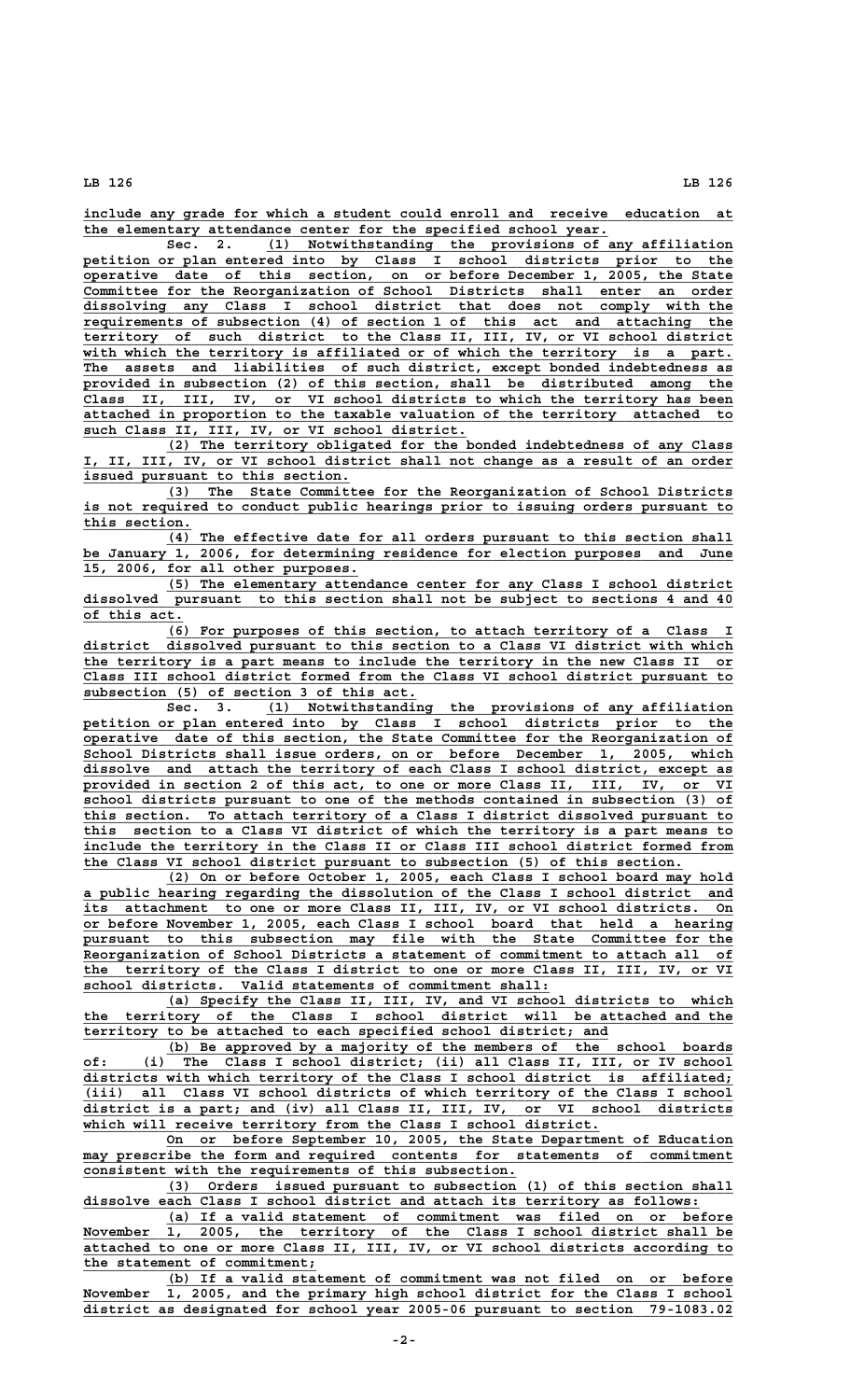**\_\_\_\_\_\_\_\_\_\_\_\_\_\_\_\_\_\_\_\_\_\_\_\_\_\_\_\_\_\_\_\_\_\_\_\_\_\_\_\_\_\_\_\_\_\_\_\_\_\_\_\_\_\_\_\_\_\_\_\_\_\_\_\_\_\_\_\_\_\_\_\_\_\_\_\_\_\_ has a membership percentage of at least fifty percent as certified pursuant to \_\_\_\_\_\_\_\_\_\_\_\_\_\_\_\_\_\_\_\_\_\_\_\_\_\_\_\_\_\_\_\_\_\_\_\_\_\_\_\_\_\_\_\_\_\_\_\_\_\_\_\_\_\_\_\_\_\_\_\_\_\_\_\_\_\_\_\_\_\_\_\_\_\_\_\_\_\_ subsection (4) of section 1 of this act or there is not a high school district \_\_\_\_\_\_\_\_\_\_\_\_\_\_\_\_\_\_\_\_\_\_\_\_\_\_\_\_\_\_\_\_\_\_\_\_\_\_\_\_\_\_\_\_\_\_\_\_\_\_\_\_\_\_\_\_\_\_\_\_\_\_\_\_\_\_\_\_\_\_\_\_\_\_\_\_\_\_ with a membership percentage above zero percent as certified pursuant to \_\_\_\_\_\_\_\_\_\_\_\_\_\_\_\_\_\_\_\_\_\_\_\_\_\_\_\_\_\_\_\_\_\_\_\_\_\_\_\_\_\_\_\_\_\_\_\_\_\_\_\_\_\_\_\_\_\_\_\_\_\_\_\_\_\_\_\_\_\_\_\_\_\_\_\_\_\_ subsection (4) of section 1 of this act, the territory of the Class I school \_\_\_\_\_\_\_\_\_\_\_\_\_\_\_\_\_\_\_\_\_\_\_\_\_\_\_\_\_\_\_\_\_\_\_\_\_\_\_\_\_\_\_\_\_\_\_\_\_\_\_\_\_\_\_\_\_\_\_\_\_\_\_\_\_\_\_\_\_\_\_\_\_\_\_\_\_\_ district shall be attached to the Class II, III, IV, or VI school district** with which the territory is affiliated or of which it is a part; or

 **\_\_\_\_\_\_\_\_\_\_\_\_\_\_\_\_\_\_\_\_\_\_\_\_\_\_\_\_\_\_\_\_\_\_\_\_\_\_\_\_\_\_\_\_\_\_\_\_\_\_\_\_\_\_\_\_\_\_\_\_\_\_\_\_\_\_\_\_ (c) If a valid statement of commitment was not filed on or before** November  $\overline{1, 2005, 111}$  and the primary high school district for the Class I school  **\_\_\_\_\_\_\_\_\_\_\_\_\_\_\_\_\_\_\_\_\_\_\_\_\_\_\_\_\_\_\_\_\_\_\_\_\_\_\_\_\_\_\_\_\_\_\_\_\_\_\_\_\_\_\_\_\_\_\_\_\_\_\_\_\_\_\_\_\_\_\_\_\_\_\_\_\_\_ district does not have a membership percentage of at least fifty percent as \_\_\_\_\_\_\_\_\_\_\_\_\_\_\_\_\_\_\_\_\_\_\_\_\_\_\_\_\_\_\_\_\_\_\_\_\_\_\_\_\_\_\_\_\_\_\_\_\_\_\_\_\_\_\_\_\_\_\_\_\_\_ certified pursuant to subsection (4) of section 1 of this act:**

 **\_\_\_\_\_\_\_\_\_\_\_\_\_\_\_\_\_\_\_\_\_\_\_\_\_\_\_\_\_\_\_\_\_\_\_\_\_\_\_\_\_\_\_\_\_\_\_\_\_\_\_\_\_\_\_\_\_\_\_\_\_\_\_\_\_\_\_\_ (i) The territory of the Class I school district that is affiliated** with or a part of a Class II, III, IV, or VI school district that has a  **\_\_\_\_\_\_\_\_\_\_\_\_\_\_\_\_\_\_\_\_\_\_\_\_\_\_\_\_\_\_\_\_\_\_\_\_\_\_\_\_\_\_\_\_\_\_\_\_\_\_\_\_\_\_\_\_\_\_\_\_\_\_\_\_\_\_\_\_\_\_\_\_\_\_\_\_\_\_ membership percentage of at least twenty percent shall be attached to such \_\_\_\_\_\_\_\_\_\_\_\_\_\_\_\_\_\_\_\_\_\_\_\_\_\_\_\_\_\_\_\_\_\_\_\_\_\_\_\_\_\_\_\_\_ Class II, III, IV, or VI school district; and**

 **\_\_\_\_\_\_\_\_\_\_\_\_\_\_\_\_\_\_\_\_\_\_\_\_\_\_\_\_\_\_\_\_\_\_\_\_\_\_\_\_\_\_\_\_\_\_\_\_\_\_\_\_\_\_\_\_\_\_\_\_\_\_\_\_\_\_\_\_ (ii) The territory of the Class I school district that is affiliated** with or a part of a Class II, III, IV, or VI school district that has a  $\overline{\text{membership}}$  percentage that is not at least twenty percent shall be attached to  **\_\_\_\_\_\_\_\_\_\_\_\_\_\_\_\_\_\_\_\_\_\_\_\_\_\_\_\_\_\_\_\_\_\_\_\_\_\_\_\_\_\_\_\_\_\_\_\_\_\_\_\_\_\_\_\_\_\_\_\_\_\_\_\_\_\_\_\_\_\_\_\_\_\_\_\_\_\_ the Class II, III, IV, or VI school district which has the largest membership \_\_\_\_\_\_\_\_\_\_\_\_\_\_\_\_\_\_\_\_\_\_\_\_\_\_\_\_\_\_\_\_\_\_\_\_\_\_\_\_\_\_\_ percentage for the Class I school district.**

 **\_\_\_\_\_\_\_\_\_\_\_\_\_\_\_\_\_\_\_\_\_\_\_\_\_\_\_\_\_\_\_\_\_\_\_\_\_\_\_\_\_\_\_\_\_\_\_\_\_\_\_\_\_\_\_\_\_\_\_\_\_\_\_\_\_\_\_\_ (4) Orders issued pursuant to subsection (1) of this section shall \_\_\_\_\_\_\_\_\_\_\_\_\_\_\_\_\_\_\_\_\_\_\_\_\_\_\_\_\_\_\_\_\_\_\_\_\_\_\_\_\_\_\_\_\_\_\_\_\_\_\_\_\_\_\_\_\_\_\_\_\_\_\_\_\_\_\_\_\_\_\_\_\_\_\_\_\_\_ transfer all assets and liabilities of each Class I school district, except** bonded indebtedness as provided in subsection (6) of this section, as follows:

 **\_\_\_\_\_\_\_\_\_\_\_\_\_\_\_\_\_\_\_\_\_\_\_\_\_\_\_\_\_\_\_\_\_\_\_\_\_\_\_\_\_\_\_\_\_\_\_\_\_\_\_\_\_\_\_\_\_\_\_\_\_\_\_\_\_\_\_\_ (a) If the territory of the Class I school district is attached \_\_\_\_\_\_\_\_\_\_\_\_\_\_\_\_\_\_\_\_\_\_\_\_\_\_\_\_\_\_\_\_\_\_\_\_\_\_\_\_\_\_\_\_\_\_\_\_\_\_\_\_\_\_\_\_\_\_\_\_\_\_\_\_\_\_\_\_\_\_\_\_\_\_\_\_\_\_ pursuant to subdivision (3)(a) of this section, the assets and liabilities of \_\_\_\_\_\_\_\_\_\_\_\_\_\_\_\_\_\_\_\_\_\_\_\_\_\_\_\_\_\_\_\_\_\_\_\_\_\_\_\_\_\_\_\_\_\_\_\_\_\_\_\_\_\_\_\_\_\_\_\_\_\_\_\_\_\_\_\_\_\_\_\_\_\_\_\_\_\_ the Class I school district shall be transferred to the Class II, III, IV, or \_\_\_\_\_\_\_\_\_\_\_\_\_\_\_\_\_\_\_\_\_\_\_\_\_\_\_\_\_\_\_\_\_\_\_\_\_\_\_\_\_\_\_\_\_\_\_\_\_\_\_\_\_\_\_\_\_\_\_\_\_\_\_\_\_\_\_\_\_\_\_\_\_\_\_\_\_\_ VI school district which will receive the largest percentage of the taxable** valuation of the territory of the Class I school district;

 **\_\_\_\_\_\_\_\_\_\_\_\_\_\_\_\_\_\_\_\_\_\_\_\_\_\_\_\_\_\_\_\_\_\_\_\_\_\_\_\_\_\_\_\_\_\_\_\_\_\_\_\_\_\_\_\_\_\_\_\_\_\_\_\_\_\_\_\_ (b) If the territory of the Class I school district is attached \_\_\_\_\_\_\_\_\_\_\_\_\_\_\_\_\_\_\_\_\_\_\_\_\_\_\_\_\_\_\_\_\_\_\_\_\_\_\_\_\_\_\_\_\_\_\_\_\_\_\_\_\_\_\_\_\_\_\_\_\_\_\_\_\_\_\_\_\_\_\_\_\_\_\_\_\_\_ pursuant to subdivision (3)(b) of this section, the assets and liabilities of \_\_\_\_\_\_\_\_\_\_\_\_\_\_\_\_\_\_\_\_\_\_\_\_\_\_\_\_\_\_\_\_\_\_\_\_\_\_\_\_\_\_\_\_\_\_\_\_\_\_\_\_\_\_\_\_\_\_\_\_\_\_\_\_\_\_\_\_\_\_\_\_\_\_\_\_\_\_ the Class I school district shall be transferred to the primary high school \_\_\_\_\_\_\_\_\_\_\_\_\_\_\_\_\_\_\_\_\_\_\_\_\_\_\_\_\_\_\_\_\_\_\_\_\_\_\_\_\_\_\_\_\_\_\_\_\_\_\_\_\_\_\_\_\_\_\_\_\_\_\_\_\_\_\_\_\_\_\_\_\_\_\_\_\_\_ district as designated for school fiscal year 2005-06 pursuant to section 79-1083.02; and \_\_\_\_\_\_\_\_\_\_\_\_\_\_\_**

 **\_\_\_\_\_\_\_\_\_\_\_\_\_\_\_\_\_\_\_\_\_\_\_\_\_\_\_\_\_\_\_\_\_\_\_\_\_\_\_\_\_\_\_\_\_\_\_\_\_\_\_\_\_\_\_\_\_\_\_\_\_\_\_\_\_\_\_\_ (c) If the territory of the Class I school district is attached \_\_\_\_\_\_\_\_\_\_\_\_\_\_\_\_\_\_\_\_\_\_\_\_\_\_\_\_\_\_\_\_\_\_\_\_\_\_\_\_\_\_\_\_\_\_\_\_\_\_\_\_\_\_\_\_\_\_\_\_\_\_\_\_\_\_\_\_\_\_\_\_\_\_\_\_\_\_ pursuant to subdivision (3)(c) of this section, the assets and liabilities of \_\_\_\_\_\_\_\_\_\_\_\_\_\_\_\_\_\_\_\_\_\_\_\_\_\_\_\_\_\_\_\_\_\_\_\_\_\_\_\_\_\_\_\_\_\_\_\_\_\_\_\_\_\_\_\_\_\_\_\_\_\_\_\_\_\_\_\_\_\_\_\_\_\_\_\_\_\_ the Class I school district shall be transferred to the Class II, III, IV, or \_\_\_\_\_\_\_\_\_\_\_\_\_\_\_\_\_\_\_\_\_\_\_\_\_\_\_\_\_\_\_\_\_\_\_\_\_\_\_\_\_\_\_\_\_\_\_\_\_\_\_\_\_\_\_\_\_\_\_\_\_\_\_\_\_\_\_\_\_\_\_\_\_\_\_\_\_\_ VI school district with the largest membership percentage certified pursuant \_\_\_\_\_\_\_\_\_\_\_\_\_\_\_\_\_\_\_\_\_\_\_\_\_\_\_\_\_\_\_\_\_\_\_\_\_\_\_\_\_\_\_ to subsection (4) of section 1 of this act.**

 **\_\_\_\_\_\_\_\_\_\_\_\_\_\_\_\_\_\_\_\_\_\_\_\_\_\_\_\_\_\_\_\_\_\_\_\_\_\_\_\_\_\_\_\_\_\_\_\_\_\_\_\_\_\_\_\_\_\_\_\_\_\_\_\_\_\_\_\_ (5) On or before December 1, 2005, the State Committee for the \_\_\_\_\_\_\_\_\_\_\_\_\_\_\_\_\_\_\_\_\_\_\_\_\_\_\_\_\_\_\_\_\_\_\_\_\_\_\_\_\_\_\_\_\_\_\_\_\_\_\_\_\_\_\_\_\_\_\_\_\_\_\_\_\_\_\_\_\_\_\_\_\_\_\_\_\_\_ Reorganization of School Districts shall issue orders classifying each Class \_\_\_\_\_\_\_\_\_\_\_\_\_\_\_\_\_\_\_\_\_\_\_\_\_\_\_\_\_\_\_\_\_\_\_\_\_\_\_\_\_\_\_\_\_\_\_\_\_\_\_\_\_\_\_\_\_\_\_\_\_\_\_\_\_\_\_\_\_\_\_\_\_\_\_\_\_\_ VI school district into a new Class II or Class III school district as defined \_\_\_\_\_\_\_\_\_\_\_\_\_\_\_\_\_\_\_\_\_\_\_\_\_\_\_\_\_\_\_\_\_\_\_\_\_\_\_\_\_\_\_\_\_\_\_\_\_\_\_\_\_\_\_\_\_\_\_\_\_\_\_\_\_\_\_\_\_\_\_\_\_\_\_\_\_\_ in section 79-102. The territory of Class I school districts ordered to be \_\_\_\_\_\_\_\_\_\_\_\_\_\_\_\_\_\_\_\_\_\_\_\_\_\_\_\_\_\_\_\_\_\_\_\_\_\_\_\_\_\_\_\_\_\_\_\_\_\_\_\_\_\_\_\_\_\_\_\_\_\_\_\_\_\_\_\_\_\_\_\_\_\_\_\_\_\_ attached to a Class VI school district pursuant to this section shall be \_\_\_\_\_\_\_\_\_\_\_\_\_\_\_\_\_\_\_\_\_\_\_\_\_\_\_\_\_\_\_\_\_\_\_\_\_\_\_\_\_\_\_\_\_\_\_\_\_\_\_\_\_\_\_\_\_\_\_\_\_\_\_\_\_\_\_\_\_\_\_\_\_\_\_\_\_\_ attached to the new Class II or Class III school district created from such \_\_\_\_\_\_\_\_\_\_\_\_\_\_\_\_\_\_\_\_\_\_\_\_\_\_\_\_\_\_\_\_\_\_\_\_\_\_\_\_\_\_\_\_\_\_\_\_\_\_\_\_\_\_\_\_\_\_\_\_\_\_\_\_\_\_\_\_\_\_\_\_\_\_\_\_\_\_ Class VI school district pursuant to this subsection. The existing school \_\_\_\_\_\_\_\_\_\_\_\_\_\_\_\_\_\_\_\_\_\_\_\_\_\_\_\_\_\_\_\_\_\_\_\_\_\_\_\_\_\_\_\_\_\_\_\_\_\_\_\_\_\_\_\_\_\_\_\_\_\_\_\_\_\_\_\_\_\_\_\_\_\_\_\_\_\_ board members of each Class VI school district as of June 15, 2006, shall** continue as the school board members for the new Class II or Class III school  **\_\_\_\_\_\_\_\_\_\_\_\_\_\_\_\_\_\_\_\_\_\_\_\_\_\_\_\_\_\_\_\_\_\_\_\_\_\_\_\_\_\_\_\_\_\_\_\_\_\_\_\_\_\_\_\_\_\_\_\_\_\_\_\_\_\_\_\_\_\_\_\_\_\_\_\_\_\_ district created from such Class VI school district until their terms expire \_\_\_\_\_\_\_\_\_\_\_\_\_\_\_\_\_\_\_\_\_\_\_\_\_\_\_\_\_\_\_\_\_\_\_\_\_\_\_\_\_\_\_\_\_\_\_ and their successors are elected and qualified.**

 **\_\_\_\_\_\_\_\_\_\_\_\_\_\_\_\_\_\_\_\_\_\_\_\_\_\_\_\_\_\_\_\_\_\_\_\_\_\_\_\_\_\_\_\_\_\_\_\_\_\_\_\_\_\_\_\_\_\_\_\_\_\_\_\_\_\_\_\_ (6) The territory obligated for the bonded indebtedness of any Class \_\_\_\_\_\_\_\_\_\_\_\_\_\_\_\_\_\_\_\_\_\_\_\_\_\_\_\_\_\_\_\_\_\_\_\_\_\_\_\_\_\_\_\_\_\_\_\_\_\_\_\_\_\_\_\_\_\_\_\_\_\_\_\_\_\_\_\_\_\_\_\_\_\_\_\_\_\_ I, II, III, IV, or VI school district shall not change as a result of an order \_\_\_\_\_\_\_\_\_\_\_\_\_\_\_\_\_\_\_\_\_\_\_\_\_\_\_\_\_\_\_\_ issued pursuant to this section.**

 **\_\_\_\_\_\_\_\_\_\_\_\_\_\_\_\_\_\_\_\_\_\_\_\_\_\_\_\_\_\_\_\_\_\_\_\_\_\_\_\_\_\_\_\_\_\_\_\_\_\_\_\_\_\_\_\_\_\_\_\_\_\_\_\_\_\_\_\_ (7) The effective date for all orders pursuant to this section shall** be January 1, 2006, for determining residence for election purposes and June  **\_\_\_\_\_\_\_\_\_\_\_\_\_\_\_\_\_\_\_\_\_\_\_\_\_\_\_\_\_\_\_\_\_ 15, 2006, for all other purposes.**

 **\_\_\_\_\_\_\_\_\_\_\_\_\_\_\_\_\_\_\_\_\_\_\_\_\_\_\_\_\_\_\_\_\_\_\_\_\_\_\_\_\_\_\_\_\_\_\_\_\_\_\_\_\_\_\_\_\_\_\_\_\_\_\_\_\_\_\_\_ (8) The State Committee for the Reorganization of School Districts \_\_\_\_\_\_\_\_\_\_\_\_\_\_\_\_\_\_\_\_\_\_\_\_\_\_\_\_\_\_\_\_\_\_\_\_\_\_\_\_\_\_\_\_\_\_\_\_\_\_\_\_\_\_\_\_\_\_\_\_\_\_\_\_\_\_\_\_\_\_\_\_\_\_\_\_\_\_ shall not be required to conduct public hearings prior to issuing orders \_\_\_\_\_\_\_\_\_\_\_\_\_\_\_\_\_\_\_\_\_\_\_\_\_ pursuant to this section.**

 **\_\_\_\_\_\_\_\_\_\_\_\_\_\_\_\_\_\_\_\_\_\_\_\_\_\_\_\_\_\_\_\_\_\_\_\_\_\_\_\_\_\_\_\_\_\_\_\_\_\_\_\_\_\_\_\_\_\_\_ Sec. 4. Any elementary attendance center may be designated as a \_\_\_\_\_\_\_\_\_\_\_\_\_\_\_\_\_\_\_\_\_\_\_\_\_\_\_\_\_\_\_\_\_\_\_\_\_\_\_\_\_\_\_\_\_\_\_\_\_\_\_\_\_\_\_\_\_\_\_\_\_\_\_\_\_\_\_\_\_\_\_\_\_\_\_\_\_\_ community school through the formation of an operating council. On or before \_\_\_\_\_\_\_\_\_\_\_\_\_\_\_\_\_\_\_\_\_\_\_\_\_\_\_\_\_\_\_\_\_\_\_\_\_\_\_\_\_\_\_\_\_\_\_\_\_\_\_\_\_\_\_\_\_\_\_\_\_\_\_\_\_\_\_\_\_\_\_\_\_\_\_\_\_\_ June 14, 2006, the school board of each Class I school may form an operating \_\_\_\_\_\_\_\_\_\_\_\_\_\_\_\_\_\_\_\_\_\_\_\_\_\_\_\_\_\_\_\_\_\_\_\_\_\_\_\_\_\_\_\_\_\_\_\_\_\_\_\_\_\_\_\_\_\_\_\_\_\_\_\_\_\_\_\_\_\_\_\_\_\_\_\_\_\_ council for the district's elementary attendance center. If the school board \_\_\_\_\_\_\_\_\_\_\_\_\_\_\_\_\_\_\_\_\_\_\_\_\_\_\_\_\_\_\_\_\_\_\_\_\_\_\_\_\_\_\_\_\_\_\_\_\_\_\_\_\_\_\_\_\_\_\_\_\_\_\_\_\_\_\_\_\_\_\_\_\_\_\_\_\_\_ of a Class II, III, IV, or V school district receives a request for an \_\_\_\_\_\_\_\_\_\_\_\_\_\_\_\_\_\_\_\_\_\_\_\_\_\_\_\_\_\_\_\_\_\_\_\_\_\_\_\_\_\_\_\_\_\_\_\_\_\_\_\_\_\_\_\_\_\_\_\_\_\_\_\_\_\_\_\_\_\_\_\_\_\_\_\_\_\_ elementary attendance center to be designated as a community school, the \_\_\_\_\_\_\_\_\_\_\_\_\_\_\_\_\_\_\_\_\_\_\_\_\_\_\_\_\_\_\_\_\_\_\_\_\_\_\_\_\_\_\_\_\_\_\_\_\_\_\_\_\_\_\_\_\_\_\_\_\_\_\_\_\_\_\_\_\_\_\_\_\_\_\_\_\_\_ school board shall hold an operating council organizational meeting at such \_\_\_\_\_\_\_\_\_\_\_\_\_\_\_\_\_\_\_\_\_\_\_\_\_\_\_\_\_\_\_\_\_\_\_\_\_\_\_\_\_\_\_\_\_\_\_\_\_\_\_\_\_\_\_\_\_\_\_\_\_\_\_\_\_\_\_\_\_\_\_\_\_\_\_\_\_\_ elementary attendance center within sixty days after receiving the request,** except that the school board shall not be required to hold organizational  $meetings$  at any one elementary attendance center more than once during a  **calendar year. \_\_\_\_\_\_\_\_\_\_\_\_\_\_**

**Example 3** School boards of Class II, III, IV, and V school districts shall<br>establish procedures for the formation of operating councils. Once formed.  **\_\_\_\_\_\_\_\_\_\_\_\_\_\_\_\_\_\_\_\_\_\_\_\_\_\_\_\_\_\_\_\_\_\_\_\_\_\_\_\_\_\_\_\_\_\_\_\_\_\_\_\_\_\_\_\_\_\_\_\_\_\_\_\_\_\_\_\_\_\_\_\_\_\_\_\_\_\_ establish procedures for the formation of operating councils. Once formed, \_\_\_\_\_\_\_\_\_\_\_\_\_\_\_\_\_\_\_\_\_\_\_\_\_\_\_\_\_\_\_\_\_\_\_\_\_\_\_\_\_\_\_\_\_\_\_\_\_\_\_\_\_\_\_\_\_\_\_\_\_\_\_\_\_\_\_\_\_\_\_\_\_\_\_\_\_\_ operating councils shall determine the timing and procedures for selecting \_\_\_\_\_\_\_\_\_\_\_\_\_\_\_\_\_\_\_\_\_\_\_\_\_\_\_\_\_\_\_\_\_\_\_\_\_\_\_\_\_\_\_\_\_\_\_\_\_\_\_\_\_\_\_\_\_\_\_\_\_\_\_\_\_\_\_\_\_\_\_\_\_\_\_\_\_\_ successor members. Each operating council shall be composed of not less than**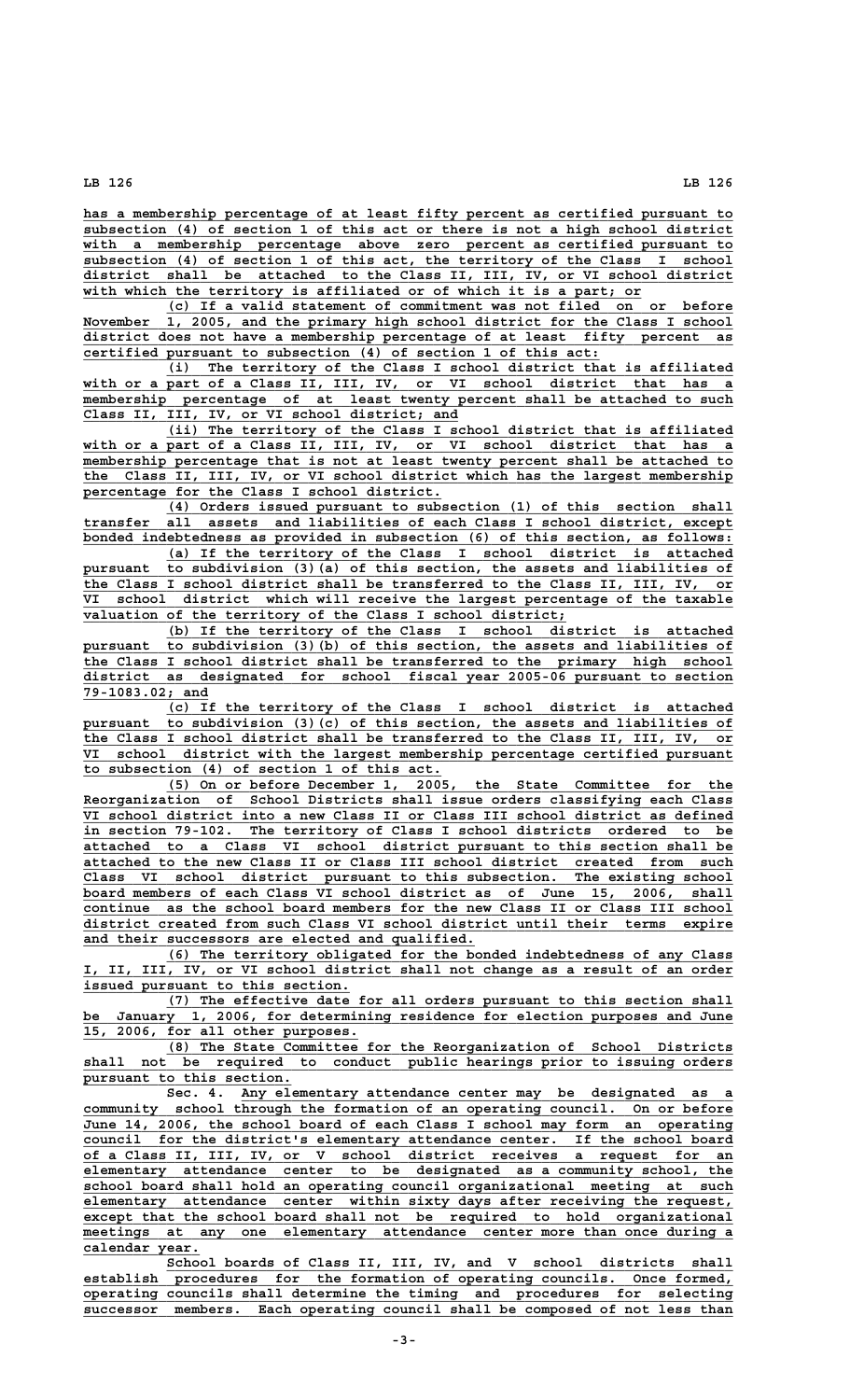**\_\_\_\_\_\_\_\_\_\_\_\_\_\_\_\_\_\_\_\_\_\_\_\_\_\_\_\_\_\_\_\_\_\_\_\_ three and not more than six members.**

 **\_\_\_\_\_\_\_\_\_\_\_\_\_\_\_\_\_\_\_\_\_\_\_\_\_\_\_\_\_\_\_\_\_\_\_\_\_\_\_\_\_\_\_\_\_\_\_\_\_\_\_\_\_\_\_\_\_\_\_\_\_\_\_\_\_\_\_\_ Operating councils shall be advisory to the superintendent, the \_\_\_\_\_\_\_\_\_\_\_\_\_\_\_\_\_\_\_\_\_\_\_\_\_\_\_\_\_\_\_\_\_\_\_\_\_\_\_\_\_\_\_\_\_\_\_\_\_\_\_\_\_\_\_\_\_\_\_\_\_\_\_\_\_\_\_\_\_\_\_\_\_\_\_\_\_\_ school board, and the principal of the community school on all matters \_\_\_\_\_\_\_\_\_\_\_\_\_\_\_\_\_\_\_\_\_\_\_\_\_\_\_\_\_\_\_\_\_\_\_\_\_\_\_\_\_\_\_\_\_\_\_\_\_\_\_\_\_\_\_\_\_\_\_\_\_\_\_\_\_\_\_\_\_\_\_\_\_\_\_\_\_\_ affecting the community school. Operating councils shall propose and submit a \_\_\_\_\_\_\_\_\_\_\_\_\_\_\_\_\_\_\_\_\_\_\_\_\_\_\_\_\_\_\_\_\_\_\_\_\_\_\_\_\_\_\_\_\_\_\_\_\_\_\_\_\_\_\_\_\_\_\_\_\_\_\_\_\_\_\_\_\_\_\_\_\_\_\_\_\_\_ budget for the community school to the school board and one or more members of \_\_\_\_\_\_\_\_\_\_\_\_\_\_\_\_\_\_\_\_\_\_\_\_\_\_\_\_\_\_\_\_\_\_\_\_\_\_\_\_\_\_\_\_\_\_\_\_\_\_\_\_\_\_\_\_\_\_\_\_\_\_\_\_\_\_\_\_\_\_\_\_\_\_\_\_\_\_ the operating council shall interview and recommend staff for the community \_\_\_\_\_\_\_\_\_\_\_\_\_\_\_\_\_\_\_\_\_\_\_\_\_\_\_\_\_\_\_\_\_\_\_\_\_\_\_\_\_\_\_\_\_\_\_\_\_\_\_\_\_\_\_\_\_\_\_\_\_\_\_\_\_\_\_\_\_\_\_\_\_\_\_\_\_\_ school. The superintendent of any school district containing at least one** community school shall provide the operating councils with copies of public  **\_\_\_\_\_\_\_\_\_\_\_\_\_\_\_\_\_\_\_\_\_\_\_\_\_\_\_\_\_\_\_\_\_\_\_\_\_\_\_\_\_\_\_\_\_\_\_\_\_\_\_\_\_\_\_\_\_\_\_\_\_\_\_\_\_\_\_\_\_\_\_\_\_\_\_\_\_\_ information provided by the school district staff to the school board \_\_\_\_\_\_\_\_\_\_\_\_\_\_\_\_\_\_\_\_\_\_\_\_\_\_\_\_\_\_\_\_\_\_\_\_\_\_\_\_\_\_\_\_\_\_\_\_\_\_\_\_\_\_\_\_\_\_\_\_\_\_\_\_\_\_\_\_\_\_\_\_\_\_\_\_\_\_ regarding the budget and staffing decisions for the community school and** proposed policy changes affecting the community school. The principal of a **community** school shall provide an opportunity for the operating council to meet with the principal not less than once each month.

Sec. 5. <u>Each Class II or Class III school district with a fall</u><br>membership for school year 2006-07 of six hundred or more students, formed on for school year 2006-07 of six hundred or more students, formed on  **\_\_\_\_\_\_\_\_\_\_\_\_\_\_\_\_\_\_\_\_\_\_\_\_\_\_\_\_\_\_\_\_\_\_\_\_\_\_\_\_\_\_\_\_\_\_\_\_\_\_\_\_\_\_\_\_\_\_\_\_\_\_\_\_\_\_\_\_\_\_\_\_\_\_\_\_\_\_ June 15, 2006, from a Class VI system, shall receive rural education \_\_\_\_\_\_\_\_\_\_\_\_\_\_\_\_\_\_\_\_\_\_\_\_\_\_\_\_\_\_\_\_\_\_\_\_\_\_\_\_\_\_\_\_\_\_\_\_\_\_\_\_\_\_\_\_\_\_\_\_\_\_\_\_\_\_\_\_\_\_\_\_\_\_\_\_\_\_ transition funds pursuant to this section for school fiscal years 2006-07, \_\_\_\_\_\_\_\_\_\_\_\_\_\_\_\_\_\_\_\_\_\_\_\_\_\_\_\_\_\_\_\_\_\_\_\_\_\_\_\_\_\_\_\_\_\_\_\_\_\_\_\_\_\_\_\_\_\_\_\_\_\_\_\_\_\_\_\_\_\_\_\_\_\_\_\_\_\_ 2007-08, and 2008-09. The amount to be distributed to each such district \_\_\_\_\_\_\_\_\_\_\_\_\_\_\_\_\_\_\_\_\_\_\_\_\_\_\_\_\_\_\_\_\_\_\_\_\_\_\_\_\_\_\_\_\_\_\_\_\_\_\_\_\_\_\_\_\_\_\_\_\_\_\_\_\_\_\_\_\_\_\_\_\_\_\_\_\_\_ shall be calculated by first calculating the target amount for each such**  $distance.$  The target amount shall equal eighty percent of the sum of:

 **\_\_\_\_\_\_\_\_\_\_\_\_\_\_\_\_\_\_\_\_\_\_\_\_\_\_\_\_\_\_\_\_\_\_\_\_\_\_\_\_\_\_\_\_\_\_\_\_\_\_\_\_\_\_\_\_\_\_\_\_\_\_\_\_\_\_\_\_ (1) Twenty thousand dollars multiplied by the sum of the number, up \_\_\_\_\_\_\_\_\_\_\_\_\_\_\_\_\_\_\_\_\_\_\_\_\_\_\_\_\_\_\_\_\_\_\_\_\_\_\_\_\_\_\_\_\_\_\_\_\_\_\_\_\_\_\_\_\_\_\_\_\_\_\_\_\_\_\_\_\_\_\_\_\_\_\_\_\_\_ to nine, of Class I school districts which had one hundred percent of their \_\_\_\_\_\_\_\_\_\_\_\_\_\_\_\_\_\_\_\_\_\_\_\_\_\_\_\_\_\_\_\_\_\_\_\_\_\_\_\_\_\_\_\_\_\_\_\_\_\_\_\_\_\_\_\_\_\_\_\_\_\_\_\_\_\_\_\_\_\_\_\_\_\_\_\_\_\_ territory within the Class VI system from which the Class II or Class III \_\_\_\_\_\_\_\_\_\_\_\_\_\_\_\_\_\_\_\_\_\_\_\_\_\_\_\_\_\_\_\_\_\_\_\_\_\_\_\_\_\_\_\_\_\_\_\_\_\_\_\_\_\_\_\_\_\_\_\_\_\_\_\_\_\_\_\_\_\_\_\_\_\_\_\_\_\_ school district was formed and which had an average daily membership of less \_\_\_\_\_\_\_\_\_\_\_\_\_\_\_\_\_\_\_\_\_\_\_\_\_\_\_\_\_\_\_\_\_\_\_\_\_\_\_\_\_\_\_\_\_\_\_\_\_\_\_\_\_\_\_\_\_\_\_\_\_\_\_\_\_\_\_\_\_\_\_\_\_\_\_\_\_\_ than six hundred students for school year 2005-06 plus one if the Class VI \_\_\_\_\_\_\_\_\_\_\_\_\_\_\_\_\_\_\_\_\_\_\_\_\_\_\_\_\_\_\_\_\_\_\_\_\_\_\_\_\_\_\_\_\_\_\_\_\_\_\_\_\_\_\_\_\_\_\_\_\_\_\_\_\_\_\_\_\_\_\_\_\_\_\_\_\_\_ school district from which the Class II or Class III school district was \_\_\_\_\_\_\_\_\_\_\_\_\_\_\_\_\_\_\_\_\_\_\_\_\_\_\_\_\_\_\_\_\_\_\_\_\_\_\_\_\_\_\_\_\_\_\_\_\_\_\_\_\_\_\_\_\_\_\_\_\_\_\_\_\_\_\_\_\_\_\_\_\_\_\_\_\_\_ formed had an average daily membership of less than six hundred students for \_\_\_\_\_\_\_\_\_\_\_\_\_\_\_\_\_\_\_\_\_\_\_\_\_ school year 2005-06; plus**

 **\_\_\_\_\_\_\_\_\_\_\_\_\_\_\_\_\_\_\_\_\_\_\_\_\_\_\_\_\_\_\_\_\_\_\_\_\_\_\_\_\_\_\_\_\_\_\_\_\_\_\_\_\_\_\_\_\_\_\_\_\_\_\_\_\_\_\_\_ (2) One hundred dollars multiplied by the sum of the difference of \_\_\_\_\_\_\_\_\_\_\_\_\_\_\_\_\_\_\_\_\_\_\_\_\_\_\_\_\_\_\_\_\_\_\_\_\_\_\_\_\_\_\_\_\_\_\_\_\_\_\_\_\_\_\_\_\_\_\_\_\_\_\_\_\_\_\_\_\_\_\_\_\_\_\_\_\_\_ average daily membership minus fifty students for school year 2005-06 for each \_\_\_\_\_\_\_\_\_\_\_\_\_\_\_\_\_\_\_\_\_\_\_\_\_\_\_\_\_\_\_\_\_\_\_\_\_\_\_\_\_\_\_\_\_\_\_\_\_\_\_\_\_\_\_\_\_\_\_\_\_\_\_\_\_\_\_\_\_\_\_\_\_\_\_\_\_\_ Class I school district which had one hundred percent of their territory \_\_\_\_\_\_\_\_\_\_\_\_\_\_\_\_\_\_\_\_\_\_\_\_\_\_\_\_\_\_\_\_\_\_\_\_\_\_\_\_\_\_\_\_\_\_\_\_\_\_\_\_\_\_\_\_\_\_\_\_\_\_\_\_\_\_\_\_\_\_\_\_\_\_\_\_\_\_ within the Class VI system from which the Class II or Class III school \_\_\_\_\_\_\_\_\_\_\_\_\_\_\_\_\_\_\_\_\_\_\_\_\_\_\_\_\_\_\_\_\_\_\_\_\_\_\_\_\_\_\_\_\_\_\_\_\_\_\_\_\_\_\_\_\_\_\_\_\_\_\_\_\_\_\_\_\_\_\_\_\_\_\_\_\_\_ district was formed and which had an average daily membership of less than six** hundred students for school year 2005-06 and for the Class VI school district  **\_\_\_\_\_\_\_\_\_\_\_\_\_\_\_\_\_\_\_\_\_\_\_\_\_\_\_\_\_\_\_\_\_\_\_\_\_\_\_\_\_\_\_\_\_\_\_\_\_\_\_\_\_\_\_\_\_\_\_\_\_\_\_\_\_\_\_\_\_\_\_\_\_\_\_\_\_\_ from which the Class II or Class III school district was formed if the Class \_\_\_\_\_\_\_\_\_\_\_\_\_\_\_\_\_\_\_\_\_\_\_\_\_\_\_\_\_\_\_\_\_\_\_\_\_\_\_\_\_\_\_\_\_\_\_\_\_\_\_\_\_\_\_\_\_\_\_\_\_\_\_\_\_\_\_\_\_\_\_\_\_\_\_\_\_\_ VI school district had an average daily membership of less than six hundred \_\_\_\_\_\_\_\_\_\_\_\_\_\_\_\_\_\_\_\_\_\_\_\_\_\_\_\_\_\_\_\_\_\_\_\_\_\_\_\_\_\_\_\_\_\_\_\_\_\_\_\_\_\_\_\_\_\_\_\_\_\_\_\_\_\_\_\_\_\_\_\_\_\_\_\_\_\_ students for school year 2005-06. The difference of the average daily \_\_\_\_\_\_\_\_\_\_\_\_\_\_\_\_\_\_\_\_\_\_\_\_\_\_\_\_\_\_\_\_\_\_\_\_\_\_\_\_\_\_\_\_\_\_\_\_\_\_\_\_\_\_\_\_\_\_\_\_\_\_\_\_\_\_\_\_\_\_\_\_\_\_\_\_\_\_ membership minus fifty students shall be zero if there were less than fifty \_\_\_\_\_\_\_\_\_\_\_\_\_\_\_\_\_\_\_\_\_\_\_\_\_\_\_\_\_\_\_\_\_\_\_\_\_\_\_\_\_\_\_\_\_\_\_\_\_\_\_\_\_\_\_\_\_\_ students in the average daily membership for the district.**

 **\_\_\_\_\_\_\_\_\_\_\_\_\_\_\_\_\_\_\_\_\_\_\_\_\_\_\_\_\_\_\_\_\_\_\_\_\_\_\_\_\_\_\_\_\_\_\_\_\_\_\_\_\_\_\_\_\_\_\_\_\_\_\_\_\_\_\_\_ The amount to be distributed to each such district shall equal the** target amount for the district unless the total of all target amounts exceeds  **\_\_\_\_\_\_\_\_\_\_\_\_\_\_\_\_\_\_\_\_\_\_\_\_\_\_\_\_\_\_\_\_\_\_\_\_\_\_\_\_\_\_\_\_\_\_\_\_\_\_\_\_\_\_\_\_\_\_\_\_\_\_\_\_\_\_\_\_\_\_\_\_\_\_\_\_\_\_ the amount appropriated by the Legislature. If the total of all target \_\_\_\_\_\_\_\_\_\_\_\_\_\_\_\_\_\_\_\_\_\_\_\_\_\_\_\_\_\_\_\_\_\_\_\_\_\_\_\_\_\_\_\_\_\_\_\_\_\_\_\_\_\_\_\_\_\_\_\_\_\_\_\_\_\_\_\_\_\_\_\_\_\_\_\_\_\_ amounts exceeds such appropriated amount, the target amounts shall be reduced \_\_\_\_\_\_\_\_\_\_\_\_\_\_\_\_\_\_\_\_\_\_\_\_\_\_\_\_\_\_\_\_\_\_\_\_\_\_\_\_\_\_\_\_\_\_\_\_\_\_\_\_\_\_\_\_\_\_\_\_\_\_\_\_\_\_\_\_\_\_\_\_\_\_\_\_\_\_ proportionately such that the total of all target amounts equals such \_\_\_\_\_\_\_\_\_\_\_\_\_\_\_\_\_\_\_\_\_\_\_\_\_\_\_\_\_\_\_\_\_\_\_\_\_\_\_\_\_\_\_\_\_\_\_\_\_\_\_\_\_\_\_\_\_\_\_\_\_\_\_\_\_\_\_\_\_\_\_\_\_\_\_\_\_\_ appropriated amount. The amount to be distributed shall be distributed to the \_\_\_\_\_\_\_\_\_\_\_\_\_\_\_\_\_\_\_\_\_\_\_\_\_\_\_\_\_\_\_\_\_\_\_\_\_\_\_\_\_\_\_\_\_\_\_\_\_\_\_\_\_\_\_\_\_\_\_\_\_\_\_\_\_\_\_\_\_\_\_\_\_\_\_\_\_\_ school district as one lump-sum payment on the last business day of December \_\_\_\_\_\_\_\_\_\_\_\_\_\_\_\_\_\_\_\_\_\_\_\_\_\_\_\_\_\_\_\_\_\_\_\_\_\_\_\_\_\_\_\_\_\_\_\_\_\_\_\_\_\_\_\_\_\_\_\_\_\_\_\_\_\_\_\_\_\_\_\_\_\_ and shall be treated as special grant funds as defined in section 79-1003.**

 **\_\_\_\_\_\_\_\_\_\_\_\_\_\_\_\_\_\_\_\_\_\_\_\_\_\_\_\_\_\_\_\_\_\_\_\_\_\_\_\_\_\_\_\_\_\_\_\_\_\_\_\_\_\_\_\_ Sec. 6. Class II and III school districts shall qualify for \_\_\_\_\_\_\_\_\_\_\_\_\_\_\_\_\_\_\_\_\_\_\_\_\_\_\_\_\_\_\_\_\_\_\_\_\_\_\_\_\_\_\_\_\_\_\_\_\_\_\_\_\_\_\_\_\_\_\_\_\_\_\_\_\_\_\_\_\_\_\_\_\_\_\_\_\_\_ elementary improvement grants for the 2007-08, 2008-09, and 2009-10 school \_\_\_\_\_\_\_\_\_\_\_\_\_\_\_\_ fiscal years if:**

 **\_\_\_\_\_\_\_\_\_\_\_\_\_\_\_\_\_\_\_\_\_\_\_\_\_\_\_\_\_\_\_\_\_\_\_\_\_\_\_\_\_\_\_\_\_\_\_\_\_\_\_\_\_\_\_\_\_\_\_\_\_\_\_\_\_\_\_\_ (1) The voters of the Class II or Class III school district approve \_\_\_\_\_\_\_\_\_\_\_\_\_\_\_\_\_\_\_\_\_\_\_\_\_\_\_\_\_\_\_\_\_\_\_\_\_\_\_\_\_\_\_\_\_\_\_\_\_\_\_\_\_\_\_\_\_\_\_\_\_\_\_\_\_\_\_\_\_\_\_\_\_\_\_\_\_\_ a bond issue for at least two million dollars on or after June 15, 2006, and \_\_\_\_\_\_\_\_\_\_\_\_\_\_\_\_\_\_\_\_\_\_\_\_\_\_\_\_\_\_\_\_\_\_\_\_\_\_\_\_\_\_\_\_\_\_\_\_\_\_\_\_\_\_\_\_\_\_\_\_\_\_\_\_\_\_\_\_\_\_\_\_\_\_\_\_\_\_ on or before June 14, 2007, for a project to remodel an existing elementary \_\_\_\_\_\_\_\_\_\_\_\_\_\_\_\_\_\_\_\_\_\_\_\_\_\_\_\_\_\_\_\_\_\_\_\_\_\_\_\_\_\_\_\_\_\_\_\_\_\_\_\_\_\_\_\_\_\_\_\_\_\_\_\_\_ attendance center or to build a new elementary attendance center;**

 **\_\_\_\_\_\_\_\_\_\_\_\_\_\_\_\_\_\_\_\_\_\_\_\_\_\_\_\_\_\_\_\_\_\_\_\_\_\_\_\_\_\_\_\_\_\_\_\_\_\_\_\_\_\_\_\_\_\_\_\_\_\_\_\_\_\_\_\_ (2) Demographic factors increase the number of weighted formula \_\_\_\_\_\_\_\_\_\_\_\_\_\_\_\_\_\_\_\_\_\_\_\_\_\_\_\_\_\_\_\_\_\_\_\_\_\_\_\_\_\_\_\_\_\_\_\_\_\_\_\_\_\_\_\_\_\_\_\_\_\_\_\_\_\_\_\_\_\_\_\_\_\_\_\_\_\_ students for the school district's local system by at least four and one-half \_\_\_\_\_\_\_\_\_\_\_\_\_\_\_\_\_\_\_\_\_\_\_\_\_\_\_\_\_\_\_\_\_\_\_\_\_\_\_\_\_\_\_\_\_\_\_\_\_\_\_\_\_\_\_\_\_\_\_\_\_\_\_\_\_\_\_\_\_\_\_\_\_\_\_\_\_\_ percent to arrive at the adjusted formula students for the final calculation \_\_\_\_\_\_\_\_\_\_\_\_\_\_\_\_\_\_\_\_\_\_\_\_\_\_\_\_\_\_\_\_\_\_\_\_\_\_\_\_\_\_\_\_\_\_\_\_\_\_\_\_\_\_\_\_\_\_\_\_\_\_\_\_\_\_\_\_\_ of state aid pursuant to section 79-1065 for the 2005-06 school year;**

 **\_\_\_\_\_\_\_\_\_\_\_\_\_\_\_\_\_\_\_\_\_\_\_\_\_\_\_\_\_\_\_\_\_\_\_\_\_\_\_\_\_\_\_\_\_\_\_\_\_\_\_\_\_\_\_\_\_\_\_\_\_\_\_\_\_\_\_\_ (3) The final calculation of state aid pursuant to section 79-1065** for the 2005-06 school year included at least three hundred ninety formula  **\_\_\_\_\_\_\_\_\_\_\_\_\_\_\_\_\_\_\_\_\_\_\_\_\_\_\_\_\_\_\_\_\_\_\_\_\_\_\_\_\_\_\_\_\_\_\_\_ students for the school district's local system;**

 **\_\_\_\_\_\_\_\_\_\_\_\_\_\_\_\_\_\_\_\_\_\_\_\_\_\_\_\_\_\_\_\_\_\_\_\_\_\_\_\_\_\_\_\_\_\_\_\_\_\_\_\_\_\_\_\_\_\_\_\_\_\_\_\_\_\_\_\_ (4) The school district consists of at least one hundred fifty \_\_\_\_\_\_\_\_\_\_\_\_\_\_\_\_\_ square miles; and**

 **\_\_\_\_\_\_\_\_\_\_\_\_\_\_\_\_\_\_\_\_\_\_\_\_\_\_\_\_\_\_\_\_\_\_\_\_\_\_\_\_\_\_\_\_\_\_\_\_\_\_\_\_\_\_\_\_\_\_\_\_\_\_\_\_\_\_\_\_ (5) The State Board of Education approves the project as being \_\_\_\_\_\_\_\_\_\_\_\_\_\_\_\_\_\_\_\_\_\_\_\_\_\_\_\_\_\_\_\_\_\_\_\_\_\_\_\_\_\_\_\_\_\_\_\_\_\_\_\_\_\_\_\_\_\_\_\_\_\_\_\_\_\_\_\_\_\_\_\_\_\_\_\_\_\_ designed to improve the educational environment for students with diverse \_\_\_\_\_\_\_\_\_\_\_\_\_\_\_\_\_\_\_\_\_\_\_\_\_\_\_\_\_\_\_\_\_\_ economic and cultural backgrounds.**

The amount to be distributed each school fiscal year shall be  **\_\_\_\_\_\_\_\_\_\_\_\_\_\_\_\_\_\_\_\_\_\_\_\_\_\_\_\_\_\_\_\_\_\_\_\_\_\_\_\_\_\_\_\_\_\_\_\_\_\_\_\_\_\_\_\_\_\_\_\_\_\_\_\_\_\_\_\_\_\_\_\_\_\_\_\_\_\_ divided equally among qualifying school districts up to one hundred thousand \_\_\_\_\_\_\_\_\_\_\_\_\_\_\_\_\_\_\_\_\_\_\_\_\_\_\_\_\_\_\_\_\_\_\_\_\_\_\_\_\_\_\_\_\_\_\_\_\_\_\_\_\_\_\_\_\_\_\_\_\_\_\_\_\_\_\_\_\_\_\_\_\_\_\_\_\_\_ dollars for each school district. The amount to be distributed shall be \_\_\_\_\_\_\_\_\_\_\_\_\_\_\_\_\_\_\_\_\_\_\_\_\_\_\_\_\_\_\_\_\_\_\_\_\_\_\_\_\_\_\_\_\_\_\_\_\_\_\_\_\_\_\_\_\_\_\_\_\_\_\_\_\_\_\_\_\_\_\_\_\_\_\_\_\_\_ distributed to the school district as one lump-sum payment on the last \_\_\_\_\_\_\_\_\_\_\_\_\_\_\_\_\_\_\_\_\_\_\_\_\_\_\_\_\_\_\_\_\_\_\_\_\_\_\_\_\_\_\_\_\_\_\_\_\_\_\_\_\_\_\_\_\_\_\_\_\_\_\_\_\_\_\_\_\_\_\_\_\_\_\_\_\_\_ business day of December and shall be treated as special grant funds as \_\_\_\_\_\_\_\_\_\_\_\_\_\_\_\_\_\_\_\_\_\_\_\_\_\_\_ defined in section 79-1003.**

 **LB 126 LB 126**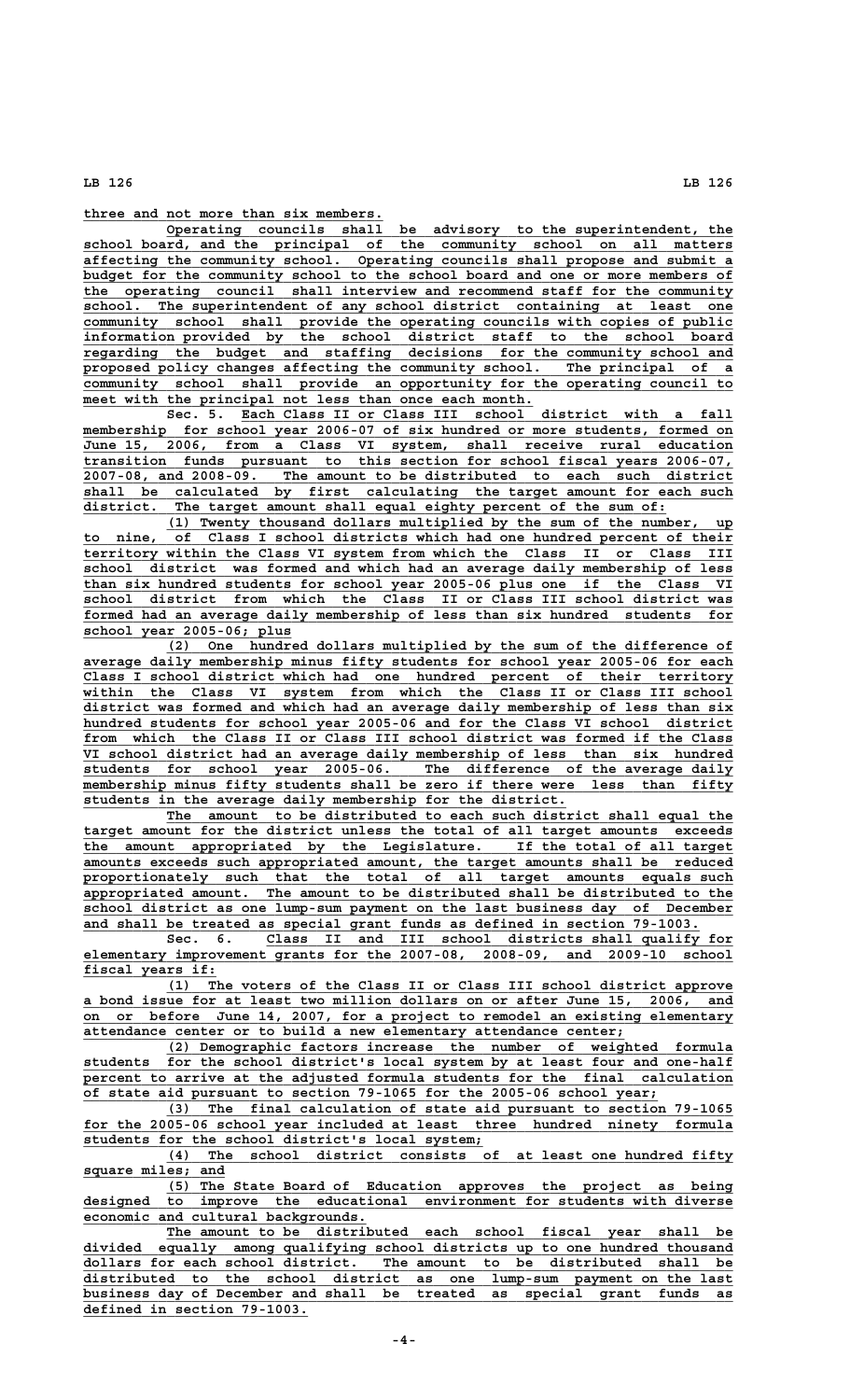**Sec. 7. Section 32-542, Reissue Revised Statutes of Nebraska, is amended to read:**

**32-542. Three school board members shall be elected for each Class II** school district at each statewide general election<sub>1</sub>  $\tau$  except that when a Class II school district is created by a Class I school district which determines by a majority vote to establish a high school pursuant to section 79-406, a six-member board shall be elected at the next statewide general **election and the three members receiving the highest number of votes shall be ———————— ——— ——— ————— ——————— ————————— ——— ——————— —————— —— ————— ————— —** elected for terms of four years, and the three members receiving the next **highest number of votes shall be elected for terms of two years.** Each **member's term of office shall begin on the date of the first regular meeting of the board in January following the statewide general election at which he or she is elected and, except as otherwise provided in this section, shall continue for four years or until the member's successor is elected and qualified. The term of a board member holding office on January 1, 1997, which term would otherwise expire before the first regular meeting of the board in January following the statewide general election, shall be extended to the first regular meeting of the board in January following the date his or her term would otherwise expire. The school board members of a Class II school district shall meet the qualifications found in section 79-543.**

**Sec. 8. Section 79-102, Reissue Revised Statutes of Nebraska, is amended to read:**

**79-102. School districts in this state are classified as follows:** (1) Class I includes any school district that maintains only **elementary grades under the direction of a single school board; —————————— —————— ————— ——— ————————— —— — —————— —————— ——————**

 **——— (2) Class II includes any school district embracing territory having a population of one thousand inhabitants or less that maintains both elementary and high school grades under the direction of a single school board;**

 **——— \_\_\_ (3) (2) Class III includes any school district embracing territory having a population of more than one thousand and less than one hundred fifty thousand inhabitants that maintains both elementary and high school grades under the direction of a single school board;**

 **——— \_\_\_ (4) (3) Class IV includes any school district embracing territory having a population of one hundred thousand or more inhabitants with a city of the primary class within the territory of the district that maintains both elementary and high school grades under the direction of a single school board; and \_\_\_**

 **——— \_\_\_ (5) (4) Class V includes any school district embracing territory having a population of two hundred thousand or more inhabitants with a city of the metropolitan class within the territory of the district that maintains both elementary grades and high school grades under the direction of a single** school board<sub>.</sub> + and

**(6) Class VI includes any school district in this state that ——— ————— —— ———————— ——— —————— ———————— —— ———— ————— ——— maintains only a high school, or a high school and grades seven and eight or ————————— ———— — ———— ——————— —— — ———— —————— ——— —————— ————— ——— ————— — six through eight as provided in section 79-411, under the direction of a ——— ——————— ————— —— ———————— —— ——————— ——————— ————— ——— ————————— —— —**  $\frac{\text{single school board.}}{\text{%}}$ 

**Sec. 9. Section 79-401, Reissue Revised Statutes of Nebraska, is amended to read:**

**79-401. The Legislature finds and declares that orderly and appropriate reorganization of school districts may contribute to the objectives of tax equity, educational effectiveness, and cost efficiency. The Legislature further finds that there is a need for greater flexibility in school reorganization options and procedures. It is the intent of the Legislature to encourage an orderly and appropriate reorganization of school districts. The Legislature establishes as its goals for the reorganization of school districts that:**

**(1) All real property and all elementary and secondary students** should be within school systems districts which offer education in grades kindergarten through twelve<sub>*i*</sub> - For purposes of meeting this goal, Class I and Class VI school district combinations shall be considered as including all **real property and all elementary and secondary students within a school ———— ———————— ——— ——— —————————— ——— ————————— ———————— —————— — ————— district which offers education in kindergarten through grade twelve; ———————— ————— —————— ————————— —— ———————————— ——————— ————— ———————**

(2) School districts <del>offering education in kindergarten through</del>  **————— —————— grade twelve should be encouraged, when possible, to consider cooperative programs in order to enhance educational opportunities to students; and**

> **(3) The State Department of Education in conjunction with the Bureau of Educational Research and Field Studies in the Department of Education Administration at the University of Nebraska-Lincoln should be encouraged to offer greater technical assistance to school districts which are considering reorganization options.**

**Sec. 10. Section 79-402, Reissue Revised Statutes of Nebraska, is**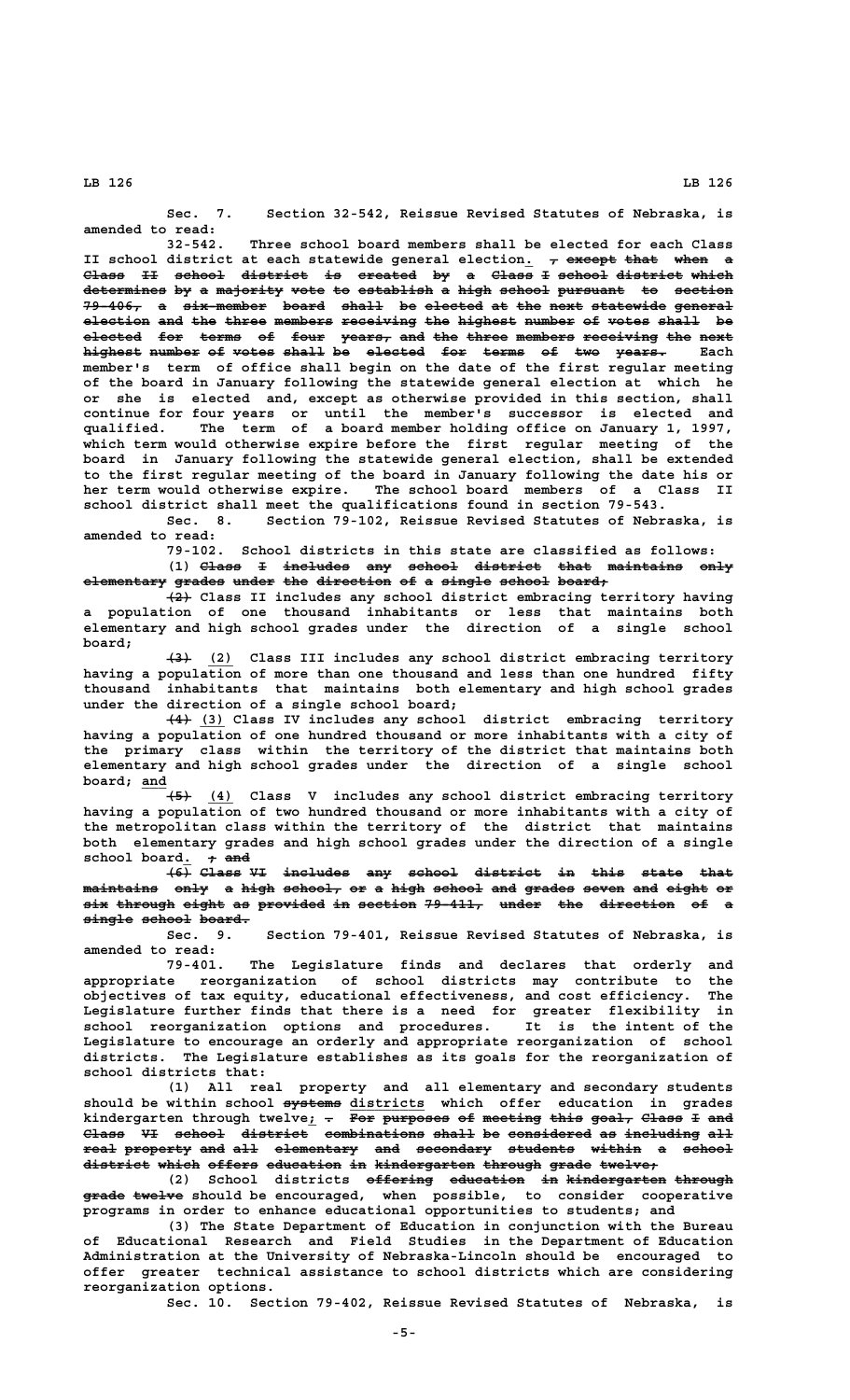**amended to read:**

79-402. <del>(1) By July 1, 1993</del> By August 1, 2006, all taxable property and all elementary and high school students shall be in school systems  **\_\_\_\_\_\_\_\_\_ districts which offer education in grades kindergarten through twelve. For ———**  $\overline{\text{purpose}}$  of meeting such requirement, a Class I district or portion thereof .<br>which is part of a Class VI district and a Class I district or portion thereof **affiliated with one or more Class II, III, IV, or V districts shall be —————————— ———— ——— —— ———— ————— ——— ———— ——— —— — ————————— ————— —** considered to include all taxable property and all elementary and high school students within a school system which offers education in grades kindergarten  $t$ hrough twelve.

**(2) Effective July 1, 1993, with the full implementation of section ——— ————————— ———— —— ————— ———— ——— ———— —————————————— —— ——————— 79-1077, the Legislature will have attained its school reorganization goals ———————— ——— ——————————— ———— ———— ———————— ——— —————— —————————————— ————** for Class I districts as described in section 79-401.

**Sec. 11. Section 79-403, Reissue Revised Statutes of Nebraska, is amended to read:**

79-403. <del>(1)</del> Except as provided in subsections  $\{2\}$  and  $\{3\}$  of this **section, no No new school district shall be created unless such district ———————— —— \_\_ provides instruction in kindergarten through grade twelve.**

**(2) A new Class VI school district may be created if: ——— — ——— ————— —— —————— ———————— ——— —— ——————— ———**

 $\{a\}$  Such Class VI school district will include at least two or more previously existing Class II or Class III school districts, except that if a **reorganization petition for formation of a Class VI school district is —————————————— ———————— ——— ————————— —— — ————— —— —————— ———————— —** initiated by a <del>petition</del> signed by fifty-five percent of the legal voters of a **Class II or III school district, then such Class VI school district may ————— —— —— ——— —————— ————————— ———— ———— ————— —— —————— ———————— ——** include only one Class II or III school district, and

**(b)** The enrollment of the new Class VI school district is  $\{i\}$  at  $\frac{1}{2}$  one hundred twenty five pupils if the district offers instruction in **grades nine through twelve, (ii) at least one hundred seventy-five pupils if —————— ———— ——————— ——————— ———— —— ————— ——— ——————— ———————————— —————— — the district offers instruction in grades seven through twelve, or (iii) at ——— ———————— —————— ——————————— —— —————— ————— ——————— ——————— —— ————— — least two hundred students if the district offers instruction in grades six ————— ——— ——————— ———————— —— ——— ———————— —————— ——————————— —— —————— ——** through twelve, except that if such district will have population density of less than three persons per square mile, then the enrollment shall be at least **seventy-five students if the district offers instruction in grades nine ———————————— ———————— —— ——— ———————— —————— ——————————— —— —————— ——— through twelve, at least one hundred students if the district offers ——————— ——————— —— ————— ——— ——————— ———————— —— ——— ———————— ————— instruction in grades seven through twelve, or at least one hundred ——————————— —— —————— ————— ——————— ——————— —— —— ————— ——— ——————** twenty-five students if the district offers instruction in grades six through  **twelve. ———————**

**(3) One or more new Class I districts may be created as a part of a reorganization petition pursuant to subsection (2) of this section. —————————————— ———————— ———————— —— —————————— ——— —— ———— ————————**

**Sec. 12. Section 79-405, Reissue Revised Statutes of Nebraska, is amended to read:**

**79-405. Every duly organized school district shall be a body corporate and possess all the usual powers of a corporation for public purposes, may sue and be sued, and may purchase, hold, and sell such personal** and real property and control such obligations as are authorized by law. **estate as the law allows.** The county in which the principal office of the **school district is located together with the school district number assigned pursuant to section 79-307 shall constitute the corporate name of the school district, such as ........ County School District ....... .**

**Sec. 13. Section 79-407, Reissue Revised Statutes of Nebraska, is amended to read:**

**79-407. The territory within the corporate limits of each incorporated city or village in the State of Nebraska, together with such additional territory and additions to such city or village as may be added thereto, as declared by ordinances to be boundaries of such city or village, having a population of more than one thousand and less than one hundred fifty thousand inhabitants, including such adjacent territory as now is or hereafter may be attached for school purposes, shall constitute a Class III school** district. <del>The school district shall</del> be a b<del>ody corporate and possess all the</del> usual powers of a corporation for public purposes and may sue and be sued<sub>r</sub>  $\frac{\text{purebase}}{\text{rate}}$  hold, and sell such personal and real property, and control such  $\overline{\text{obligations}}$  as are authorized by law. The Except as provided in section  **\_\_\_\_\_\_\_\_\_\_\_\_ 79-473, the title to all school buildings or other real or personal property owned by any school district within the corporate limits of any city or village shall, upon the organization of the school district, vest immediately in the new school district. The school board of the new school district shall have exclusive control of such buildings and real or personal property for all** purposes contemplated in this section.  $\tau$  except as provided in section  **79-473. ———————**

> **Sec. 14. Section 79-408, Reissue Revised Statutes of Nebraska, is amended to read:**

**79-408. The territory now or hereafter embraced within each**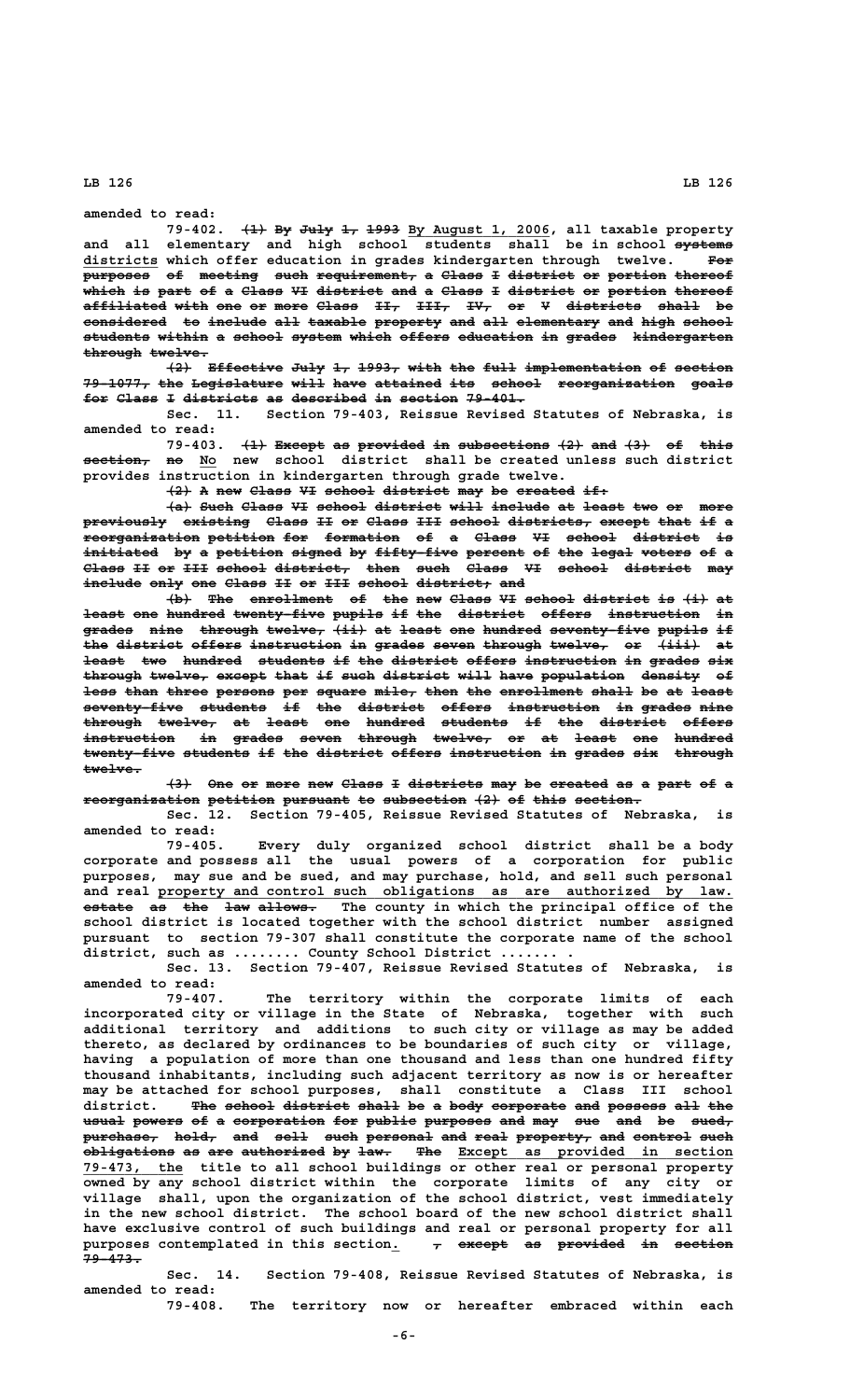**incorporated city of the primary class in the State of Nebraska, such adjacent territory as now or hereafter may be included therewith for school purposes, and such territory not adjacent thereto as may have been added thereto by law** shall constitute a Class IV school district. A Class IV school district shall be a body corporate and possess all the usual powers of a corporation for  $\texttt{public purposes, may sue and be sued, and may purchase, hold, and sell such}$ personal and real estate and contract such obligations as are authorized by  $\frac{1}{4}$  The powers of a Class IV district include, but are not limited to, the **power to adopt, administer, and amend from time to time such retirement, annuity, insurance, and other benefit plans for its present and future employees after their retirement, or any reasonable classification thereof, as may be deemed proper by the board of education. The board of education shall not establish a retirement system for new employees supplemental to the School Employees Retirement System.**

**The title to all real or personal property owned by such school district shall, upon the organization of the school district, vest immediately in the school district so created. The board of education shall have exclusive control of all property belonging to the school district.**

**In the discretion of the board of education, funds accumulated in connection with a retirement plan may be transferred to and administered by a trustee or trustees to be selected by the board of education, or if the retirement plan is in the form of annuity or insurance contracts, such funds, or any part thereof, may be paid to a duly licensed insurance carrier or carriers selected by the board of education. Funds accumulated in connection with any such retirement plan, and any other funds of the school district which are not immediately required for current needs or expenses, may be invested and reinvested by the board of education or by its authority in securities of a type permissible either for the investment of funds of a domestic legal reserve life insurance company or for the investment of trust funds, according to the laws of the State of Nebraska.**

**Sec. 15. Section 79-409, Reissue Revised Statutes of Nebraska, is amended to read:**

**79-409. Each incorporated city of the metropolitan class in the** State of Nebraska shall constitute one Class V school district. A <del>Class</del> ¥ school district shall be a body corporate and possess all the usual powers of a corporation for public purposes and may sue and be sued, purchase, hold, and sell such personal and real property, and control such obligations as are **authorized by law. —————————— —— ————**

**Sec. 16. Section 79-410, Reissue Revised Statutes of Nebraska, is amended to read:**

**79-410. All school districts organized as of August 27, 1949, as rural high school districts or as county high school districts and all school districts formed as high school districts only shall be Class VI school \_\_\_\_\_\_\_\_\_\_\_\_\_\_\_\_\_\_\_\_\_\_\_\_\_\_\_\_\_\_\_\_\_\_\_\_\_\_\_\_\_\_\_\_\_\_\_\_\_\_\_\_\_\_\_\_\_\_\_\_\_\_\_\_\_\_\_\_ districts until such districts are reorganized into Class II or Class III \_\_\_\_\_\_\_\_\_\_\_\_\_\_\_\_\_\_\_\_\_\_\_\_\_\_\_\_\_\_\_\_\_\_\_\_\_\_\_\_\_\_\_\_\_\_\_\_\_\_ school districts pursuant to section 3 of this act.**

**Sec. 17. Section 79-413, Reissue Revised Statutes of Nebraska, is amended to read:**

**79-413. (1) The State Committee for the Reorganization of School Districts created under section 79-435 may create a new school district from** other districts<sub>7</sub> or change the boundaries of any Class II, III, IV, or V school district<sub>7</sub> or affiliate a Class I district or portion thereof with one **or more existing Class II, III, IV, or V districts upon receipt of petitions signed by sixty percent of the legal voters of each district affected. If the petitions contain signatures of at least sixty-five percent of the legal voters of each district affected, the state committee shall approve the petitions. When area is added to a Class VI district or when a Class I ———— ———— —— ————— —— — ————— —— ———————— —— ———— — —————**  district which is entirely or partially within a Class VI district is taken from the Class VI district, the Class VI district shall be deemed to be an  **affected district. ———————— —————————**

Any petition of the legal voters of a Class I district in which no city or village is situated which is commenced after January 1, 1996, and **proposes the dissolution of the Class I district and the attachment of a ———————— ——— ——————————— —— ——— ————— — ———————— ——— ——— —————————— ——**  portion of it to two or more districts shall require signatures of more than fifty percent of the legal voters of such Class I district. If the state committee determines that such petition contains valid signatures of more than fifty percent of the legal voters of such Class I district, the state committee shall grant the petition.

 $\overline{(2) + (a)}$  (2) Petitions proposing to change the boundaries of existing **school districts through the transfer of a parcel of land, not to exceed six hundred forty acres, shall be approved by the state committee when the** petitions involve the transfer of land between Class  $\frac{1}{4}$  II, III, IV, or V **school districts or when there would be an exchange of parcels of land between**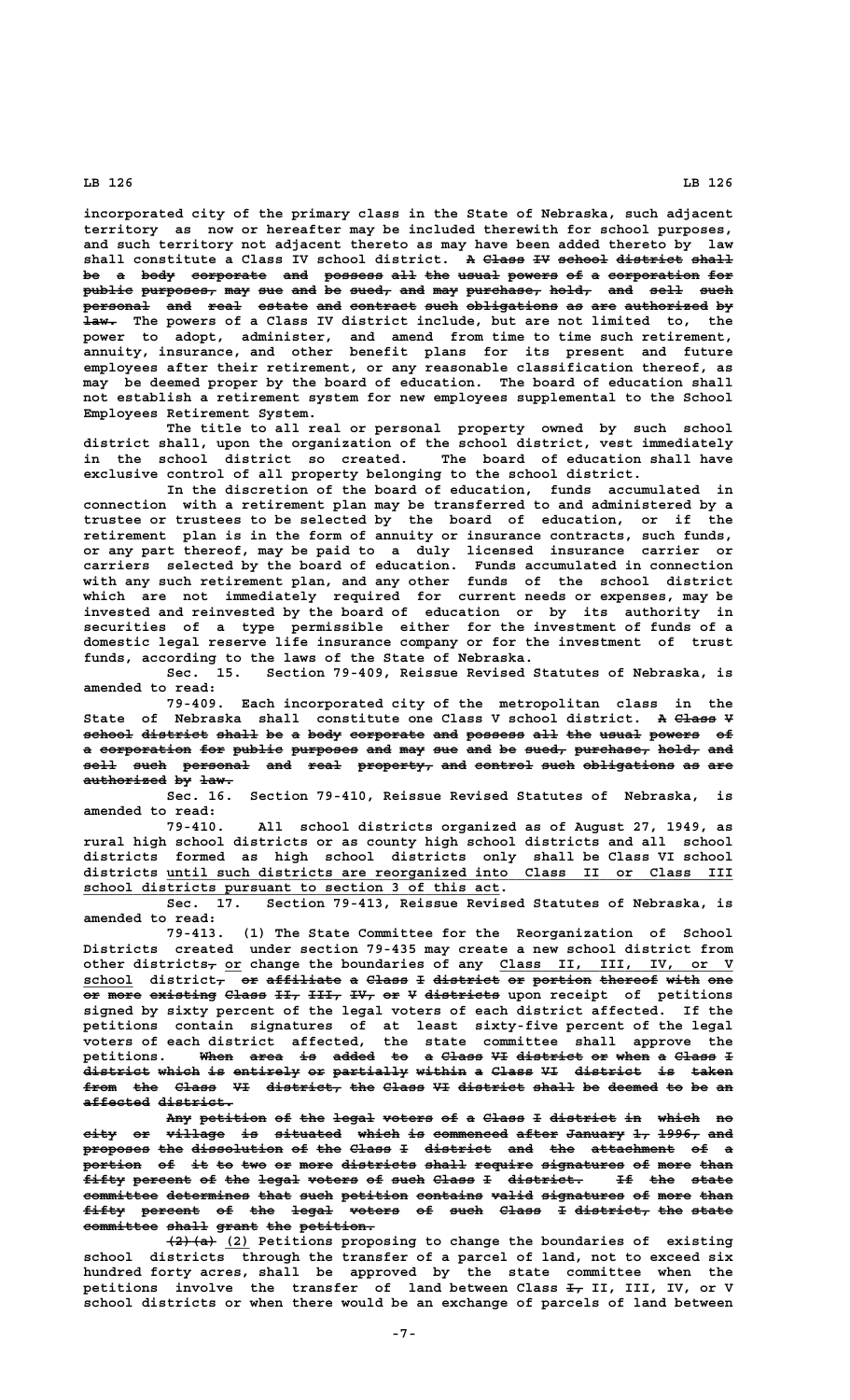**—— Class I, II, III, IV, or V school districts and the petitions have the approval of at least sixty-five percent of the school board of each affected** district. <del>If the transfer</del> of the parcel of land is from a Class I school **district to one or more Class II, III, IV, V, or VI school districts of which ———————— —— ——— —— ———— ————— ——— ———— ——— —— —— —— —————— ————————— —— ————** the parcel is not a part or with which the parcel is not affiliated, any Class **II, III, IV, V, or VI school district of which the parcel is not a part or** with which the parcel is affiliated shall be deemed an affected district.

 $\dashv$  The state committee shall not approve a change of boundaries pursuant to this section relating to affiliation of school districts if twenty percent or more of any tract of land under common ownership which is proposing to affiliate is not contiguous to the high school district with which affiliation is proposed unless (i) one or more resident students of the tract of land under common ownership has attended the high school program of the high school district within the immediately preceding ten year period or  $\{ii\}$ **approval of the petition or plan would allow siblings of such resident ———————— —— ——— ———————— —— ———— ————— ————— ———————— —— ———— ——————— students to attend the same school as the resident students attended. ———————— —— —————— ——— ———— —————— —— ——— ———————— ———————— —————————**

(3)(a) Petitions proposing to create a new school district<sub>r</sub> or to  **\_\_\_\_\_\_\_\_\_\_\_\_\_\_\_\_\_\_\_\_\_\_\_\_\_\_\_\_ change the boundary lines of existing Class II, III, IV, or V school districts, to create an affiliated school system, or to affiliate a Class I —— —————— —— —————————— —————— ——————— —— —— ————————— — —————**  district in part and to join such district in part with a Class VI district, **any of which involves the transfer of more than six hundred forty acres, shall, when signed by at least sixty percent of the legal voters in each district affected, be submitted to the state committee. In the case of a —— ——— ———— —— petition for affiliation or a petition to affiliate in part and in part to ———————— ——— ——————————— —— — ———————— —— ————————— —— ———— ——— —— ———— — join a Class VI district, the state committee shall review the proposed ———— — ————— —— ————————— ——— ————— ————————— ————— —————— ——— ——————— affiliation subject to sections 79-425 and 79-426. The state committee shall, ——————————— ——————— —— ———————— —————— ——— —————— within forty days after receipt of the petition, hold one or more public hearings and review and approve or disapprove such proposal.**

(b) The state committee shall also review and approve or disapprove incentive payments under section 79-1010.

 **——— (c) If there is a bond election to be held in conjunction with the petition, the state committee shall hold the petition until the bond election has been held, during which time names may be added to or withdrawn from the petitions. The results of the bond election shall be certified to the state committee.**

 **——— \_\_\_ (d) (c) If the bond election held in conjunction with the petition is unsuccessful, no further action on the petition is required. If the bond election is successful, within fifteen days after receipt of the certification of the bond election results, the state committee shall approve the petition and notify the county clerk to effect the changes in district boundary lines as set forth in the petitions.**

**(4) Any person adversely affected by the changes made by the state \_\_\_\_\_\_\_\_\_\_\_\_\_\_\_\_\_\_\_\_\_\_\_\_\_\_\_ committee pursuant to this section may appeal to the district court of any county in which the real estate or any part thereof involved in the dispute is located. If the real estate is located in more than one county, the court in which an appeal is first perfected shall obtain jurisdiction to the exclusion of any subsequent appeal.**

> **(5) A signing petitioner may withdraw his or her name from a petition and a legal voter may add his or her name to a petition at any time prior to the end of the period when the petition is held by the state committee. Additions and withdrawals of signatures shall be by notarized affidavit filed with the state committee.**

> **Sec. 18. Section 79-415, Reissue Revised Statutes of Nebraska, is amended to read:**

> 79-415. <del>(1)</del> In addition to the petitions of legal voters pursuant **to section 79-413, changes in boundaries and the creation of a new school district from other districts may be initiated and accepted by the school \_\_\_\_\_\_\_\_\_\_\_\_\_\_\_\_\_\_\_\_\_\_\_ board or board of education of any Class II, III, IV, or V district.**

> **(2) In addition to the petitions of legal voters pursuant to section ——— —— ———————— —— ——— ————————— —— ————— —————— ———————— —— ——————— 79-413, the affiliation of a Class I district or portion thereof with one or ——————— ——— ——————————— —— — ————— — ———————— —— ——————— ——————— ———— ——— —** more Class II, III, IV, or V districts may be initiated and accepted by:

> **(a) The board of education of any Class II, III, IV, or V district; ——— ——— ————— —— ————————— —— ——— ————— ——— ———— ——— —— — ———————— and———**

> **(b) The school board of any Class I district in which is located a ——— ——— —————— ————— —— ——— ————— — ———————— —— ————— —— ———————**   $city$  or incorporated village.

> **Sec. 19. Section 79-416, Reissue Revised Statutes of Nebraska, is amended to read:**

> 79-416. When the legal voters of a  $\theta$  Class II school **district in which no city or village is located petition to merge in whole or** in part with a <del>Class</del> I or Class II district, the merger may be accepted by petition of the school board of the accepting district. When the legal voters **of** a <del>Class</del> I <del>district</del> petition to affiliate in whole or in part with one or

 **-8-**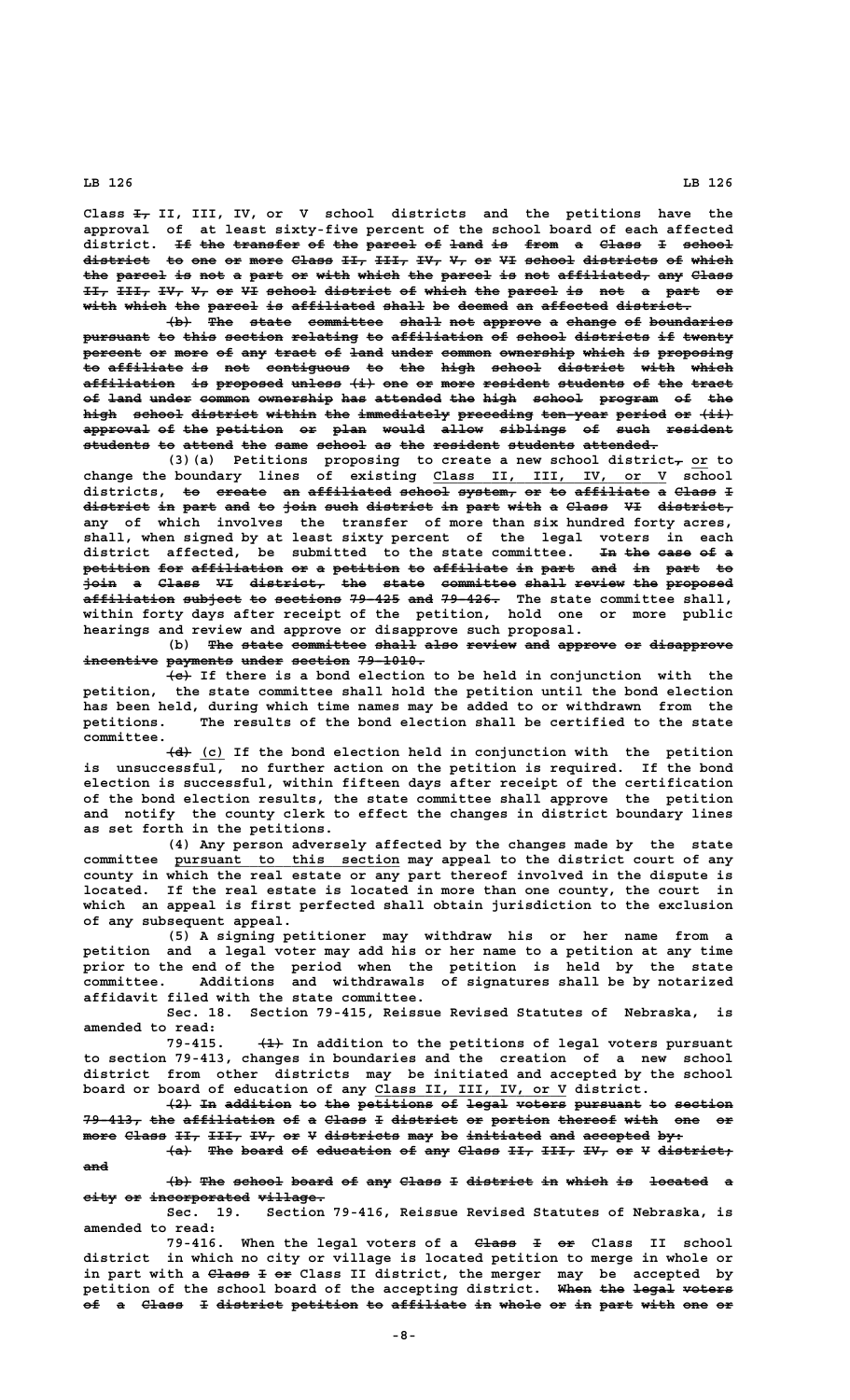more Class II, III, IV, or V districts, such affiliation may be accepted or **rejected by petition of the school board or board of education of any such ———————— —— ———————— —— ——— —————— ————— —— ————— —— ————————— —— ——— ——— district, but in either case the petition to affiliate shall be accepted or ————————— ——— —— —————— ———— ——— ———————— —— ————————— ————— —— ———————— —** rejected within sixty days after the date of receipt of the petition by the  $\mathbf{F} = \mathbf{F} \cdot \mathbf{F}$  board of education of such district.

**Sec. 20. Section 79-418, Reissue Revised Statutes of Nebraska, is amended to read:**

79-418. Petitions presented pursuant to sections section 79-415 to  **—————— \_\_\_\_\_\_\_\_\_ 79-417 or 79-416 shall be subject to the same requirements for content, hearings, notice, review, and appeal as petitions submitted pursuant to section 79-413, except that a petition presented pursuant to section 79-415 shall not become effective unless it is approved by a vote of a majority of the members of the State Committee for the Reorganization of School Districts. Any person adversely affected by the disapproval shall have the right of appeal under section 79-413.**

**Sec. 21. Section 79-419, Reissue Revised Statutes of Nebraska, is amended to read:**

**79-419. (1) When a new district is to be created from other districts as provided in section 79-413, the petition shall contain:**

**(a) A description of the proposed boundaries of the reorganized districts;**

**(b) A summary of the terms on which reorganization is to be made between the reorganized districts, which terms may include a provision for initial school board districts or wards within the proposed district for the appointment of the first school board and also for the first election as provided in section 79-451, which proposed initial school board districts or wards shall be determined by the State Committee for the Reorganization of School Districts taking into consideration population and valuation, and a determination of the terms of the board members first appointed to membership of the board of the newly reorganized district;**

**(c) A map showing the boundaries of established school districts and the boundaries proposed under any plan or plans of reorganization;**

**(d) A separate statement as to whether the reorganization is contingent upon the success of a bond election held in conjunction with the reorganization;**

**(e) An affidavit from the county clerk or election commissioner regarding the validity of the signatures on the petition; and**

**(f) Such other matters as the petitioners determine proper to be** included. Any petition for the creation of a new Class VI district shall designate whether such district shall include high school grades only, grades  $s$ even through twelve, or grades six through twelve.

**(2) A petition under subsection (1) of this section may contain provisions for the holding of school within existing buildings in the newly reorganized district and that a school constituted under this section shall be maintained from the date of reorganization unless the legal voters served by the school vote by a majority vote for discontinuance of the school.**

**Sec. 22. Section 79-422, Reissue Revised Statutes of Nebraska, is amended to read:**

79-422.  $\leftarrow{4}$  Bonded indebtedness approved by legal voters prior to **any change in school district boundary lines pursuant to sections 79-413 to 79-421 shall remain the obligation of the school district voting such bonds unless otherwise specified in the petitions. When a district is dissolved by petitions and the area is attached to two or more districts, the petitions shall specify the disposition of assets and unbonded obligations of the original district.**

**(2) Bonded indebtedness approved by legal voters for high school ——— —————— ———————————— ———————— —— ————— —————— ——— ———— ————— facilities prior to the establishment of an affiliation shall remain the —————————— ————— —— ——— ————————————— —— —— ——————————— ————— —————— ———**  $\boldsymbol{\mathrm{obligate}}$  obligation of the high school district unless otherwise specified in the petitions.

**Sec. 23. Section 79-423, Reissue Revised Statutes of Nebraska, is amended to read:**

**79-423. In Class I, II, III, IV, and VI school districts, school district boundaries may comprise all or any part of a precinct or ward in any county or counties, and every legal voter of the school district shall be entitled to vote at any school district meeting or school district election.** For elections to be held during 2006, the legal voters of a Class II, III, IV,  **\_\_\_\_\_\_\_\_\_\_\_\_\_\_\_\_\_\_\_\_\_\_\_\_\_\_\_\_\_\_\_\_\_\_\_\_\_\_\_\_\_\_\_\_\_\_\_\_\_\_\_\_\_\_\_\_\_\_\_\_\_\_\_\_\_\_\_\_\_\_\_\_\_\_\_\_\_\_ or VI school district shall include residents of territory that will be \_\_\_\_\_\_\_\_\_\_\_\_\_\_\_\_\_\_\_\_\_\_\_\_\_\_\_\_\_\_\_\_\_\_\_\_\_\_\_\_\_\_\_\_\_\_\_\_\_\_\_\_\_\_\_\_\_\_\_\_\_\_\_\_\_\_\_\_\_\_\_\_\_\_\_\_\_\_ attached to such school district on June 15, 2006, pursuant to section 2 or 3 \_\_\_\_\_\_\_\_\_\_\_\_ of this act.**

> **Sec. 24. Section 79-433, Reissue Revised Statutes of Nebraska, is amended to read:**

**79-433. For purposes of the Reorganization of School Districts Act,**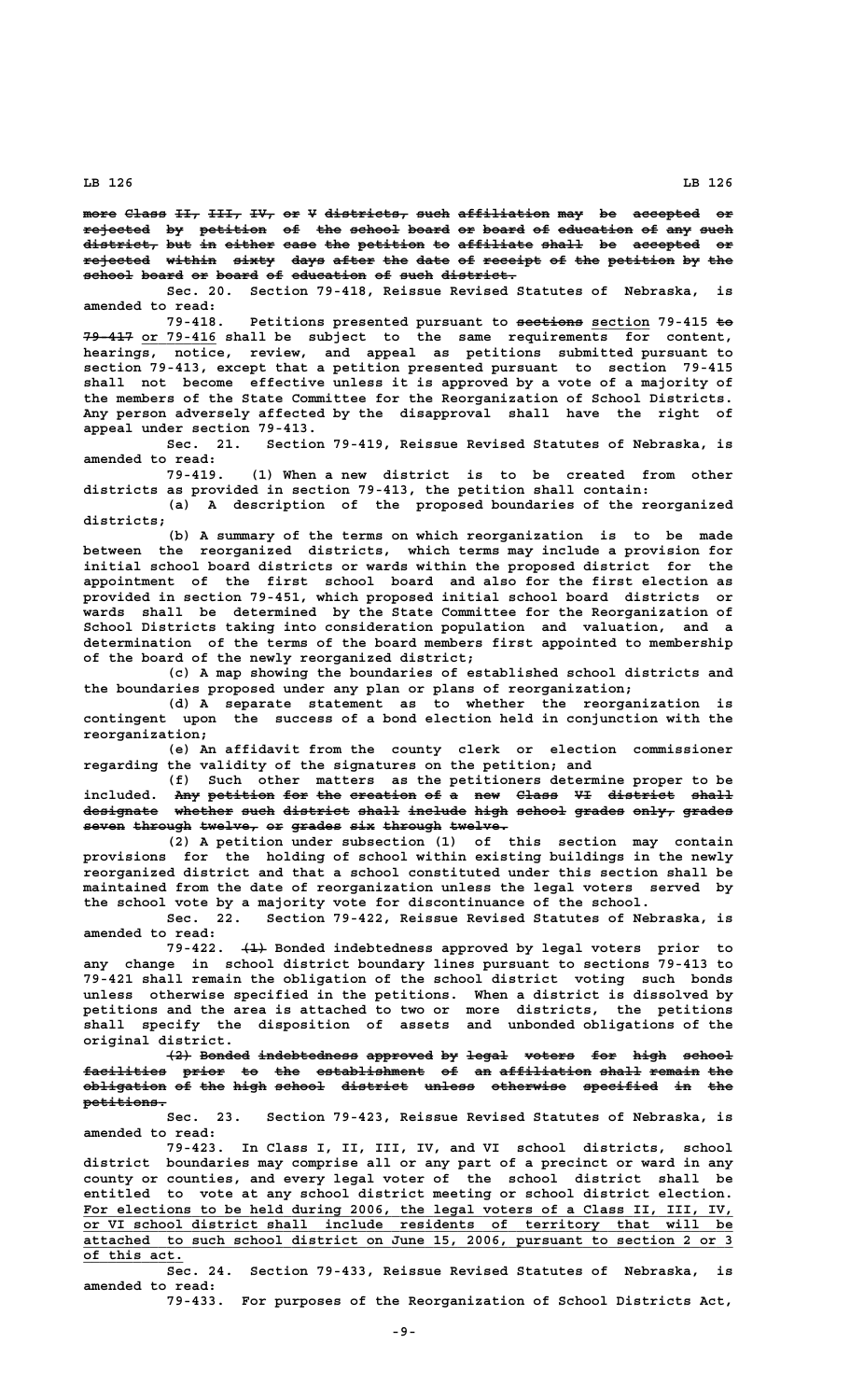**unless the context otherwise requires:**

**(1) Reorganization of school districts means the formation of new** school districts, the alteration of boundaries of established Class II, **IV, or V school districts, the affiliation of school districts, and the \_\_\_\_\_\_\_\_\_\_ ——— ——————————— —— —————— ————————— dissolution or disorganization of established school districts through or by means of any one or combination of the methods set out in section 79-434; and (2) State committee means the State Committee for the Reorganization**

**of School Districts created by section 79-435. Sec. 25. Section 79-434, Reissue Revised Statutes of Nebraska, is**

**amended to read: 79-434. Reorganization of school districts may be accomplished through or by means of any one or more of the following methods: (1) The creation of new districts; (2) the uniting of one or more established districts; (3) the subdivision of one or more established districts; (4) the transfer and attachment to an established district of a part of the territory of one or more districts; and (5) the affiliation of a Class I district or \_\_\_ ——— ——————————— —— — ————— — ———————— — portion thereof with one or more Class II, III, IV, or V districts; (6) the ——————— ——————— ———— ——— —— ———— ————— ——— ———— ——— —— — —————————— ——— —— changing of boundaries of a Class VI district; and (7) the dissolution or ———————— —— —————————— —— — ————— —— ————————— ——— —— disorganization of an established district for any of the reasons specified by law.**

**Sec. 26. Section 79-435, Reissue Revised Statutes of Nebraska, is amended to read:**

**79-435. The State Committee for the Reorganization of School Districts is created. The state committee shall be composed of six members. The Commissioner of Education shall be a member of the committee ex officio and shall serve as a nonvoting member of the committee. Within thirty days after September 18, 1955, the State Board of Education, by a resolution adopted with the assent of a majority of its members, shall appoint the remaining five members of the state committee, one each for terms of one, two, three, four, and five years respectively. As the term of each member expires, a successor shall be appointed in the same manner for a term of five years. Three members of the state committee shall at all times be laypersons, and two members shall at all times be persons holding teachers' certificates issued by the authority of the State of Nebraska. Vacancies in the membership of the state committee shall be filled for the unexpired term by appointment in the same manner as the original appointment to membership. Members of the state committee shall serve without compensation but shall be reimbursed for expenses necessarily incurred in the performance of their duties, as provided in sections 81-1174 to 81-1177 and paid from funds appropriated by the Legislature to the office of the State Board of Education. The State Board of** Education shall may adopt and promulgate rules and regulations for the state **committee to carry out its duties as provided by law.**

**Sec. 27. Section 79-443, Reissue Revised Statutes of Nebraska, is amended to read:**

**79-443. After one or more public hearings have been held, the state** committee may approve a plan or plans of reorganization.  **contain:**

**(1) A description of the proposed boundaries of the reorganized districts;**

**(2) A summary of the reasons for each proposed change, realignment,** or adjustment of the boundaries; <del>.</del> I<del>f such plan provides for the creation</del> <del>of</del> **a new Class VI district, it shall designate whether such district shall — ——— ————— —— ————————— —— ————— ————————— ——————— ———— ———————— ————** include high school grades only or be known as a Class VI junior-senior high school district as described in section 79-411;

**(3) A summary of the terms on which reorganization is to be made between the reorganized districts. Such terms shall include a provision for initial school board districts or wards within the proposed district, which proposed initial school board districts or wards shall be determined by the state committee taking into consideration population and valuation, and a determination of the terms of the board members first appointed to membership on the board of the newly reorganized district;**

**(4) A separate statement as to whether the reorganization is contingent upon the success of a bond election held in conjunction with the reorganization;**

**(5) A statement of the findings with respect to the location of schools, the utilization of existing buildings, the construction of new buildings, and the transportation requirements under the proposed plan of reorganization. The plan may contain provisions for the holding of school within existing buildings in the newly reorganized district and that a school constituted under this section shall be maintained from the date of reorganization unless the legal voters served by the school vote by a majority vote for discontinuance of the school;**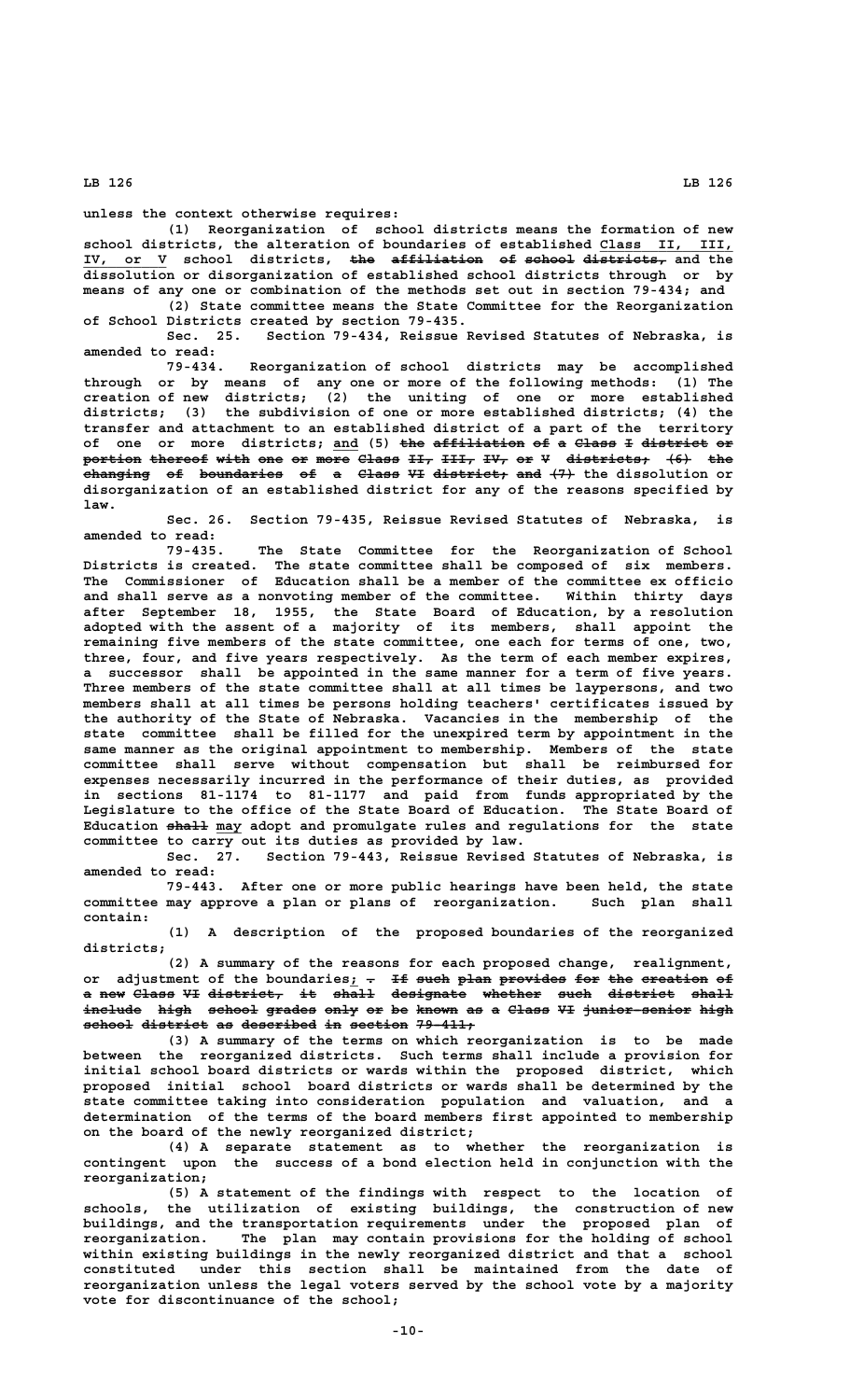**(6) A map showing the boundaries of established school districts and**

**the boundaries proposed under any plan or plans of reorganization; and (7) Such other matters as the state committee determines proper to be included.**

**Sec. 28. Section 79-447, Reissue Revised Statutes of Nebraska, is amended to read:**

**79-447. (1) Not less than thirty nor more than sixty days after the designation of a final approved plan under section 79-446, the proposition of the adoption or rejection of the proposed plan of reorganization shall be submitted at a special election to all the legal voters of districts within the county whose boundaries are in any manner changed by the plan of** reorganization.  $\tau$  including the boundaries of Class VI school districts if **such plan includes a Class I school district which is entirely within a Class ———— ———— ———————— — ————— — —————— ———————— ————— —— ———————— —————— — ————— VI school district. —— —————— —————————**

**(2) Notice of the special election shall be given by the county clerk or election commissioner and shall be published in a legal newspaper of general circulation in the county at least ten days prior to the election. The election notice shall (a) state that the election has been called for the purpose of affording the legal voters an opportunity to approve or reject the plan of reorganization, (b) contain a description of the boundaries of the proposed district, and (c) contain a statement of the terms of the adjustment of property, debts, and liabilities applicable thereto.**

**(3) All ballots shall be prepared and the special election shall be held and conducted by the county clerk or election commissioner, and the expense of such election shall be paid by the county board or boards if more than one county is involved as provided in subsection (4) of this section. The county clerk or election commissioner shall use the duly appointed election board or appoint two judges and two clerks who shall be legal voters of the territory of the proposed school district. The election shall be held at a place or places within the proposed district determined by the county clerk or election commissioner to be convenient for the voters.**

**(4) If the proposed plan of reorganization involves a district under the jurisdiction of another county, the county clerk or election commissioner of the county which has the largest number of pupils residing in the proposed joint district shall give the notice required by subsection (2) of this section in a newspaper of general circulation in the territory of the proposed district and prepare the ballots and such election shall be held and conducted by the county clerk or election commissioner of each county involved in the proposed reorganization in accordance with the Election Act. Each county board shall bear a share of the total election expense in the same proportion that the number of legal voters residing in the proposed district in one county stands to the whole number of legal voters in the proposed district.**

**(5) In any election held as provided in this section, all districts** of like class shall vote as a unit. <del>, except that Class</del>  $\pm$  <del>school districts</del> **within the boundaries of which are located an incorporated village or city —————— ——— —————————— —— ————— ——— ——————— —— ———————————— ——————— —— ———** shall constitute a separate voting unit and Class I school districts which do not have within their boundaries an incorporated village or eity shall constitute a separate voting unit.

**(6) Approval of the plan at the special election shall require a majority of all legal voters voting within each voting unit included in the proposed plan.**

**Sec. 29. Section 79-449, Reissue Revised Statutes of Nebraska, is amended to read:**

**79-449. Whenever two or more school districts are involved in a reorganization plan, the old districts shall continue to be responsible for any indebtedness incurred before the reorganization takes place unless a different arrangement is included in the plan voted upon by the people.** Bonded indebtedness incurred for high school facilities prior to the adoption of any affiliation plan shall remain the obligation of the high school district unless otherwise specified in the petitions.

**Sec. 30. Section 79-452, Reissue Revised Statutes of Nebraska, is amended to read:**

79-452. A proposal to dissolve a Class  $\pm$  or II school district<sub> $\tau$ </sub> except a Class I school district which is partly or wholly within a Class VI  **—————— ————————— school district, and attach it to one or more existing Class II, III, IV, or V school districts may be initiated by filing with the State Committee for the Reorganization of School Districts a petition or petitions signed by at least twenty-five percent of the legal voters of the district, together with an affidavit from the county clerk or election commissioner listing all legal voters of the district and a determination by the county clerk or election commissioner that the signatures are sufficient. The petition shall contain a plan of the proposed reorganization, an effective date, and a statement**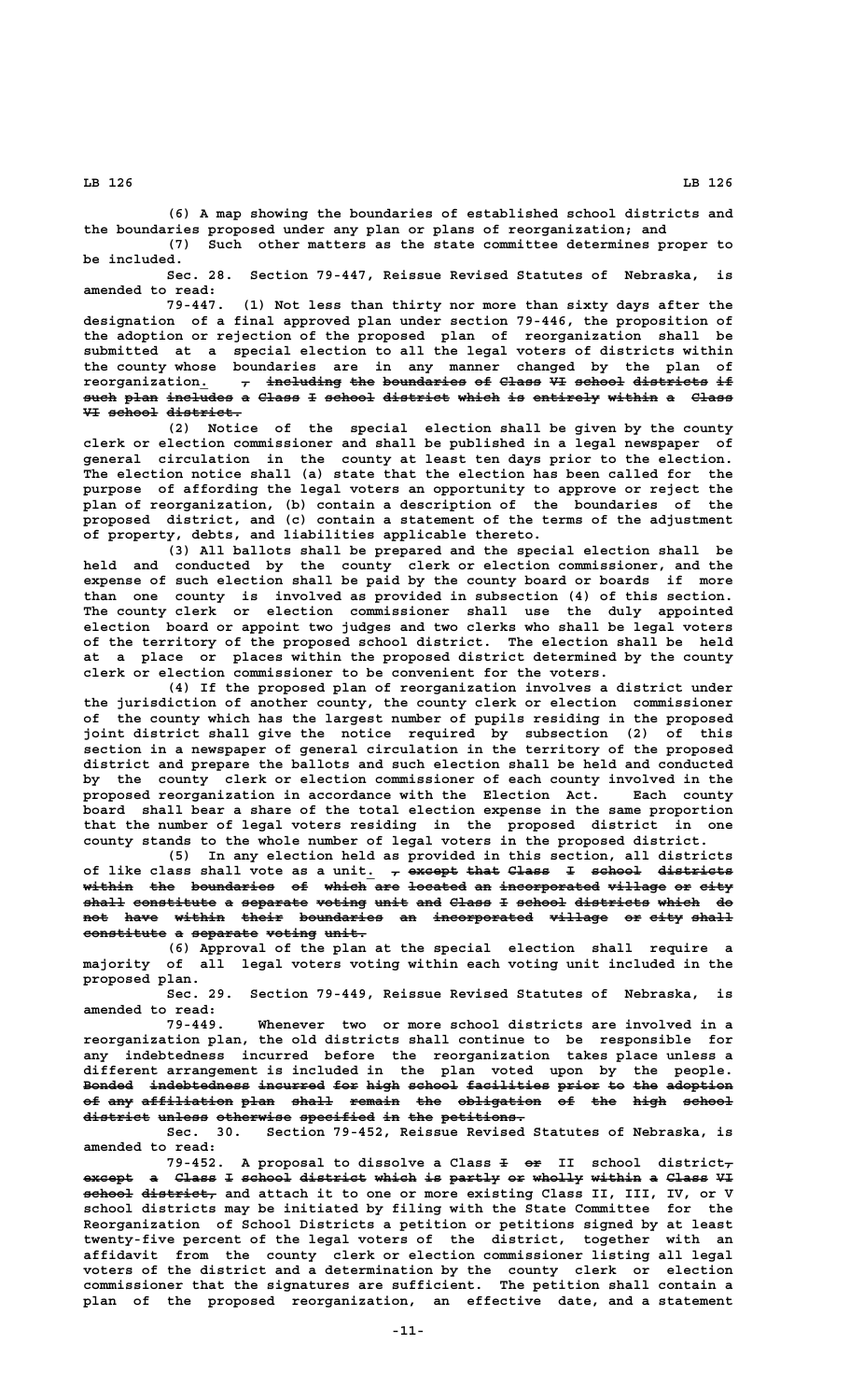**whether any existing bonded indebtedness shall remain on the property of the district which incurred it or be assumed by the enlarged district. The petition may also contain provisions for the holding of school within existing buildings in the proposed reorganized district, and when so provided, the holding of school within such buildings shall be maintained from the date of reorganization unless either the legal voters served by the school or the school board of the reorganized district votes by a majority vote for discontinuance of the school. In case of conflicting votes between the legal voters and the school board on such issue, the decision of the legal voters shall prevail. A signing petitioner shall not be permitted to withdraw his or her name from the petition after the petition has been filed. The school board of each Class II, III, IV, or V district to which the merger is proposed shall also submit to the state committee a statement to the effect that a majority of the board members approve the proposal contained in the petition. Sec. 31. Section 79-454, Reissue Revised Statutes of Nebraska, is**

**amended to read:**

**79-454. If the proposal provided for in section 79-452 has been approved by the State Committee for the Reorganization of School Districts,** the state committee shall notify the school board of the Class **I** or II **district. The school board shall, within fifteen days after the notification, set a date for a special election for the purpose of submitting the proposal to the legal voters of the district. At least twenty days' notice of such election shall be given by publication twice in a newspaper of general circulation in the district, the latest publication to be not more than one week before the election. If there is no such newspaper, notice shall be given by posting it on the door of the schoolhouse and at least four other public places throughout the district. The proposal shall not be submitted to a special election more than once in any calendar year. Legal voters may cast their ballots, written or printed, between the hours of 12 noon and 8 p.m. on the date of such election. The county clerk or election commissioner of the county which has the largest number of pupils residing in the district shall conduct such special election in accordance with the Election Act and shall record the names and residence of persons voting at the special election. The ballots shall be canvassed as provided in section 79-447.**

**Sec. 32. Section 79-455, Reissue Revised Statutes of Nebraska, is amended to read:**

**79-455. If the proposal provided for in section 79-452 is approved by a majority of the legal voters of the school district voting on the matter, the secretary of the school board shall within five days certify the approval to the county clerk. The county clerk shall immediately notify the secretary of each Class II, III, IV, or V district affected of the action taken by the — —— Class I or II district, and such secretary shall within ten days certify to the county clerk that the school board of the Class II, III, IV, or V district has, by a majority vote, officially approved the proposal as provided in section 79-452. The county clerk shall issue an order effecting the changes in school district boundaries in accordance with the proposal provided in section 79-452. He or she shall also file certificates with the county assessor, county treasurer, and State Committee for the Reorganization of School Districts showing the changes. An appeal may be taken from such order within twenty days after the rendition of the order in the same manner as appeals are taken from the action of the county board in allowing or disallowing claims against the county. Such appeal shall be filed in the district court for the county whose county clerk has jurisdiction of the Class — —— I or II district. When more than one county clerk has jurisdiction of the** Class  $\pm$  or II district, the appeal may be filed in the district court for **either of the counties.**

**Sec. 33. Section 79-470, Reissue Revised Statutes of Nebraska, is amended to read:**

79-470. (1) No Class I school district which contracts for the instruction of all of its pupils with a Class I<sub>7</sub> II<sub>7</sub> III<sub>7</sub> IV<sub>7</sub> or V school district shall merge with another Class I school district unless such other Class I school district with which it is merging is included in the area which  $makes$  up a Class VI school district.

 **——— \_\_\_\_\_\_ (2) No school district shall contract for the instruction of all of its pupils with a Class II, III, IV, or V school district for more than two consecutive years.**

 **——— \_\_\_ (3) (2) The State Committee for the Reorganization of School Districts shall dissolve and attach to a neighboring school district or districts any school district which, for two consecutive years, contracts for the instruction of all of its pupils with a Class II, III, IV, or V school district.**

 **——— \_\_\_ (4) (3) The dissolution of any school district pursuant to this**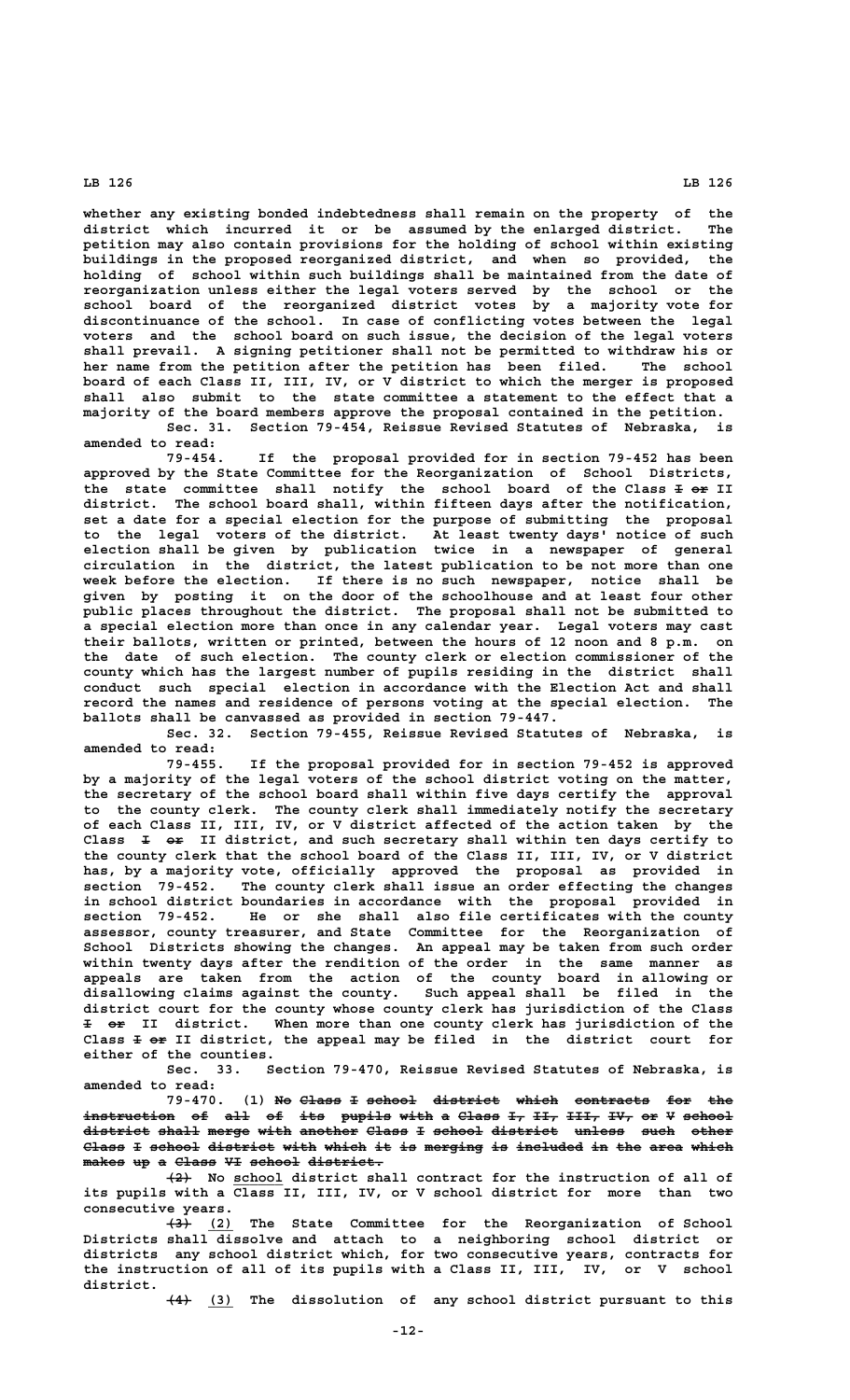**section shall be effected in the manner prescribed in section 79-498. When such dissolution would create extreme hardships on the pupils or the school district affected, the State Board of Education may, on application by the school board of the school district, waive the dissolution of the school district on an annual basis.**

 **——— \_\_\_ (5) (4) Nothing in this section shall be construed as an extension of the limitations on contracting for the instruction of the pupils of a school district contained in section 79-598.**

**Sec. 34. Section 79-473, Reissue Revised Statutes of Nebraska, is amended to read:**

**79-473. (1) If the territory annexed by a change of boundaries of a city or village which lies within a Class III school district as provided in section 79-407 has been part of a Class IV or Class V school district prior to such annexation, a merger of the annexed territory with the Class III school district shall become effective only if the merger is approved by a majority of the members of the school board of the Class IV or V school district and a majority of the members of the school board of the Class III school district within ninety days after the effective date of the annexation ordinance.**

**(2) Notwithstanding subsection (1) of this section, when territory which lies within a Class III school district, Class VI school district, or Class I school district which is attached to a Class VI school district or which does not lie within a Class IV or V school district is annexed by a city or village pursuant to section 79-407, the affected school board of the city or village school district and the affected school board or boards serving the territory subject to the annexation ordinance shall meet within thirty days after the effective date of the annexation ordinance and negotiate in good faith as to which school district shall serve the annexed territory and the** During the process of negotiation, the **affected boards shall consider the following criteria:**

**(a) The educational needs of the students in the affected school districts;**

**(b) The economic impact upon the affected school districts;**

**(c) Any common interests between the annexed or platted area and the affected school districts and the community which has zoning jurisdiction over the area; and**

**(d) Community educational planning.**

**If no agreement has been reached within ninety days after the effective date of the annexation ordinance, the territory shall transfer to the school district of the annexing city or village ten days after the expiration of such ninety-day period unless an affected school district petitions the district court within the ten-day period and obtains an order enjoining the transfer and requiring the boards of the affected school districts to continue negotiation. The court shall issue the order upon a finding that the affected board or boards have not negotiated in good faith based on one or more of the criteria listed in this subsection. The district court shall require no bond or other surety as a condition for any preliminary injunctive relief. If no agreement is reached after such order by the district court and additional negotiations, the annexed territory shall become a part of the school district of the annexing city or village.**

**(3) If, within the boundaries of the annexed territory, there exists a** <del>Class VI school, the</del> school building, facilities, and or land owned by the  **\_\_\_\_\_\_\_\_\_\_\_\_ \_\_\_\_\_\_\_\_\_\_\_\_\_\_\_\_\_\_\_\_\_\_\_\_\_\_\_\_\_\_\_\_\_\_\_\_\_\_\_\_\_\_\_ any class of school district, the school building, facilities, or land shall ————— —— \_\_\_\_\_\_\_\_\_\_\_\_\_\_\_\_\_\_\_\_\_\_\_\_\_\_\_ remain a part of the Class VI school district owning the school building,** facilities, or land prior to the annexation. If the Class VI school district from which territory is being annexed owning the school building, facilities,  **\_\_\_\_\_\_\_ or land wishes to dispose of such school building, facilities, or land to any individual or political subdivision, including a Class I school district, the ————————— — ————— — —————— ———————— question of such disposition shall be placed on the ballot for the next primary or general election. All legal voters of such Class VI school ————— — district shall then vote on the question at such election. A simple majority of the votes cast shall resolve the issue.**

**(4) Whenever an application for approval of a final plat or replat is filed for territory which lies within the zoning jurisdiction of a city of the first or second class and does not lie within the boundaries of a Class IV or V school district, the affected school board of the school district within the city of the first or second class or its representative and the affected board or boards serving the territory subject to the final plat or replat or their representative shall meet within thirty days after such application and negotiate in good faith as to which school district shall serve the platted or replatted territory and the effective date of any transfer based upon the criteria prescribed in subsection (2) of this section.**

**If no agreement has been reached prior to the approval of the final**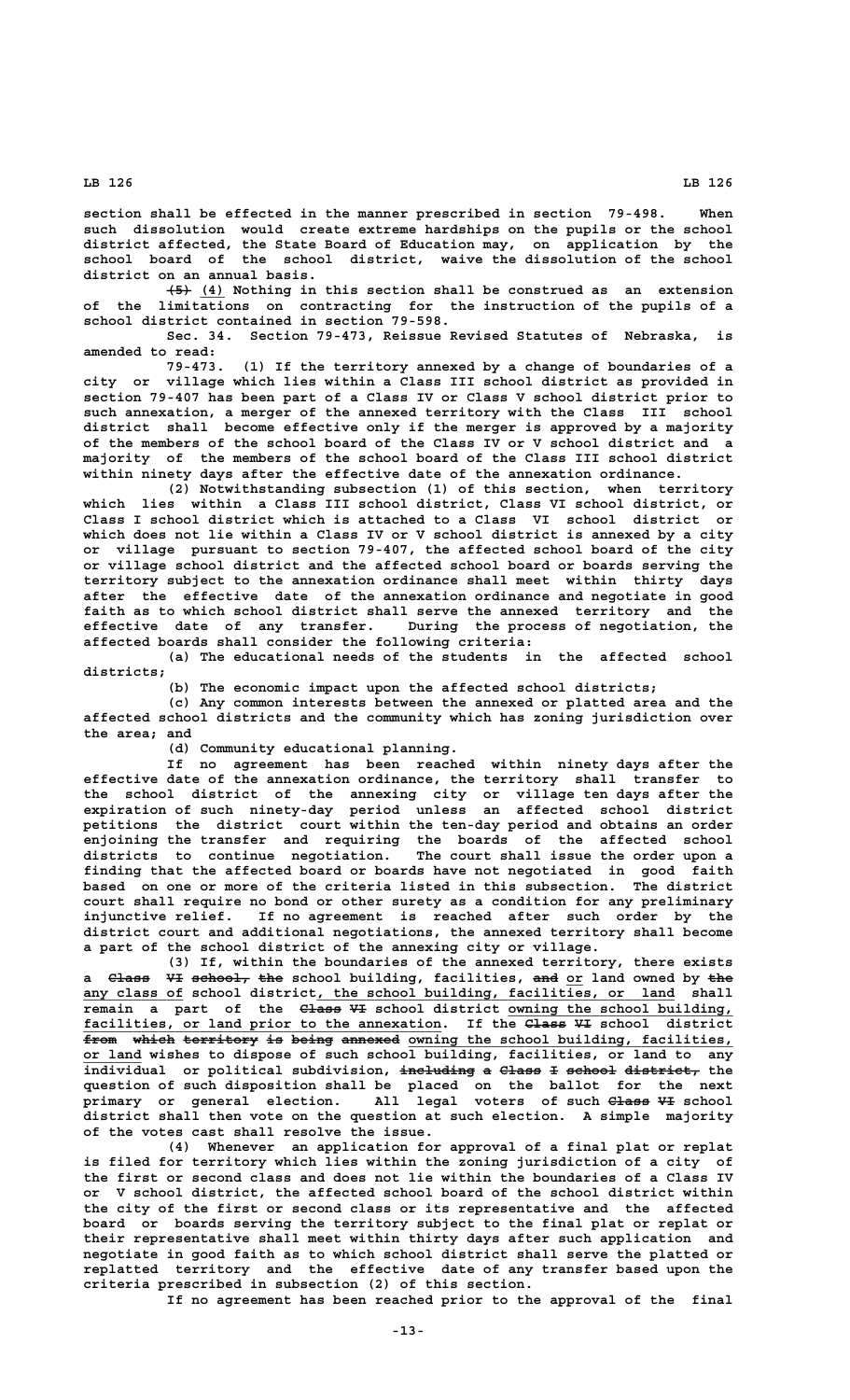**plat or replat, the territory shall transfer to the school district of the city of the first or second class upon the filing of the final plat unless an affected school district petitions the district court within ten days after approval of the final plat or replat and obtains an order enjoining the transfer and requiring the affected boards to continue negotiation. The court shall issue the order upon a finding that the affected board or boards have not negotiated in good faith based on one or more of the criteria listed in subsection (2) of this section. The district court shall require no bond or other surety as a condition for any preliminary injunctive relief. If no agreement is reached after such order by the district court and additional negotiations, the platted or replatted territory shall become a part of the school district of the city of the first or second class.**

**For purposes of this subsection, plat and replat apply only to (a) vacant land, (b) land under cultivation, or (c) any plat or replat of land involving a substantive change in the size or configuration of any lot or lots.**

**(5) Notwithstanding any other provisions of this section, all negotiated agreements relative to boundaries or to real or personal property of school districts reached by the affected school boards shall be valid and binding.**

**Sec. 35. Section 79-479, Reissue Revised Statutes of Nebraska, is amended to read:**

**79-479. (1)(a) Beginning January 1, 1992, any school district boundaries changed by the means provided by Nebraska law, but excluding the method provided by sections 79-407, 79-473 to 79-475, and 79-549, shall be made only upon an order issued by the State Committee for the Reorganization** of School Districts or county clerk. <del>The state committee shall not issue an</del> **order changing boundaries relating to affiliation of school districts if ————— ———————— —————————— ———————— —— ——————————— —— —————— ————————— —** twenty percent or more of any tract of land under common ownership which is proposing to affiliate is not contiguous to the high school district with which affiliation is proposed unless (i) one or more resident students of the tract of land under common ownership has attended the high school program of the high school district within the immediately preceding ten-year period or  $\overbrace{\text{with a given point}}$  approval of the petition or plan would allow siblings of such resident **students to attend the same school as the resident students attended. ———————— —— —————— ——— ———— —————— —— ——— ———————— ———————— —————————**

**(b) The order issued by the state committee shall be certified to the county clerk of each county in which boundaries are changed and shall also be certified to the State Department of Education. Whenever the order changes the boundaries of a school district due to the transfer of land, the county assessor, the Property Tax Administrator, and the State Department of Education shall be provided with the legal description and a map of the parcel of land which is transferred. Such order shall be issued no later than June 1 and shall have an effective date no later than August 1 of the same year. For purposes of determining school district counts pursuant to sections 79-524 and 79-578 and calculating state aid allocations pursuant to the Tax Equity and Educational Opportunities Support Act, any change in school district boundaries with an effective date between June 1 and August 1 of any year shall be considered effective June 1 of such year.**

**(2) Unless otherwise provided by state law or by the terms of an affiliation or reorganization plan or petition which is consistent with state law, all assets, including budget authority as provided in sections 79-1023 to 79-1030, and liabilities, except bonded obligations, of school districts merged, dissolved, or annexed shall be transferred to the receiving district or districts on the basis of the proportionate share of assessed valuation** received at the time of reorganization. When a Class II, III, IV, or V school district becomes a Class I school district:

**(a) Which becomes part of a Class VI district which offers ——— ————— ——————— ———— —— — ————— —— ———————— ————— ————— instruction in grades six through twelve, 37.9310 percent of the Class II, ——————————— —— —————— ——— ——————— ——————— ——————— ——————— —— ——— ————— ——— III, IV, or V district's assets and liabilities shall be transferred to the** new Class I district and the remainder shall be transferred to the Class VI district or districts of which the Class I district becomes a part on the basis of the proportionate share of assessed valuation each high school **district received at the time of such change in class of district; ———————— ———————— —— ——— ———— —— ———— —————— —— ————— —— —————————**

**(b) Which becomes part of a Class VI district which offers ——— ————— ——————— ———— —— — ————— —— ———————— ————— —————** instruction in grades seven through twelve, 44.8276 percent of the Class II, III, IV, or V district's assets and liabilities shall be transferred to the new Class I district and the remainder shall be transferred to the Class VI district or districts of which the Class I district becomes a part on the **basis of the proportionate share of assessed valuation each high school ————— —— ——— ————————————— ————— —— ———————— ————————— ———— ———— ————— district received at the time of such change in class of district; or ———————— ———————— —— ——— ———— —— ———— —————— —— ————— —— ————————— ——**

**(c) Which is affiliated or becomes part of a Class VI district which ——— ————— —— —————————— —— ——————— ———— —— — ————— —— ———————— ————** offers instruction in grades nine through twelve, 61.3793 percent of the Class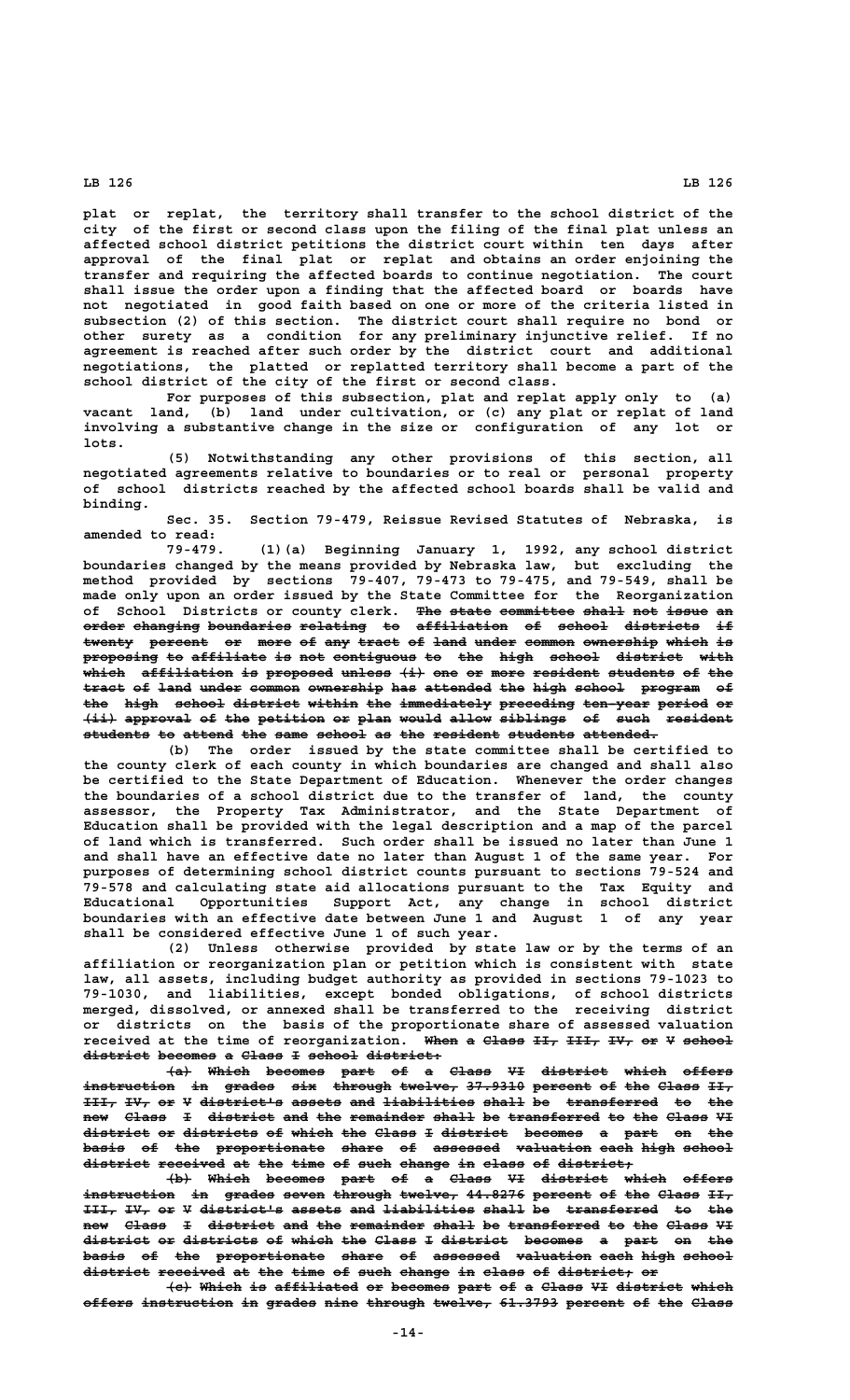**II, III, IV, or V school district's assets and liabilities shall be ——— ———— ——— —— — —————— —————————— —————— ——— ——————————— ————— —** transferred to the new Class I district and the remainder shall be transferred to the Class VI district or districts of which the Class I district becomes a part and to the high school district or districts with which the Class **I**  $\frac{1}{\text{d}\text{iscrete}}$  is affiliated on the basis of the proportionate share of assessed **valuation each high school district received at the time of such change in ————————— ———— ———— —————— ———————— ———————— —— ——— ———— —— ———— —————— — class of district. ————— —— —————————**

**Sec. 36. Section 79-499, Reissue Revised Statutes of Nebraska, is amended to read:**

79-499. (1) Commencing with the 1992-93 school year, if If the fall **school district membership or the average daily membership of an existing Class II or III school district shows less than thirty-five students in grades nine through twelve, the district shall submit a plan for developing cooperative programs with other high schools, including the sharing of curriculum and certificated and noncertificated staff, to the State Committee for the Reorganization of School Districts. The cooperative program plan shall be submitted by the school district by September 1 of the year following such fall school district membership or average daily membership report. A cooperative program plan shall not be required if there is no high school within fifteen miles from such district on a reasonably improved highway. The state committee shall review the plan and provide advice and communication to such school district and other high schools.**

**(2) If for two consecutive years the fall school district membership, or for two consecutive years the average daily membership, of an existing Class II or III school district is less than twenty-five pupils in grades nine through twelve or if for one year an existing Class II or III** school district contracts with a neighboring school district or districts to **provide educational services for all of its pupils in grades nine through twelve, such school district shall, except as provided in subsection (3) of** this section, become a Class I merge with another Class II, III, IV, or V **school district through the order of the state committee if the high school is within fifteen miles on a reasonably improved highway of another high school.**

**This subsection does not apply to any school district located on an Indian reservation and substantially or totally financed by the federal government.**

**(3) Any Class II or III school district maintaining a four-year high school which has a fall school district membership or an average daily membership of less than twenty-five students in grades nine through twelve may contract with another school district to provide educational services for its pupils in grades nine through twelve. Such contract may continue for a period not to exceed one year. At the end of such one-year period, the school district may resume educational services for grades nine through twelve if the average daily membership in grades nine through twelve for such school district has reached at least fifty students. If the school district has not achieved such fall school district membership or average daily membership, it** shall become a Class I merge with another Class II, III, IV, or V school **district by order of the state committee entered after thirty days' notice to the district but without a hearing, notwithstanding the distance on a reasonably improved highway to the nearest school district conducting a high school.**

**(4) For purposes of this section, when calculating fall school district membership or average daily membership, a resident school district as defined in section 79-233 shall not count students attending an option district as defined in such section and a Class II or III school district shall not count foreign exchange students and nonresident students who are wards of the court or state.**

**Sec. 37. Section 79-4,101, Reissue Revised Statutes of Nebraska, is amended to read:**

79-4,101. For purposes of sections 10-716.01, 79-402, 79-422, 79-424 to 79-431, 79-449, 79-4,100 to 79-4,102, 79-611, and 79-1077:

**(1) Elementary school facility means the educational facility used to provide services for students in grades kindergarten through eight in an affiliated school system;**

**(2) High school district means the Class II, III, IV, or V district which provides the high school program for an affiliated Class I district;**

**(3) High school facility means the educational facility used to provide services for students in grades nine through twelve in an affiliated school system;**

**(4) High school program means the educational services provided in an affiliated school system for grades nine through twelve; and**

**(5) High school students means students enrolled in a high school program.**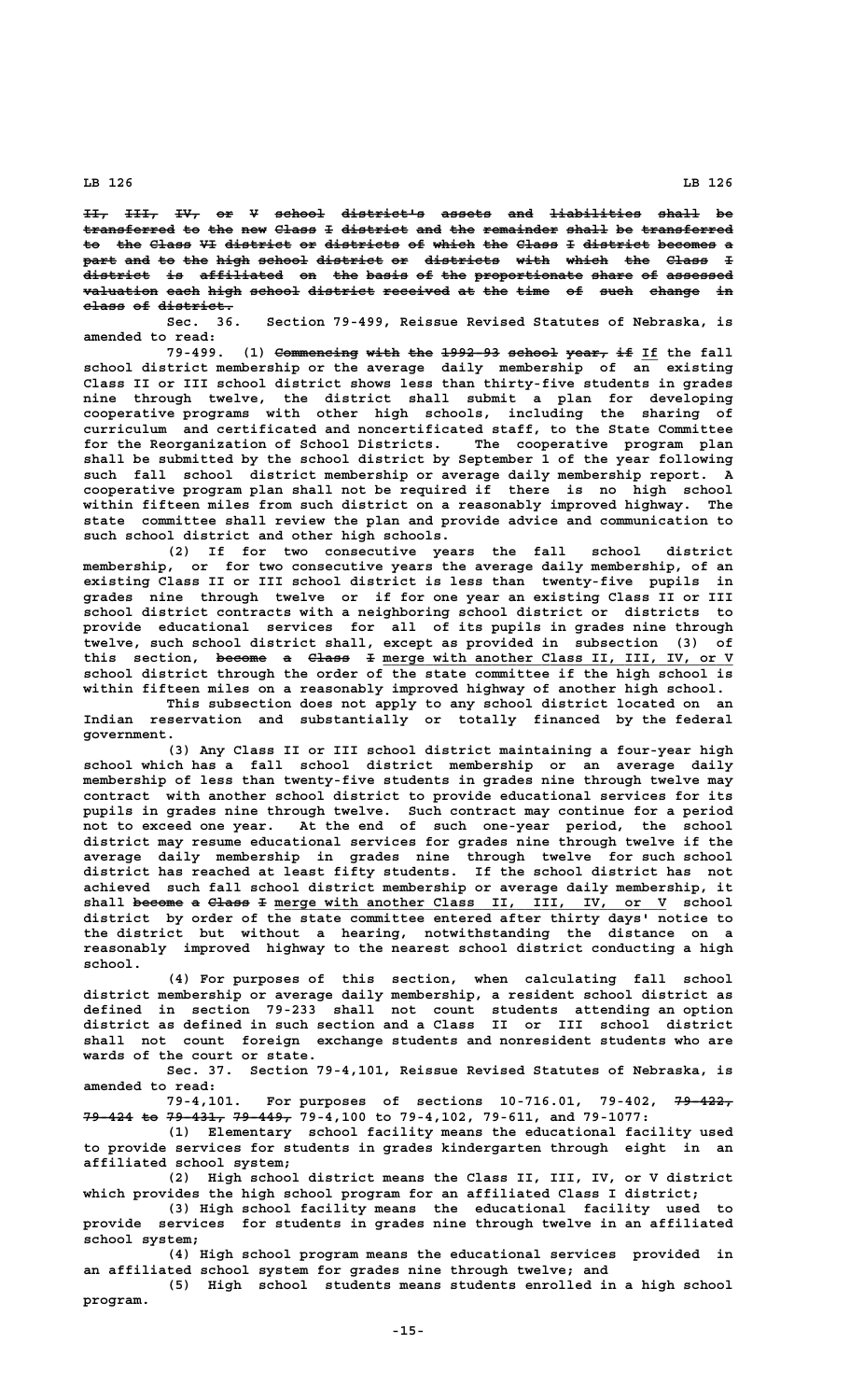**Sec. 38. Section 79-4,108, Reissue Revised Statutes of Nebraska, is amended to read:**

**79-4,108. (1) Unified system means two or more Class II or III school districts participating in an interlocal agreement under the Interlocal Cooperation Act with approval from the State Committee for the Reorganization of School Districts. The interlocal agreement may include Class I districts ——— —————————— ————————— ——— ——————— ————— — —————————**  $\textbf{if the entire valuation is included in the unit of the system.}$  The interlocal **agreement shall provide for a minimum term of three school years. The agreement shall provide that all property tax and state aid resources shall be shared by the unified system and that a board composed of school board members, with at least one school board member from each district, shall determine the general fund levy, within the limitations placed on school districts and multiple-district school systems pursuant to section 77-3442, to be applied in all participating districts and shall determine the distribution of property tax and state aid resources within the unified system. For purposes of section 77-3442, the multiple-district school system shall include all of the Class I, II, and III districts participating in the unified system and the Class I districts or portions thereof affiliated with any of the participating Class II and III districts. The interlocal agreement shall also provide that certificated staff will be employees of the unified system. For any certificated staff employed by the unified system, tenure and seniority as of the effective date of the interlocal agreement shall be transferred to the unified system and tenure and seniority provisions shall continue in the unified system except as provided in sections 79-850 to 79-858. If a district withdraws from the unified system or if the interlocal agreement expires and is not renewed, certificated staff employed by a participating district immediately prior to the unification shall be reemployed by the original district and tenure and seniority as of the effective date of the withdrawal or expiration shall be transferred to the original district. The certificated staff hired by the unified system but not employed by a participating district immediately prior to the unification shall be subject to the reduction-in-force policy of the unified system. The interlocal agreement shall also require participating districts to pay obligations of the unified system pursuant to sections 79-850 to 79-858 on a pro rata basis based on the adjusted valuations if a district withdraws from the unified system or if the interlocal agreement expires and is not renewed. Additional provisions in the interlocal agreement shall be determined by the participating districts and shall encourage cooperation within the unified system.**

**(2) Application for unification shall be made to the state committee. The application shall contain a copy of the interlocal agreement signed by the president of each participating school board. The state committee shall approve or disapprove applications for unification within forty days after receipt of the application. If the interlocal agreement complies with subsection (1) of this section and all school boards of the participating districts have approved the interlocal agreement, the state committee shall approve the application. Unification agreements shall be effective on June 1 following approval from the state committee for status as a unified system or on the date specified in the interlocal agreement, except that the date shall be on or after June 1 and on or before September 1 for a specified year. The board established in the interlocal agreement may begin meeting any time after the application has been approved by the state**

 **committee. (3) Upon granting the application for unification, the State Department of Education shall recognize the unified system as a single Class II or III district for state aid, budgeting, accreditation, enrollment of students, state programs, and reporting. The unified system shall submit a single report document for each of the reports required of school districts pursuant to Chapter 79 and shall submit a single budget document pursuant to the Nebraska Budget Act and sections 13-518 to 13-522. The class of district shall be the same as the majority of participating districts, excluding Class I districts. If there are an equal number of Class II and Class III districts in the unified system, the unified system shall be recognized by the department as a Class III district.**

**(4) The school districts participating in a unified system shall retain their separate identities for all purposes except those specified in this section, and participation in a unified system shall not be considered a reorganization.**

**Sec. 39. Section 79-4,111, Reissue Revised Statutes of Nebraska, is amended to read:**

79-4,111. The affiliation agreement for a Class I district that is **affiliated with a Class II or III district that is participating in a unified —————————— ———— — ————— —— —— ——— ———————— ———— —— ————————————— —— — ——————** system shall continue unmodified unless (1) the Class I district reaffiliates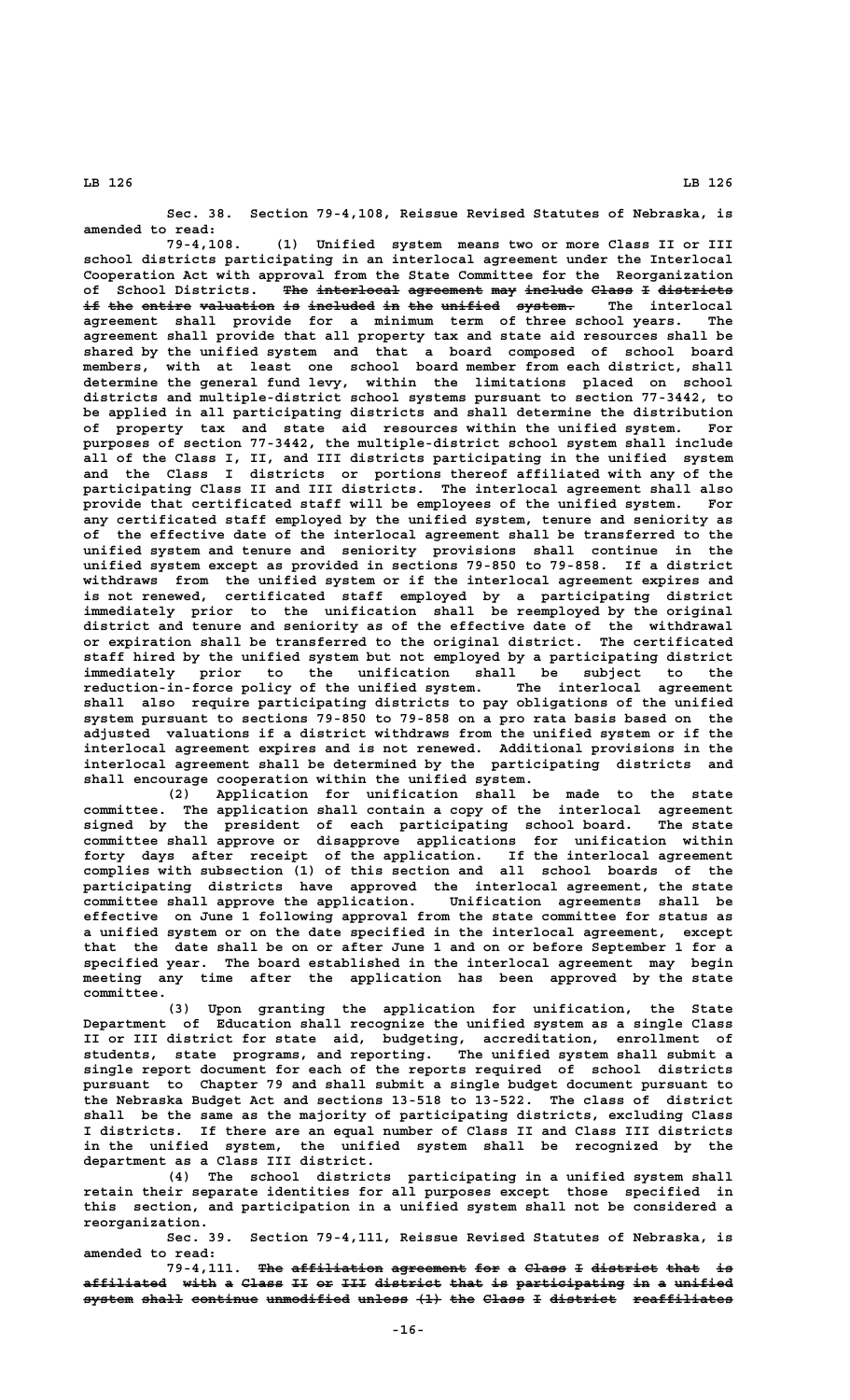pursuant to section 79-4,109 or (2) the Class I district<sup>1</sup>s entire valuation is included in the unified system and the Class I district chooses to participate in the unified system by becoming a party to the interlocal agreement pursuant to section 79-4,108. For the purpose of determining the total allowable **general fund budget of expenditures minus the special education budget of expenditures pursuant to section 79-1083.03 for Class I districts that are not participating in the unified system, the data for the unified system shall be deemed to be the data for the high school district if the primary high school district is a participant in the unified system.**

Sec. 40. Except as provided in section 2 of this act:

 **\_\_\_\_\_\_\_\_\_\_\_\_\_\_\_\_\_\_\_\_\_\_\_\_\_\_\_\_\_\_\_\_\_\_\_\_\_\_\_\_\_\_\_\_\_\_\_\_\_\_\_\_\_\_\_\_\_\_\_\_\_\_\_\_\_\_\_\_ (1) The school board of any Class II, III, IV, or V school district \_\_\_\_\_\_\_\_\_\_\_\_\_\_\_\_\_\_\_\_\_\_\_\_\_\_\_\_\_\_\_\_\_\_\_\_\_\_\_\_\_\_\_\_\_\_\_\_\_\_\_\_\_\_\_\_\_\_\_\_\_\_\_\_\_\_\_\_\_\_\_\_\_\_\_\_\_\_ shall not take action to close an elementary attendance center or to change \_\_\_\_\_\_\_\_\_\_\_\_\_\_\_\_\_\_\_\_\_\_\_\_\_\_\_\_\_\_\_\_\_\_\_\_\_\_\_\_\_\_\_\_\_\_\_\_\_\_\_\_\_\_\_\_\_\_\_\_\_\_\_\_\_\_\_\_ the elementary grades offered at an elementary attendance center if:**

 **\_\_\_\_\_\_\_\_\_\_\_\_\_\_\_\_\_\_\_\_\_\_\_\_\_\_\_\_\_\_\_\_\_\_\_\_\_\_\_\_\_\_\_\_\_\_\_\_\_\_\_\_\_\_\_\_\_\_\_\_\_\_\_\_\_\_\_\_ (a) The closing of the elementary attendance center or the changing \_\_\_\_\_\_\_\_\_\_\_\_\_\_\_\_\_\_\_\_\_\_\_\_\_\_\_\_\_\_\_\_\_\_\_\_\_\_\_\_\_\_\_\_\_\_\_\_\_\_\_\_\_\_\_\_\_\_\_\_\_\_\_\_\_\_\_\_\_\_\_\_\_\_\_\_\_\_ of the elementary grades offered at such elementary attendance center would \_\_\_\_\_\_\_\_\_\_\_\_\_\_\_\_\_\_\_\_\_\_\_\_\_\_\_\_\_\_\_\_\_\_\_\_\_\_\_\_\_\_\_\_\_\_\_\_\_\_\_\_\_\_\_\_\_\_\_\_\_\_\_\_\_\_\_\_\_\_\_\_\_\_\_\_\_\_ cause at least one resident elementary student to reside more than twenty**  $m$ iles from the nearest elementary attendance center in the district on a route  **\_\_\_\_\_\_\_\_\_\_\_\_\_\_\_\_\_\_\_\_\_\_\_\_\_\_\_\_\_\_\_\_\_\_\_\_\_\_\_\_\_\_\_\_\_\_\_\_\_\_\_\_\_\_\_\_\_\_\_\_\_\_\_\_\_\_\_\_\_\_\_\_\_\_\_\_\_\_ that would be actually and necessarily traveled from the student's residence \_\_\_\_\_\_\_\_\_\_\_\_\_\_\_\_\_\_\_\_\_\_\_\_\_\_\_\_\_\_\_\_\_\_\_\_\_\_\_\_\_ to such elementary attendance center; and**

 **\_\_\_\_\_\_\_\_\_\_\_\_\_\_\_\_\_\_\_\_\_\_\_\_\_\_\_\_\_\_\_\_\_\_\_\_\_\_\_\_\_\_\_\_\_\_\_\_\_\_\_\_\_\_\_\_\_\_\_\_\_\_\_\_\_\_\_\_ (b) A parent or guardian of such student or child has notified the \_\_\_\_\_\_\_\_\_\_\_\_\_\_\_\_\_\_\_\_\_\_\_\_\_\_\_\_\_\_\_\_\_\_\_\_\_\_\_\_\_\_\_\_\_\_\_\_\_\_\_\_\_\_\_\_\_\_\_\_\_\_\_\_\_\_\_\_\_\_\_\_\_\_\_\_\_\_ school board in writing of the distance from the residence to the nearest \_\_\_\_\_\_\_\_\_\_\_\_\_\_\_\_\_\_\_\_\_\_\_\_\_\_\_\_\_\_\_\_\_\_\_\_\_\_\_\_\_\_\_\_\_\_\_\_\_\_\_\_\_\_\_\_\_\_\_\_\_\_\_\_\_\_\_\_\_\_\_\_\_\_\_\_\_\_ elementary attendance center as described in subdivision (1)(a) of this \_\_\_\_\_\_\_\_\_\_\_\_\_\_\_\_\_\_\_\_\_\_\_\_\_\_\_\_\_\_\_\_\_\_\_\_\_\_\_\_\_\_\_\_\_\_\_\_\_\_\_\_\_\_\_\_\_\_\_\_\_\_\_\_\_\_\_\_\_\_\_\_\_\_\_\_\_\_ section and such written notification was received on or before May 1 of the** school year preceding the first school year in which the elementary attendance  **\_\_\_\_\_\_\_\_\_\_\_\_\_\_\_\_\_\_\_\_\_\_\_\_\_\_\_\_\_\_\_\_\_\_\_\_\_\_\_\_\_\_\_\_\_\_\_\_\_\_\_\_\_\_\_\_\_\_\_\_\_\_ center would be closed or the grades offered would be changed;**

 **\_\_\_\_\_\_\_\_\_\_\_\_\_\_\_\_\_\_\_\_\_\_\_\_\_\_\_\_\_\_\_\_\_\_\_\_\_\_\_\_\_\_\_\_\_\_\_\_\_\_\_\_\_\_\_\_\_\_\_\_\_\_\_\_\_\_\_\_ (2) The school board of any Class II, III, IV, or V school district \_\_\_\_\_\_\_\_\_\_\_\_\_\_\_\_\_\_\_\_\_\_\_\_\_\_\_\_\_\_\_\_\_\_\_\_\_\_\_\_\_\_\_\_\_\_\_\_\_\_\_\_\_\_\_\_\_\_\_\_\_\_\_\_\_\_\_\_\_\_\_\_\_\_\_\_\_\_ shall not take action to close an elementary attendance center or to change \_\_\_\_\_\_\_\_\_\_\_\_\_\_\_\_\_\_\_\_\_\_\_\_\_\_\_\_\_\_\_\_\_\_\_\_\_\_\_\_\_\_\_\_\_\_\_\_\_\_\_\_\_\_\_\_\_\_\_\_\_\_\_\_\_\_\_\_ the elementary grades offered at an elementary attendance center if:**

 **\_\_\_\_\_\_\_\_\_\_\_\_\_\_\_\_\_\_\_\_\_\_\_\_\_\_\_\_\_\_\_\_\_\_\_\_\_\_\_\_\_\_\_\_\_\_\_\_\_\_\_\_\_\_\_\_\_\_\_\_\_\_\_\_\_\_\_\_ (a) The fall membership of the elementary attendance center for the \_\_\_\_\_\_\_\_\_\_\_\_\_\_\_\_\_\_\_\_\_\_\_\_\_\_\_\_\_\_\_\_\_\_\_\_\_\_\_\_\_\_\_\_\_\_\_\_\_\_\_\_\_\_\_\_\_\_\_\_\_\_\_\_\_\_\_\_\_\_\_\_\_\_\_\_\_\_ school year immediately preceding the first school year in which the** elementary attendance center would be closed or the grades offered would be  **\_\_\_\_\_\_\_\_\_\_\_\_\_\_\_\_\_\_\_\_\_\_\_\_\_\_\_\_\_\_\_\_\_\_\_\_\_\_\_\_\_\_\_\_\_\_\_\_\_\_\_\_\_\_\_\_\_\_\_\_\_\_\_\_\_\_\_\_\_\_\_\_\_\_\_\_\_\_ changed included at least ten students who were either resident students, \_\_\_\_\_\_\_\_\_\_\_\_\_\_\_\_\_\_\_\_\_\_\_\_\_\_\_\_\_\_\_\_\_\_\_\_\_\_\_\_\_\_\_\_\_\_\_\_\_\_\_\_\_\_\_\_\_\_\_\_\_\_\_\_\_\_\_\_\_\_\_\_\_\_\_\_\_\_ students residing within the boundaries of a former Class I district that \_\_\_\_\_\_\_\_\_\_\_\_\_\_\_\_\_\_\_\_\_\_\_\_\_\_\_\_\_\_\_\_\_\_\_\_\_\_\_\_\_\_\_\_\_\_\_\_\_\_\_\_\_\_\_\_\_\_\_\_\_\_\_\_\_\_\_\_\_\_\_\_\_\_\_\_\_\_ contained the elementary attendance center as such boundaries existed for \_\_\_\_\_\_\_\_\_\_\_\_\_\_\_\_\_\_\_\_\_\_\_\_\_\_\_\_\_\_\_\_\_\_\_\_\_\_\_\_\_\_\_\_\_\_\_\_\_\_\_\_\_\_\_\_\_\_\_\_\_\_\_\_\_\_\_\_\_\_\_\_\_\_\_\_\_\_ school year 2005-06, or students who were in the fall membership of the \_\_\_\_\_\_\_\_\_\_\_\_\_\_\_\_\_\_\_\_\_\_\_\_\_\_\_\_\_\_\_\_\_\_\_\_\_\_\_\_\_\_\_\_\_\_\_\_\_\_\_\_\_\_\_\_\_\_\_\_\_\_\_\_\_\_\_\_\_\_\_\_\_\_\_\_\_\_ elementary attendance center for school year 2005-06 if the elementary \_\_\_\_\_\_\_\_\_\_\_\_\_\_\_\_\_\_\_\_\_\_\_\_\_\_\_\_\_\_\_\_\_\_\_\_\_\_\_\_\_\_\_\_\_\_\_\_\_\_\_\_\_\_\_\_\_\_\_\_\_\_\_\_\_\_\_\_ attendance center was in a Class I school district at such time; and**

 **(b) Either: \_\_\_\_\_\_\_\_\_\_\_**

 **\_\_\_\_\_\_\_\_\_\_\_\_\_\_\_\_\_\_\_\_\_\_\_\_\_\_\_\_\_\_\_\_\_\_\_\_\_\_\_\_\_\_\_\_\_\_\_\_\_\_\_\_\_\_\_\_\_\_\_\_\_\_\_\_\_\_\_\_ (i) The elementary attendance center is at least ten miles on a \_\_\_\_\_\_\_\_\_\_\_\_\_\_\_\_\_\_\_\_\_\_\_\_\_\_\_\_\_\_\_\_\_\_\_\_\_\_\_\_\_\_\_\_\_\_\_\_\_\_\_\_\_\_\_\_\_\_\_\_\_\_\_\_\_\_\_\_\_\_\_\_\_\_\_\_\_\_ route that would be actually and necessarily traveled from the closest \_\_\_\_\_\_\_\_\_\_\_\_\_\_\_\_\_\_\_\_\_\_\_\_\_\_\_\_\_\_\_\_\_\_\_\_\_\_\_\_\_\_\_\_\_\_\_\_\_ elementary attendance center within the district;**

 **\_\_\_\_\_\_\_\_\_\_\_\_\_\_\_\_\_\_\_\_\_\_\_\_\_\_\_\_\_\_\_\_\_\_\_\_\_\_\_\_\_\_\_\_\_\_\_\_\_\_\_\_\_\_\_\_\_\_\_\_\_\_\_\_\_\_\_\_ (ii) The elementary attendance center is at least ten miles on a \_\_\_\_\_\_\_\_\_\_\_\_\_\_\_\_\_\_\_\_\_\_\_\_\_\_\_\_\_\_\_\_\_\_\_\_\_\_\_\_\_\_\_\_\_\_\_\_\_\_\_\_\_\_\_\_\_\_\_\_\_\_\_\_\_\_\_\_\_\_\_\_\_\_\_\_\_\_ route that would be actually and necessarily traveled from the closest \_\_\_\_\_\_\_\_\_\_\_\_\_\_\_\_\_\_\_\_\_\_\_\_\_\_\_\_\_\_\_\_\_\_\_\_\_\_\_\_\_\_\_\_\_\_\_\_\_\_\_\_\_\_\_\_\_\_\_\_\_\_\_\_\_\_\_\_\_\_\_\_\_\_\_\_\_\_ elementary attendance center within the district for which the fall membership** for the immediately preceding school year included a total number of resident  **\_\_\_\_\_\_\_\_\_\_\_\_\_\_\_\_\_\_\_\_\_\_\_\_\_\_\_\_\_\_\_\_\_\_\_\_\_\_\_\_\_\_\_\_\_\_\_\_\_\_\_\_\_\_\_\_\_\_\_\_\_\_\_\_\_\_\_\_\_\_\_\_\_\_\_\_\_\_ elementary students that was at least ten times the number of elementary \_\_\_\_\_\_\_\_\_\_\_\_\_\_\_\_\_\_\_\_\_\_\_\_\_\_\_\_\_\_\_\_\_\_\_\_\_\_\_\_\_\_\_\_\_\_\_\_\_\_\_\_\_\_\_ grades offered at such elementary attendance center; or**

 **\_\_\_\_\_\_\_\_\_\_\_\_\_\_\_\_\_\_\_\_\_\_\_\_\_\_\_\_\_\_\_\_\_\_\_\_\_\_\_\_\_\_\_\_\_\_\_\_\_\_\_\_\_\_\_\_\_\_\_\_\_\_\_\_\_\_\_\_ (iii) The elementary attendance center is the only elementary \_\_\_\_\_\_\_\_\_\_\_\_\_\_\_\_\_\_\_\_\_\_\_\_\_\_\_\_\_\_\_\_\_\_\_\_\_\_\_\_\_\_\_\_\_\_\_\_\_\_\_\_\_\_\_\_\_\_\_\_\_\_\_\_\_\_\_\_\_\_\_\_\_\_\_\_\_\_ attendance center located within the boundaries of an incorporated city or village; \_\_\_\_\_\_\_\_**

 **\_\_\_\_\_\_\_\_\_\_\_\_\_\_\_\_\_\_\_\_\_\_\_\_\_\_\_\_\_\_\_\_\_\_\_\_\_\_\_\_\_\_\_\_\_\_\_\_\_\_\_\_\_\_\_\_\_\_\_\_\_\_\_\_\_\_\_\_ (3) The school board of any Class II, III, IV, or V school district**  $shall$  not take action to close an elementary attendance center or to change  **\_\_\_\_\_\_\_\_\_\_\_\_\_\_\_\_\_\_\_\_\_\_\_\_\_\_\_\_\_\_\_\_\_\_\_\_\_\_\_\_\_\_\_\_\_\_\_\_\_\_\_\_\_\_\_\_\_\_\_\_\_\_\_\_\_\_\_\_\_\_\_\_\_\_\_\_\_\_ the elementary grades offered at an elementary attendance center without the** approval of at least seventy-five percent of the school board of the Class II,  **\_\_\_\_\_\_\_\_\_\_\_\_\_\_\_\_\_\_\_\_\_\_\_\_\_\_\_\_\_\_\_\_\_ III, IV, or V school district if:**

 **\_\_\_\_\_\_\_\_\_\_\_\_\_\_\_\_\_\_\_\_\_\_\_\_\_\_\_\_\_\_\_\_\_\_\_\_\_\_\_\_\_\_\_\_\_\_\_\_\_\_\_\_\_\_\_\_\_\_\_\_\_\_\_\_\_\_\_\_ (a) The fall membership of the elementary attendance center for the** school year immediately preceding the first school year in which the  **\_\_\_\_\_\_\_\_\_\_\_\_\_\_\_\_\_\_\_\_\_\_\_\_\_\_\_\_\_\_\_\_\_\_\_\_\_\_\_\_\_\_\_\_\_\_\_\_\_\_\_\_\_\_\_\_\_\_\_\_\_\_\_\_\_\_\_\_\_\_\_\_\_\_\_\_\_\_ elementary attendance center would be closed or the grades offered would be \_\_\_\_\_\_\_\_\_\_\_\_\_\_\_\_\_\_\_\_\_\_\_\_\_\_\_\_\_\_\_\_\_\_\_\_\_\_\_\_\_\_\_\_\_\_\_\_\_\_\_\_\_\_\_\_\_\_\_\_\_\_\_\_\_\_\_\_\_\_\_\_\_\_\_\_\_\_ changed included at least ten students who were either resident students, \_\_\_\_\_\_\_\_\_\_\_\_\_\_\_\_\_\_\_\_\_\_\_\_\_\_\_\_\_\_\_\_\_\_\_\_\_\_\_\_\_\_\_\_\_\_\_\_\_\_\_\_\_\_\_\_\_\_\_\_\_\_\_\_\_\_\_\_\_\_\_\_\_\_\_\_\_\_ students residing within the boundaries of a former Class I school district \_\_\_\_\_\_\_\_\_\_\_\_\_\_\_\_\_\_\_\_\_\_\_\_\_\_\_\_\_\_\_\_\_\_\_\_\_\_\_\_\_\_\_\_\_\_\_\_\_\_\_\_\_\_\_\_\_\_\_\_\_\_\_\_\_\_\_\_\_\_\_\_\_\_\_\_\_\_ that contained the elementary attendance center as such boundaries existed for \_\_\_\_\_\_\_\_\_\_\_\_\_\_\_\_\_\_\_\_\_\_\_\_\_\_\_\_\_\_\_\_\_\_\_\_\_\_\_\_\_\_\_\_\_\_\_\_\_\_\_\_\_\_\_\_\_\_\_\_\_\_\_\_\_\_\_\_\_\_\_\_\_\_\_\_\_\_ school year 2005-06, or students who were in the fall membership of the \_\_\_\_\_\_\_\_\_\_\_\_\_\_\_\_\_\_\_\_\_\_\_\_\_\_\_\_\_\_\_\_\_\_\_\_\_\_\_\_\_\_\_\_\_\_\_\_\_\_\_\_\_\_\_\_\_\_\_\_\_\_\_\_\_\_\_\_\_\_\_\_\_\_\_\_\_\_ elementary attendance center for school year 2005-06 if the elementary \_\_\_\_\_\_\_\_\_\_\_\_\_\_\_\_\_\_\_\_\_\_\_\_\_\_\_\_\_\_\_\_\_\_\_\_\_\_\_\_\_\_\_\_\_\_\_\_\_\_\_\_\_\_\_\_\_\_\_\_\_\_\_\_\_\_\_\_ attendance center was in a Class I school district at such time; and**

 **(b) Either: \_\_\_\_\_\_\_\_\_\_\_**

 **\_\_\_\_\_\_\_\_\_\_\_\_\_\_\_\_\_\_\_\_\_\_\_\_\_\_\_\_\_\_\_\_\_\_\_\_\_\_\_\_\_\_\_\_\_\_\_\_\_\_\_\_\_\_\_\_\_\_\_\_\_\_\_\_\_\_\_\_ (i) The elementary attendance center is at least four miles but less \_\_\_\_\_\_\_\_\_\_\_\_\_\_\_\_\_\_\_\_\_\_\_\_\_\_\_\_\_\_\_\_\_\_\_\_\_\_\_\_\_\_\_\_\_\_\_\_\_\_\_\_\_\_\_\_\_\_\_\_\_\_\_\_\_\_\_\_\_\_\_\_\_\_\_\_\_\_ than ten miles, on a route that would be actually and necessarily traveled,** from the closest elementary attendance center within the district; or

 **\_\_\_\_\_\_\_\_\_\_\_\_\_\_\_\_\_\_\_\_\_\_\_\_\_\_\_\_\_\_\_\_\_\_\_\_\_\_\_\_\_\_\_\_\_\_\_\_\_\_\_\_\_\_\_\_\_\_\_\_\_\_\_\_\_\_\_\_ (ii) The elementary attendance center is at least four miles but \_\_\_\_\_\_\_\_\_\_\_\_\_\_\_\_\_\_\_\_\_\_\_\_\_\_\_\_\_\_\_\_\_\_\_\_\_\_\_\_\_\_\_\_\_\_\_\_\_\_\_\_\_\_\_\_\_\_\_\_\_\_\_\_\_\_\_\_\_\_\_\_\_\_\_\_\_\_ less than ten miles, on a route that would be actually and necessarily \_\_\_\_\_\_\_\_\_\_\_\_\_\_\_\_\_\_\_\_\_\_\_\_\_\_\_\_\_\_\_\_\_\_\_\_\_\_\_\_\_\_\_\_\_\_\_\_\_\_\_\_\_\_\_\_\_\_\_\_\_\_\_\_\_\_\_\_\_\_\_\_\_\_\_\_\_\_ traveled, from the closest elementary attendance center within the district** for which the fall membership for the immediately preceding school year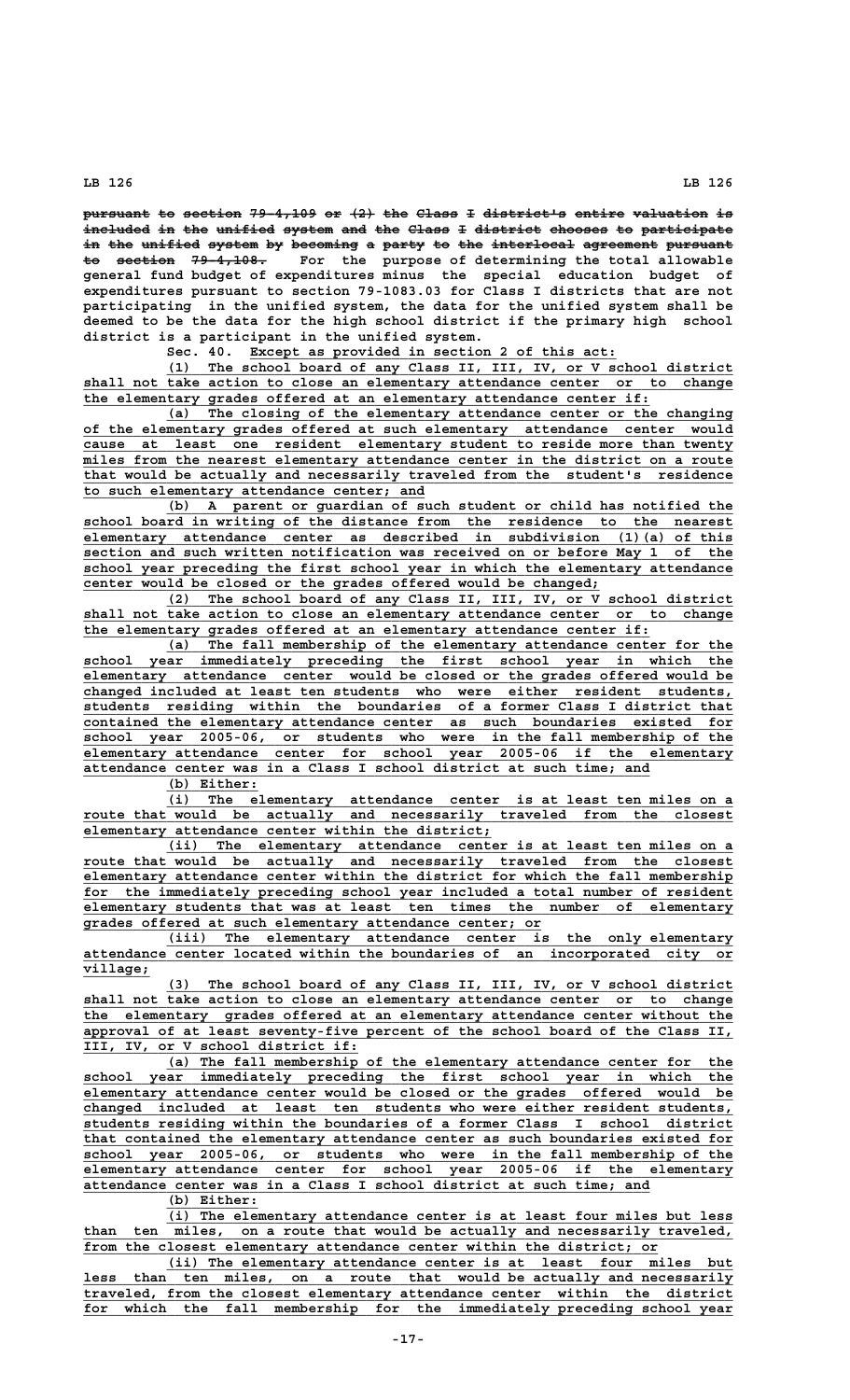**\_\_\_\_\_\_\_\_\_\_\_\_\_\_\_\_\_\_\_\_\_\_\_\_\_\_\_\_\_\_\_\_\_\_\_\_\_\_\_\_\_\_\_\_\_\_\_\_\_\_\_\_\_\_\_\_\_\_\_\_\_\_\_\_\_\_\_\_\_\_\_\_\_\_\_\_\_\_ included a total number of resident elementary students that was at least ten \_\_\_\_\_\_\_\_\_\_\_\_\_\_\_\_\_\_\_\_\_\_\_\_\_\_\_\_\_\_\_\_\_\_\_\_\_\_\_\_\_\_\_\_\_\_\_\_\_\_\_\_\_\_\_\_\_\_\_\_\_\_\_\_\_\_\_\_\_\_\_\_\_\_\_\_\_\_ times the number of elementary grades offered at such elementary attendance center; \_\_\_\_\_\_\_**

 **\_\_\_\_\_\_\_\_\_\_\_\_\_\_\_\_\_\_\_\_\_\_\_\_\_\_\_\_\_\_\_\_\_\_\_\_\_\_\_\_\_\_\_\_\_\_\_\_\_\_\_\_\_\_\_\_\_\_\_\_\_\_\_\_\_\_\_\_ (4) Until the completion of the school year in which a kindergarten \_\_\_\_\_\_\_\_\_\_\_\_\_\_\_\_\_\_\_\_\_\_\_\_\_\_\_\_\_\_\_\_\_\_\_\_\_\_\_\_\_\_\_\_\_\_\_\_\_\_\_\_\_\_\_\_\_\_\_\_\_\_\_\_\_\_\_\_\_\_\_\_\_\_\_\_\_\_ student from school year 2005-06 would complete the highest grade offered at \_\_\_\_\_\_\_\_\_\_\_\_\_\_\_\_\_\_\_\_\_\_\_\_\_\_\_\_\_\_\_\_\_\_\_\_\_\_\_\_\_\_\_\_\_\_\_\_\_\_\_\_\_\_\_\_\_\_\_\_\_\_\_\_\_\_\_\_\_\_\_\_\_\_\_\_\_\_ the elementary attendance center if such student would progress through the \_\_\_\_\_\_\_\_\_\_\_\_\_\_\_\_\_\_\_\_\_\_\_\_\_\_\_\_\_\_\_\_\_\_\_\_\_\_\_\_\_\_\_\_\_\_\_\_\_\_\_\_\_\_\_\_\_\_\_\_\_\_\_\_\_\_\_\_\_\_\_\_\_\_\_\_\_\_ grades at the normal rate, the school board of any Class II, III, IV, or V \_\_\_\_\_\_\_\_\_\_\_\_\_\_\_\_\_\_\_\_\_\_\_\_\_\_\_\_\_\_\_\_\_\_\_\_\_\_\_\_\_\_\_\_\_\_\_\_\_\_\_\_\_\_\_\_\_\_\_\_\_\_\_\_\_\_\_\_\_\_\_\_\_\_\_\_\_\_ school district shall not take action to close an elementary attendance center \_\_\_\_\_\_\_\_\_\_\_\_\_\_\_\_\_\_\_\_\_\_\_\_\_\_\_\_\_\_\_\_\_\_\_\_\_\_\_\_\_\_\_\_\_\_\_\_\_\_\_\_\_\_\_\_\_\_\_\_\_\_\_\_\_\_\_\_\_\_\_\_\_\_\_\_\_\_ or to change the elementary grades offered at an elementary attendance center if:\_\_\_**

 **\_\_\_\_\_\_\_\_\_\_\_\_\_\_\_\_\_\_\_\_\_\_\_\_\_\_\_\_\_\_\_\_\_\_\_\_\_\_\_\_\_\_\_\_\_\_\_\_\_\_\_\_\_\_\_\_\_\_\_\_\_\_\_\_\_\_\_\_ (a) The fall membership of the elementary attendance center for the \_\_\_\_\_\_\_\_\_\_\_\_\_\_\_\_\_\_\_\_\_\_\_\_\_\_\_\_\_\_\_\_\_\_\_\_\_\_\_\_\_\_\_\_\_\_\_\_\_\_\_\_\_\_\_\_\_\_\_\_\_\_\_\_\_\_\_\_\_\_\_\_\_\_\_\_\_\_ school year immediately preceding the first school year in which the \_\_\_\_\_\_\_\_\_\_\_\_\_\_\_\_\_\_\_\_\_\_\_\_\_\_\_\_\_\_\_\_\_\_\_\_\_\_\_\_\_\_\_\_\_\_\_\_\_\_\_\_\_\_\_\_\_\_\_\_\_\_\_\_\_\_\_\_\_\_\_\_\_\_\_\_\_\_ elementary attendance center would be closed or the grades offered would be \_\_\_\_\_\_\_\_\_\_\_\_\_\_\_\_\_\_\_\_\_\_\_\_\_\_\_\_\_\_\_\_\_\_\_\_\_\_\_\_\_\_\_\_\_\_\_\_\_\_\_\_\_\_\_\_\_\_\_\_\_\_\_\_\_\_\_\_\_\_\_\_\_\_\_\_\_\_ changed included at least five students who were either resident students, \_\_\_\_\_\_\_\_\_\_\_\_\_\_\_\_\_\_\_\_\_\_\_\_\_\_\_\_\_\_\_\_\_\_\_\_\_\_\_\_\_\_\_\_\_\_\_\_\_\_\_\_\_\_\_\_\_\_\_\_\_\_\_\_\_\_\_\_\_\_\_\_\_\_\_\_\_\_ students residing within the boundaries of a former Class I school district \_\_\_\_\_\_\_\_\_\_\_\_\_\_\_\_\_\_\_\_\_\_\_\_\_\_\_\_\_\_\_\_\_\_\_\_\_\_\_\_\_\_\_\_\_\_\_\_\_\_\_\_\_\_\_\_\_\_\_\_\_\_\_\_\_\_\_\_\_\_\_\_\_\_\_\_\_\_ that contained the elementary attendance center as such boundaries existed for \_\_\_\_\_\_\_\_\_\_\_\_\_\_\_\_\_\_\_\_\_\_\_\_\_\_\_\_\_\_\_\_\_\_\_\_\_\_\_\_\_\_\_\_\_\_\_\_\_\_\_\_\_\_\_\_\_\_\_\_\_\_\_\_\_\_\_\_\_\_\_\_\_\_\_\_\_\_ school year 2005-06, or students who were in the fall membership of the \_\_\_\_\_\_\_\_\_\_\_\_\_\_\_\_\_\_\_\_\_\_\_\_\_\_\_\_\_\_\_\_\_\_\_\_\_\_\_\_\_\_\_\_\_\_\_\_\_\_\_\_\_\_\_\_\_\_\_\_\_\_\_\_\_\_\_\_\_\_\_\_\_\_\_\_\_\_ elementary attendance center for school year 2005-06 if the elementary \_\_\_\_\_\_\_\_\_\_\_\_\_\_\_\_\_\_\_\_\_\_\_\_\_\_\_\_\_\_\_\_\_\_\_\_\_\_\_\_\_\_\_\_\_\_\_\_\_\_\_\_\_\_\_\_\_\_\_\_\_\_\_\_\_\_\_\_ attendance center was in a Class I school district at such time; and**

 **\_\_\_\_\_\_\_\_\_\_\_\_\_\_\_\_\_\_\_\_\_\_\_\_\_\_\_\_\_\_\_\_\_\_\_\_\_\_\_\_\_\_\_\_\_\_\_\_\_\_\_\_\_\_\_\_\_\_\_\_\_\_\_\_\_\_\_\_ (b) At least one resident student, student residing within the \_\_\_\_\_\_\_\_\_\_\_\_\_\_\_\_\_\_\_\_\_\_\_\_\_\_\_\_\_\_\_\_\_\_\_\_\_\_\_\_\_\_\_\_\_\_\_\_\_\_\_\_\_\_\_\_\_\_\_\_\_\_\_\_\_\_\_\_\_\_\_\_\_\_\_\_\_\_ boundaries of a former Class I school district that contained the elementary \_\_\_\_\_\_\_\_\_\_\_\_\_\_\_\_\_\_\_\_\_\_\_\_\_\_\_\_\_\_\_\_\_\_\_\_\_\_\_\_\_\_\_\_\_\_\_\_\_\_\_\_\_\_\_\_\_\_\_\_\_\_\_\_\_\_\_\_\_\_\_\_\_\_\_\_\_\_ attendance center as such boundaries existed for school year 2005-06, or \_\_\_\_\_\_\_\_\_\_\_\_\_\_\_\_\_\_\_\_\_\_\_\_\_\_\_\_\_\_\_\_\_\_\_\_\_\_\_\_\_\_\_\_\_\_\_\_\_\_\_\_\_\_\_\_\_\_\_\_\_\_\_\_\_\_\_\_\_\_\_\_\_\_\_\_\_\_ student who was in the fall membership of the elementary attendance center for \_\_\_\_\_\_\_\_\_\_\_\_\_\_\_\_\_\_\_\_\_\_\_\_\_\_\_\_\_\_\_\_\_\_\_\_\_\_\_\_\_\_\_\_\_\_\_\_\_\_\_\_\_\_\_\_\_\_\_\_\_\_\_\_\_\_\_\_\_\_\_\_\_\_\_\_\_\_ school year 2005-06 if the elementary attendance center was in a Class I \_\_\_\_\_\_\_\_\_\_\_\_\_\_\_\_\_\_\_\_\_\_\_\_\_\_\_\_\_\_\_\_\_\_\_\_\_\_\_\_\_\_\_\_\_\_\_\_\_\_\_\_\_\_\_\_\_\_\_\_\_\_\_\_\_\_\_\_\_\_\_\_\_\_\_\_\_\_ school district at such time has registered to attend such elementary \_\_\_\_\_\_\_\_\_\_\_\_\_\_\_\_\_\_\_\_\_\_\_\_\_\_\_\_\_\_\_\_\_\_\_\_\_\_\_\_\_\_\_\_\_\_\_\_\_\_\_\_\_\_\_\_\_\_\_\_\_\_\_\_\_\_\_\_\_\_\_\_\_\_\_\_\_\_ attendance center as of August 1 immediately preceding the beginning of the \_\_\_\_\_\_\_\_\_\_\_\_\_\_\_\_\_\_\_\_\_\_\_\_\_\_\_\_\_\_\_\_\_\_\_\_\_\_\_\_\_\_\_\_\_\_\_\_\_\_\_\_\_\_\_\_\_\_\_\_\_\_\_\_\_\_\_\_\_\_\_\_\_\_\_\_\_\_ school year for which the elementary attendance center would be closed or the \_\_\_\_\_\_\_\_\_\_\_\_\_\_\_\_\_\_\_\_\_\_\_\_\_\_\_\_\_\_\_\_ grades offered would be changed;**

 **\_\_\_\_\_\_\_\_\_\_\_\_\_\_\_\_\_\_\_\_\_\_\_\_\_\_\_\_\_\_\_\_\_\_\_\_\_\_\_\_\_\_\_\_\_\_\_\_\_\_\_\_\_\_\_\_\_\_\_\_\_\_\_\_\_\_\_\_ (5) Except when an elementary attendance center fails to meet the \_\_\_\_\_\_\_\_\_\_\_\_\_\_\_\_\_\_\_\_\_\_\_\_\_\_\_\_\_\_\_\_\_\_\_\_\_\_\_\_\_\_\_\_\_\_\_\_\_\_\_\_\_\_\_\_\_\_\_\_\_\_\_\_\_\_\_\_\_\_\_\_\_\_\_\_\_\_ provisions of subdivision (4)(b) of this section, the school board of any \_\_\_\_\_\_\_\_\_\_\_\_\_\_\_\_\_\_\_\_\_\_\_\_\_\_\_\_\_\_\_\_\_\_\_\_\_\_\_\_\_\_\_\_\_\_\_\_\_\_\_\_\_\_\_\_\_\_\_\_\_\_\_\_\_\_\_\_\_\_\_\_\_\_\_\_\_\_ Class II, III, IV, or V school district shall not take action to close an \_\_\_\_\_\_\_\_\_\_\_\_\_\_\_\_\_\_\_\_\_\_\_\_\_\_\_\_\_\_\_\_\_\_\_\_\_\_\_\_\_\_\_\_\_\_\_\_\_\_\_\_\_\_\_\_\_\_\_\_\_\_\_\_\_\_\_\_\_\_\_\_\_\_\_\_\_\_ elementary attendance center or to change the elementary grades offered at an \_\_\_\_\_\_\_\_\_\_\_\_\_\_\_\_\_\_\_\_\_\_\_\_\_\_\_\_\_\_\_\_\_\_\_\_\_\_\_\_\_\_\_\_\_\_\_\_\_\_\_\_\_\_\_\_\_\_\_\_\_\_\_\_\_\_\_\_\_\_\_\_\_\_\_\_\_\_ elementary attendance center unless public notice has been given that the \_\_\_\_\_\_\_\_\_\_\_\_\_\_\_\_\_\_\_\_\_\_\_\_\_\_\_\_\_\_\_\_\_\_\_\_\_\_\_\_\_\_\_\_\_\_\_\_\_\_\_\_\_\_\_\_\_\_\_\_\_\_\_\_\_\_\_\_\_\_\_\_\_\_\_\_\_\_ school board is considering such action on or before January 1 of the school \_\_\_\_\_\_\_\_\_\_\_\_\_\_\_\_\_\_\_\_\_\_\_\_\_\_\_\_\_\_\_\_\_\_\_\_\_\_\_\_\_\_\_\_\_\_\_\_\_\_\_\_\_\_\_\_\_\_\_\_\_\_\_\_\_\_\_\_\_\_\_\_\_\_\_\_\_\_ year preceding the first school year for which the elementary attendance \_\_\_\_\_\_\_\_\_\_\_\_\_\_\_\_\_\_\_\_\_\_\_\_\_\_\_\_\_\_\_\_\_\_\_\_\_\_\_\_\_\_\_\_\_\_\_\_\_\_\_\_\_\_\_\_\_\_\_\_\_\_ center would be closed or the grades offered would be changed;**

 **(6) The temporary relocation of some or all of the students to an \_\_\_\_\_\_\_\_\_\_\_\_\_\_\_\_\_\_\_\_\_\_\_\_\_\_\_\_\_\_\_\_\_\_\_\_\_\_\_\_\_\_\_\_\_\_\_\_\_\_\_\_\_\_\_\_\_\_\_\_\_\_\_\_\_\_\_\_\_\_\_\_\_\_\_\_\_\_ alternate elementary attendance center for a period not to exceed two years \_\_\_\_\_\_\_\_\_\_\_\_\_\_\_\_\_\_\_\_\_\_\_\_\_\_\_\_\_\_\_\_\_\_\_\_\_\_\_\_\_\_\_\_\_\_\_\_\_\_\_\_\_\_\_\_\_\_\_\_\_\_\_\_\_\_\_\_\_\_\_\_\_\_\_\_\_\_ shall not constitute the closing of an elementary attendance center or a \_\_\_\_\_\_\_\_\_\_\_\_\_\_\_\_\_\_\_\_\_\_\_\_\_\_\_\_\_\_\_\_\_\_\_\_\_\_\_\_\_\_\_\_\_\_\_\_\_\_\_\_\_\_\_\_\_\_\_\_\_\_\_\_\_\_\_\_\_\_\_\_\_\_\_\_\_\_ change in the grades offered at such elementary attendance center. An \_\_\_\_\_\_\_\_\_\_\_\_\_\_\_\_\_\_\_\_\_\_\_\_\_\_\_\_\_\_\_\_\_\_\_\_\_\_\_\_\_\_\_\_\_\_\_\_\_\_\_\_\_\_\_\_\_\_\_\_\_\_\_\_\_\_\_\_\_\_\_\_\_\_\_\_\_\_ alternate elementary attendance center pursuant to this subdivision shall not \_\_\_\_\_\_\_\_\_\_\_\_\_\_\_\_\_\_\_\_\_\_\_\_\_\_\_\_\_\_\_\_\_\_\_\_\_\_\_\_\_\_\_\_\_\_\_\_\_\_\_\_\_\_\_\_\_\_\_\_\_\_\_\_\_\_\_\_\_\_\_\_\_\_\_\_\_\_ be subject to subdivision (1), (2), (3), or (4) of this section. The grades \_\_\_\_\_\_\_\_\_\_\_\_\_\_\_\_\_\_\_\_\_\_\_\_\_\_\_\_\_\_\_\_\_\_\_\_\_\_\_\_\_\_\_\_\_\_\_\_\_\_\_\_\_\_\_\_\_\_\_\_\_\_\_\_\_\_\_\_\_\_\_\_\_\_\_\_\_\_ offered at the alternate elementary attendance center shall include any grade** for which a student could enroll and receive education at the elementary  **\_\_\_\_\_\_\_\_\_\_\_\_\_\_\_\_\_\_\_\_\_\_\_\_\_\_\_\_\_\_\_\_\_\_\_\_\_\_\_\_\_\_\_\_\_\_\_\_\_\_\_\_ attendance center for the specified school year; and**

 **\_\_\_\_\_\_\_\_\_\_\_\_\_\_\_\_\_\_\_\_\_\_\_\_\_\_\_\_\_\_\_\_\_ (7) For purposes of this section:**

 **\_\_\_\_\_\_\_\_\_\_\_\_\_\_\_\_\_\_\_\_\_\_\_\_\_\_\_\_\_\_\_\_\_\_\_\_\_\_\_\_\_\_\_\_\_\_\_\_\_\_\_\_\_\_\_\_\_\_\_\_\_\_\_\_\_\_\_\_ (a) Elementary attendance center means a building in which education** was offered by a school district in one or more of the grades kindergarten  **\_\_\_\_\_\_\_\_\_\_\_\_\_\_\_\_\_\_\_ through grade four;**

 **\_\_\_\_\_\_\_\_\_\_\_\_\_\_\_\_\_\_\_\_\_\_\_\_\_\_\_\_\_\_\_\_\_\_\_\_\_\_\_\_\_\_\_\_\_\_\_\_\_\_\_\_\_\_\_\_\_\_\_\_\_\_\_\_\_\_\_\_ (b) Resident elementary student means a student who will be \_\_\_\_\_\_\_\_\_\_\_\_\_\_\_\_\_\_\_\_\_\_\_\_\_\_\_\_\_\_\_\_\_\_\_\_\_\_\_\_\_\_\_\_\_\_\_\_\_\_\_\_\_\_\_\_\_\_\_\_\_\_\_\_\_\_\_\_\_\_\_\_\_\_\_\_\_\_ attending school in an elementary grade in the school year in which the \_\_\_\_\_\_\_\_\_\_\_\_\_\_\_\_\_\_\_\_\_\_\_\_\_\_\_\_\_\_\_\_\_\_\_\_\_\_\_\_\_\_\_\_\_\_\_\_\_\_\_\_\_\_\_\_\_\_\_\_\_\_\_\_\_\_\_\_\_\_\_\_\_\_\_\_\_\_ elementary attendance center would otherwise be closed or the grades offered** would otherwise be changed and who resides within the boundaries of the school  **\_\_\_\_\_\_\_\_\_\_\_\_\_\_\_\_\_\_\_\_\_\_\_\_\_\_\_\_\_\_\_\_\_\_\_\_\_\_\_\_\_\_\_\_\_\_\_\_\_\_\_\_\_\_\_\_\_\_\_\_\_ district which contains the elementary attendance center; and**

 **\_\_\_\_\_\_\_\_\_\_\_\_\_\_\_\_\_\_\_\_\_\_\_\_\_\_\_\_\_\_\_\_\_\_\_\_\_\_\_\_\_\_\_\_\_\_\_\_\_\_\_\_\_\_\_\_\_\_\_\_\_\_\_\_\_\_\_\_ (c) Resident student means a student who resides within the \_\_\_\_\_\_\_\_\_\_\_\_\_\_\_\_\_\_\_\_\_\_\_\_\_\_\_\_\_\_\_\_\_\_\_\_\_\_\_\_\_\_\_\_\_\_\_\_\_\_\_\_\_\_\_\_\_\_\_\_\_\_\_\_\_\_\_\_\_\_\_\_\_\_\_\_\_\_ boundaries of the school district which contains the elementary attendance center. \_\_\_\_\_\_\_**

**Sec. 41. Section 79-556, Reissue Revised Statutes of Nebraska, is amended to read:**

**79-556. The annual school meeting of each Class I school district shall be held at the schoolhouse, if there is one, or at some other suitable place within the district on or before the second Monday of August of each** year. The officers elected as provided in sections 79-472 and section 79-565 **shall take possession of the office to which they have been elected at the first meeting of the board following its election, and the school year shall commence with that day.**

**Sec. 42. Section 79-611, Reissue Revised Statutes of Nebraska, is amended to read:**

**79-611. (1) The school board shall either provide free transportation or pay an allowance for transportation in lieu of free transportation as follows:**

 **\_\_\_\_\_\_\_\_\_\_\_\_\_\_\_\_\_\_\_\_\_\_\_\_\_\_\_\_\_\_\_\_\_\_\_\_ (a) When a student in grades kindergarten through eight attends an**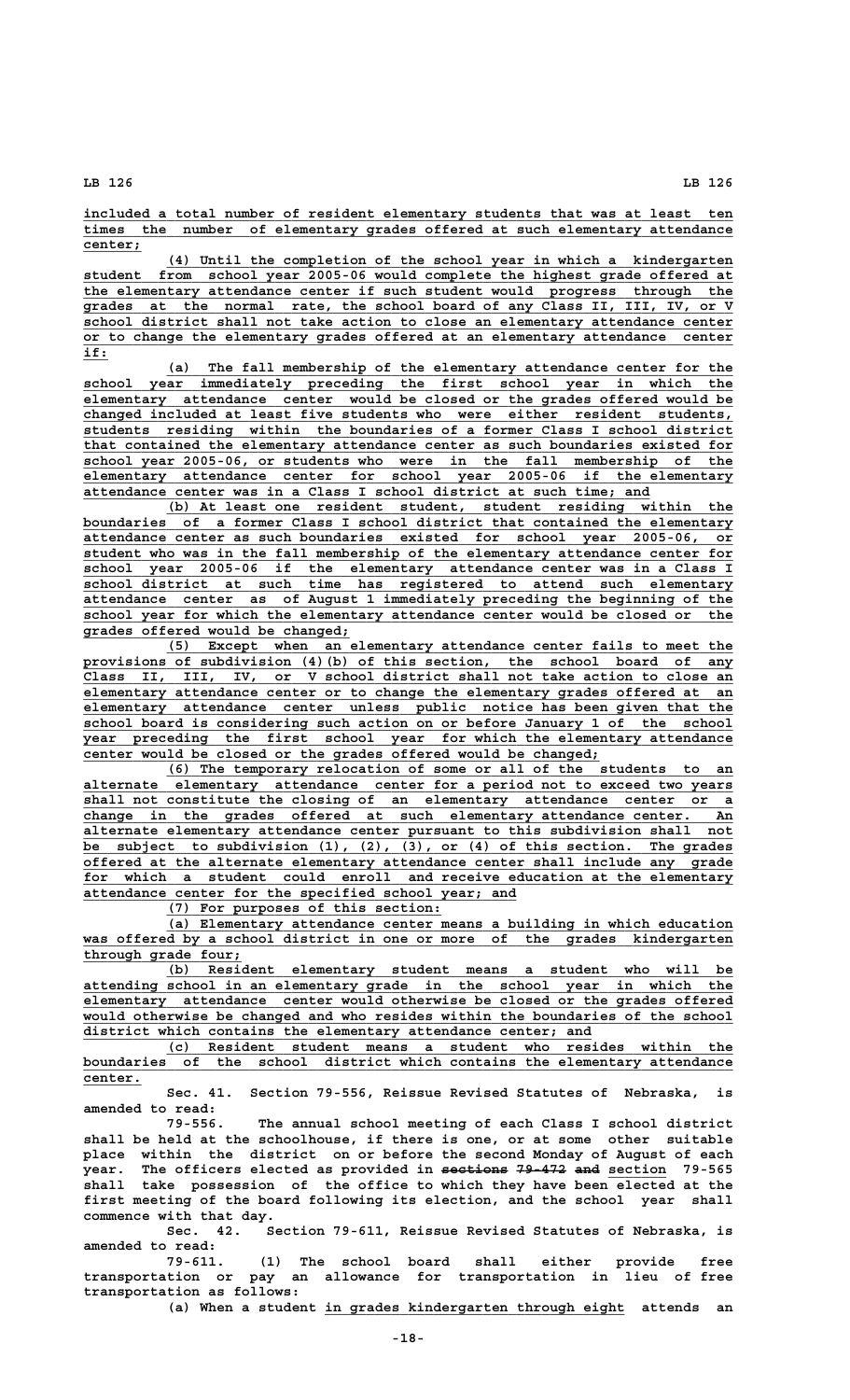**elementary school in his or her own district and lives more than four miles from the public schoolhouse in such district; and \_\_\_**

 **\_\_\_\_\_\_\_\_\_\_\_\_\_\_\_\_\_\_\_\_\_\_\_\_\_\_\_\_\_\_\_\_\_\_\_\_ (b) When a student in grades kindergarten through eight is required to attend an elementary school outside of his or her own district and lives** more than four miles from such elementary school. +

**(c) When a student attends a secondary school in his or her own ——— ———— — ——————— ——————— — ————————— —————— —— ——— —— ——— ——— Class II or Class III school district and lives more than four miles from the ————— —— —— ————— ——— —————— ———————— ——— ————— ———— ———— ———— ————— ———— ——** public schoolhouse. This subdivision does not apply when one or more Class I school districts merge with a Class VI school district to form a new Class II or <del>III</del> school district on or after January 1, 1997; and

**(d) When a student, other than a student in grades ten through ——— ———— — ———————— ————— ———— — ——————— —— —————— ——— ——————** twelve in a Class V district, attends an elementary or junior high school in his or her own Class V district and lives more than four miles from the public  $schoolhouse$  in such district.

**(2) The transportation allowance which may be paid to the parent, custodial parent, or guardian of students qualifying for free transportation pursuant to subsection (1) of this section shall equal two hundred eighty-five percent of the mileage rate provided in section 81-1176, multiplied by each mile actually and necessarily traveled, on each day of attendance, beyond which the one-way distance from the residence of the student to the schoolhouse exceeds three miles.**

**(3) Whenever students from more than one family travel to school in the same vehicle, the transportation allowance prescribed in subsection (2) of this section shall be payable as follows:**

**(a) To the parent, custodial parent, or guardian providing transportation for students from other families, one hundred percent of the amount prescribed in subsection (2) of this section for the transportation of students of such parent's, custodial parent's, or guardian's own family and an additional five percent for students of each other family not to exceed a maximum of one hundred twenty-five percent of the amount determined pursuant to subsection (2) of this section; and**

**(b) To the parent, custodial parent, or guardian not providing transportation for students of other families, two hundred eighty-five percent of the mileage rate provided in section 81-1176 multiplied by each mile actually and necessarily traveled, on each day of attendance, from the residence of the student to the pick-up point at which students transfer to the vehicle of a parent, custodial parent, or guardian described in subdivision (a) of this subsection.**

**(4) The board may authorize school-provided transportation to any student who does not qualify under the mileage requirements of subsection (1) of this section and may charge a fee to the parent or guardian of the student** for such service. An affiliated high school district may provide free transportation or pay the allowance described in this section for high school **students residing in an affiliated Class I district. No transportation ———————— ———————— —— —— —————————— ————— — ———————— payments shall be made to a family for mileage not actually traveled by such family. The number of days the student has attended school shall be reported monthly by the teacher to the board of such public school district.**

**(5) No more than one allowance shall be made to a family irrespective of the number of students in a family being transported to school. If a family resides in a Class I district which is part of a Class VI district and has students enrolled in any of the grades offered by the Class I district and in any of the non-high-school grades offered by the Class VI district, such family shall receive not more than one allowance for the distance actually traveled when both districts are on the same direct travel route with one district being located a greater distance from the residence than the other. In such cases, the travel allowance shall be prorated among the school districts involved.**

**(6) No student shall be exempt from school attendance on account of distance from the public schoolhouse.**

**Sec. 43. Section 79-850, Reissue Revised Statutes of Nebraska, is amended to read:**

**79-850. For purposes of sections 79-850 to 79-858:**

**(1) Reorganized school district means: (a) Any expanded or altered school district, organized or altered by any of the means provided by Nebraska law including, but not limited to, the methods provided by the Reorganization** of School Districts Act, section 79-407, 79-413, or 79-473, <del>or sections</del>  **\_\_\_\_\_\_\_ \_\_\_\_\_\_\_\_\_\_ —— —————— \_\_\_\_\_\_\_\_\_\_\_\_\_\_\_\_\_\_\_\_\_\_ section 79-415, 79-416, to 79-417 or 79-452 to 79-455, or section 2 or 3 of \_\_\_\_\_\_\_\_ this act; or (b) any school district to be formed in the future if the petition or plan for such reorganized school district has been approved pursuant to any of the methods set forth in subdivision (1)(a) of this section when the effective date of such reorganization is prospective. For purposes of this subdivision, a petition or plan shall be deemed approved when the last**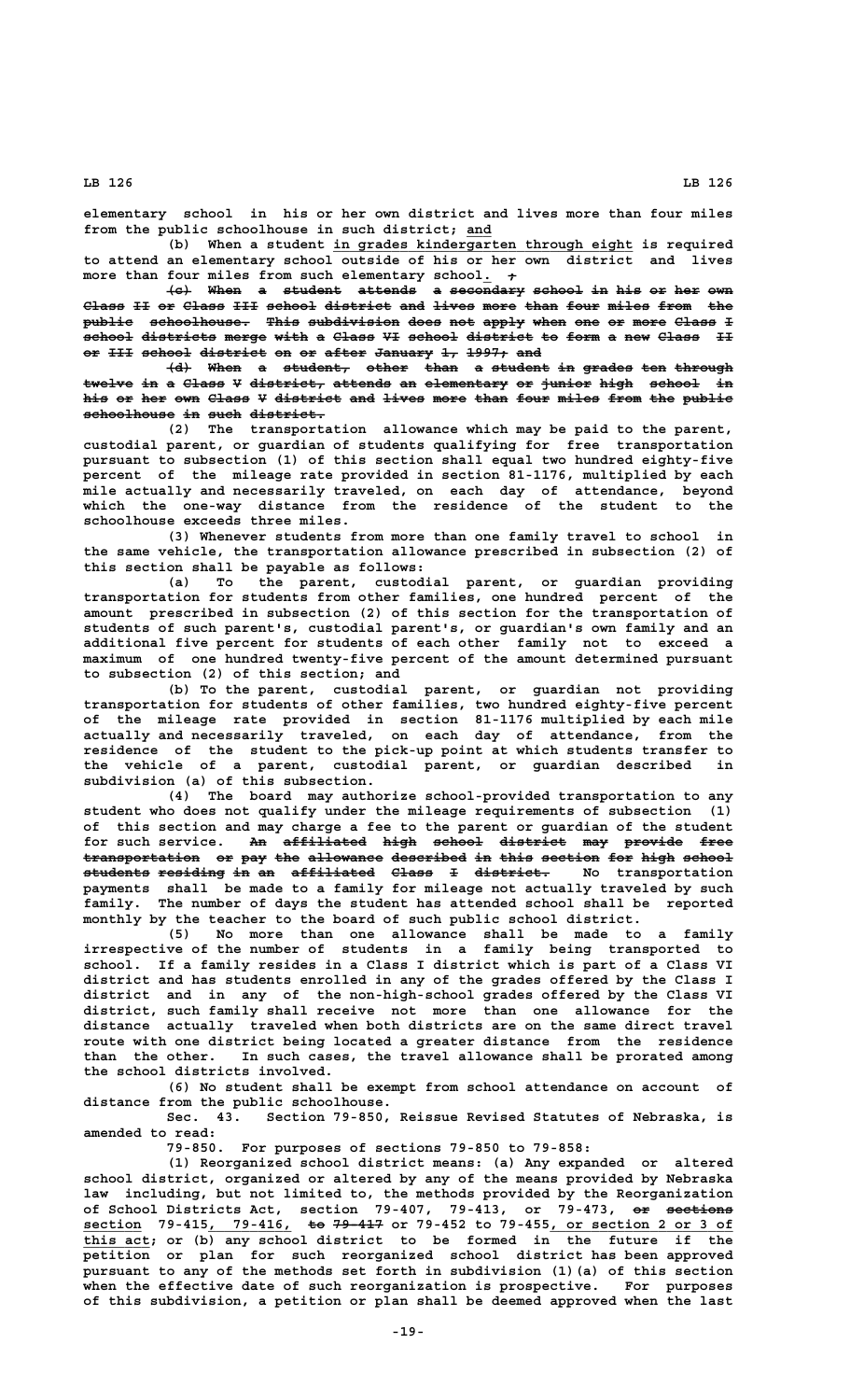**legal action has been taken, as prescribed in section 79-413, 79-450, or — \_\_\_\_\_\_\_\_\_\_\_\_\_\_\_\_\_\_\_\_\_\_\_\_\_\_\_\_\_\_\_\_\_\_ 79-455, or section 2 or 3 of this act, necessary to effect the changes in boundaries as set forth in the petition or plan; and**

**(2) Unified system means a unified system as defined in section 79-4,108 recognized by the State Department of Education pursuant to subsection (3) of such section, which employs certificated staff.**

**Sec. 44. Section 79-857, Reissue Revised Statutes of Nebraska, is amended to read:**

**79-857. (1) For reorganizations involving consolidation of school districts into one or more reorganized districts, staff not electing retirement pursuant to section 79-855 or Staff Development Assistance pursuant to section 79-856 shall be allocated prior to the effective date of reorganization as follows:**

**(a) All districts involved may enter into an agreement on the allocation of all certificated employees to one or more of the reorganized districts. No certificated employee shall be allocated to more than one district. Such agreement shall be signed by all the districts involved;**

 **\_\_\_\_\_\_\_\_\_\_\_\_\_\_\_\_\_\_\_\_\_\_\_\_\_\_\_\_\_\_\_\_\_\_\_\_\_\_\_\_\_\_\_\_\_\_\_\_\_\_\_\_\_\_\_\_\_\_\_\_\_\_\_ (b) For reorganizations pursuant to section 3 of this act, all \_\_\_\_\_\_\_\_\_\_\_\_\_\_\_\_\_\_\_\_\_\_\_\_\_\_\_\_\_\_\_\_\_\_\_\_\_\_\_\_\_\_\_\_\_\_\_\_\_\_\_\_\_\_\_\_\_\_\_\_\_\_\_\_\_\_\_\_\_\_\_\_\_\_\_\_\_\_ certificated employees from the Class I school district who have not been \_\_\_\_\_\_\_\_\_\_\_\_\_\_\_\_\_\_\_\_\_\_\_\_\_\_\_\_\_\_\_\_\_\_\_\_\_\_\_\_\_\_\_\_\_\_\_\_\_\_\_\_\_\_\_\_\_\_\_\_\_\_\_\_\_\_\_\_\_\_\_\_\_\_\_\_\_\_ allocated pursuant to subdivision (1)(a) of this section shall be allocated to \_\_\_\_\_\_\_\_\_\_\_\_\_\_\_\_\_\_\_\_\_\_\_\_\_\_\_\_\_\_\_\_\_\_\_\_\_\_\_\_\_\_\_\_\_\_\_\_\_\_\_\_\_\_\_\_\_\_\_\_\_\_\_\_\_\_\_\_\_\_\_\_\_\_\_\_\_\_ the reorganized district receiving the assets and liabilities of the Class I school district; \_\_\_\_\_\_\_\_\_\_\_\_\_\_\_\_**

 **\_\_\_ (c) All certificated employees from the district or districts who have not been allocated pursuant to subdivision (1)(a) or (b) of this section \_\_\_\_\_\_ shall be totaled and allocated among the reorganized districts based upon the proportion of students transferring to the reorganized district;**

 $\overline{+e}$  (d) All certificated employees from the district shall be **treated equally in the allocation regardless of seniority. Staff shall not be given the option to choose the reorganized district in which to relocate. Random selection shall be utilized to allocate individual employees among all reorganized districts; and**

 **——— \_\_\_ (d) (e) Once the selection and allocation is completed, employees from the district or districts shall retain years of service from the previous district for purposes of seniority. Within each reorganized district, employees from the receiving district shall not have priority over transferring employees. All reduction-in-force laws and policies shall apply.**

**(2) For unifications, staff not electing retirement pursuant to section 79-855 or Staff Development Assistance pursuant to section 79-856 shall be allocated prior to the effective date of the unification in compliance with an agreement signed by all participating districts. Once the selection and allocation is completed, employees shall retain years of service from the participating district for purposes of seniority. All reduction-in-force laws and policies shall apply.**

**Sec. 45. Section 79-1003, Reissue Revised Statutes of Nebraska, is**

**amended to read:** For purposes of the Tax Equity and Educational **Opportunities Support Act:**

**(1) Adjusted general fund operating expenditures means general fund operating expenditures as calculated pursuant to subdivision (23) of this section minus the transportation allowance and minus the special receipts allowance;**

**(2) Adjusted valuation means the assessed valuation of taxable property of each local system in the state, adjusted pursuant to the adjustment factors described in section 79-1016. Adjusted valuation means the adjusted valuation for the property tax year ending during the school fiscal year immediately preceding the school fiscal year in which the aid based upon that value is to be paid. For purposes of determining the local effort rate yield pursuant to section 79-1015.01, adjusted valuation does not include the value of any property which a court, by a final judgment from which no appeal is taken, has declared to be nontaxable or exempt from taxation;**

**(3) Allocated income tax funds means the amount of assistance paid to a local system pursuant to section 79-1005.01 or 79-1005.02 as adjusted by the minimum levy adjustment pursuant to section 79-1008.02;**

**(4) Average daily attendance of a student who resides on Indian land means average daily attendance of a student who resides on Indian land from the most recent data available on November 1 preceding the school fiscal year in which aid is to be paid;**

**(5) Average daily membership means the average daily membership for grades kindergarten through twelve attributable to the local system, as provided in each district's annual statistical summary, and includes the proportionate share of students enrolled in a public school instructional program on less than a full-time basis;**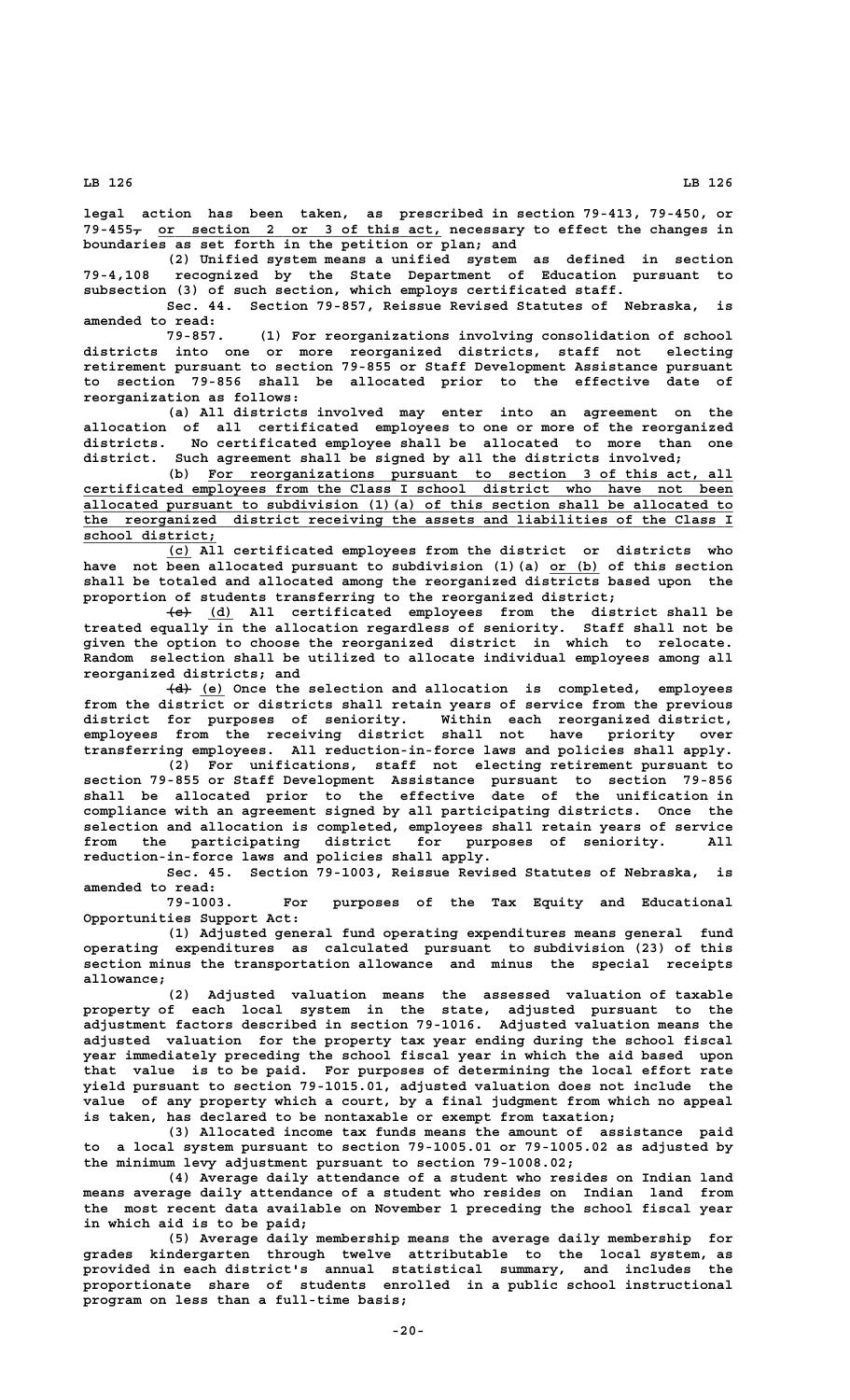**(6) Base fiscal year means the first school fiscal year following the school fiscal year in which the reorganization or unification occurred;**

**(7) Board means the school board of each school district; (8) Categorical funds means funds limited to a specific purpose by**

**federal or state law, including, but not limited to, Title I funds, Title VI funds, federal vocational education funds, federal school lunch funds, Indian education funds, Head Start funds, funds from the Education Innovation Fund, and funds from the School Technology Fund;**

**(9) Consolidate means to voluntarily reduce the number of school districts providing education to a grade group and does not include dissolution pursuant to section 79-498;**

**(10) Converted contract means an expired contract that was in effect for at least fifteen years for the education of students in a nonresident district in exchange for tuition from the resident district when the expiration of such contract results in the nonresident district educating students who would have been covered by the contract if the contract were still in effect as option students pursuant to the enrollment option program established in section 79-234;**

**(11) Converted contract option students means students who will be option students pursuant to the enrollment option program established in section 79-234 for the school fiscal year for which aid is being calculated and who would have been covered by a converted contract if the contract were still in effect and such school fiscal year is the first school fiscal year for which such contract is not in effect;**

**(12) Department means the State Department of Education;**

**(13) District means any Class I, II, III, IV, V, or VI school district;**

**(14) Ensuing school fiscal year means the school fiscal year following the current school fiscal year;**

**(15) Equalization aid means the amount of assistance calculated to be paid to a local system pursuant to sections 79-1008.01 to 79-1022 and 79-1022.02;**

**(16) Fall membership means the total membership in kindergarten through grade twelve attributable to the local system as reported on the fall school district membership reports for each district pursuant to section 79-528;**

**(17) Fiscal year means the state fiscal year which is the period from July 1 to the following June 30;**

**(18) Formula students means (a) for state aid certified pursuant to section 79-1022, the sum of fall membership from the school fiscal year immediately preceding the school fiscal year in which the aid is to be paid, multiplied by the average ratio of average daily membership to fall membership for the second school fiscal year immediately preceding the school fiscal year in which aid is to be paid and the prior two school fiscal years, and tuitioned students from the school fiscal year immediately preceding the school fiscal year in which the aid is to be paid and (b) for final calculation of state aid pursuant to section 79-1065, the sum of average daily membership and tuitioned students from the school fiscal year immediately preceding the school fiscal year in which the aid was paid;**

**(19) Free lunch and free milk student means a student who qualified for free lunches or free milk from the most recent data available on November 1 of the school fiscal year immediately preceding the school fiscal year in which aid is to be paid;**

**(20) Full-day kindergarten means kindergarten offered by a district for at least one thousand thirty-two instructional hours;**

**(21) General fund budget of expenditures means the total budget of disbursements and transfers for general fund purposes as certified in the budget statement adopted pursuant to the Nebraska Budget Act, except that for purposes of the limitation imposed in section 79-1023, the calculation of Class I total allowable general fund budget of expenditures minus the special education budget of expenditures pursuant to section 79-1083.03, and the calculation pursuant to subdivision (2) of section 79-1027.01, the general fund budget of expenditures does not include any special grant funds, exclusive of local matching funds, received by a district subject to the approval of the department;**

**(22) General fund expenditures means all expenditures from the general fund;**

**(23) General fund operating expenditures means the total general fund expenditures minus categorical funds, tuition paid, transportation fees paid to other districts, adult education, summer school, community services, redemption of the principal portion of general fund debt service, retirement incentive plans, staff development assistance, and transfers from other funds**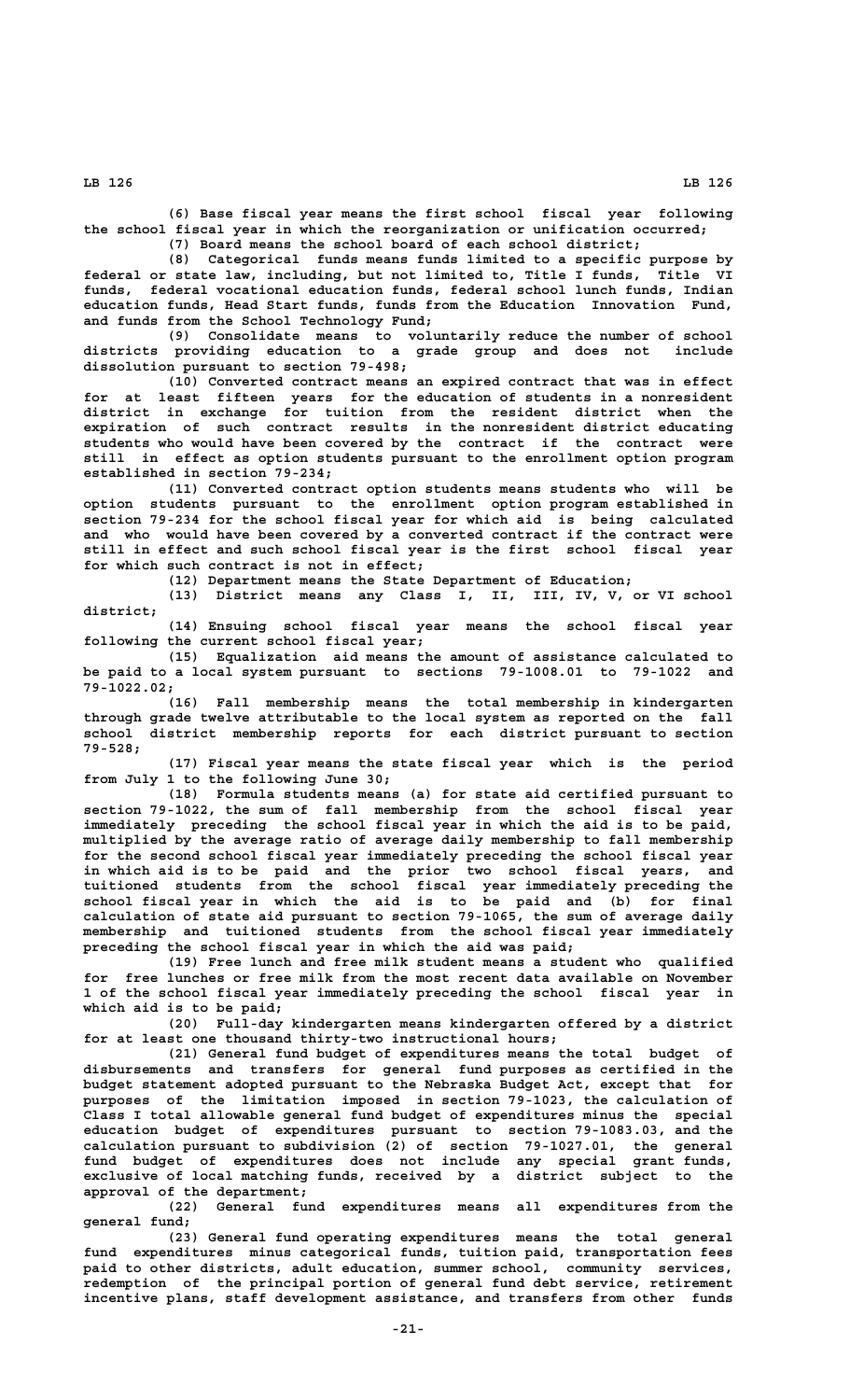**into the general fund for the second school fiscal year immediately preceding the school fiscal year in which aid is to be paid;**

**(24) High school district means a school district providing instruction in at least grades nine through twelve;**

**(25) Income tax liability means the amount of the reported income tax liability for resident individuals pursuant to the Nebraska Revenue Act of 1967 less all nonrefundable credits earned and refunds made;**

**(26) Income tax receipts means the amount of income tax collected pursuant to the Nebraska Revenue Act of 1967 less all nonrefundable credits earned and refunds made;**

**(27) Limited English proficiency student means a student with limited English proficiency from the most recent data available on November 1 of the school fiscal year preceding the school fiscal year in which aid is to be paid;**

 **2006-07,** a Class VI district and the associated Class I districts or a Class<sup>2</sup>  **\_\_\_\_\_\_\_\_ 2006-07, a Class VI district and the associated Class I districts or a Class** IV, or V district and any affiliated Class I districts or portions of Class I districts; (b) for school fiscal year 2006-07, a Class VI district and the Class I districts or portions of Class I district that will be merged with the Class VI district to form a Class II or III district on June 15, 2006,  **\_\_\_\_\_\_\_\_\_\_\_\_\_\_\_\_\_\_\_\_\_\_\_\_\_\_\_\_\_\_\_\_\_\_\_\_\_\_\_\_\_\_\_\_\_\_\_\_\_\_\_\_\_\_\_\_\_\_\_\_\_\_\_\_\_\_\_\_\_\_\_\_\_\_\_\_\_\_ the Class VI district to form a Class II or III district on June 15, 2006, \_\_\_\_\_\_\_\_\_\_\_\_\_\_\_\_\_\_\_\_\_\_\_\_\_\_\_\_\_\_\_\_\_\_\_\_\_\_\_\_\_\_\_\_\_\_\_\_\_\_\_\_\_\_\_\_\_\_\_\_\_\_\_\_\_\_\_\_\_\_\_\_\_\_\_\_\_\_ pursuant to section 2 or 3 of this act or a Class II, III, IV, or V district \_\_\_\_\_\_\_\_\_\_\_\_\_\_\_\_\_\_\_\_\_\_\_\_\_\_\_\_\_\_\_\_\_\_\_\_\_\_\_\_\_\_\_\_\_\_\_\_\_\_\_\_\_\_\_\_\_\_\_\_\_\_\_\_\_\_\_\_\_\_\_\_\_\_\_\_\_\_ and any Class I districts or portions of Class I districts that will be merged \_\_\_\_\_\_\_\_\_\_\_\_\_\_\_\_\_\_\_\_\_\_\_\_\_\_\_\_\_\_\_\_\_\_\_\_\_\_\_\_\_\_\_\_\_\_\_\_\_\_\_\_\_\_\_\_\_\_\_\_\_\_\_\_\_\_\_\_\_\_\_\_\_\_\_\_\_\_ with the Class II, III, IV, or V district on June 15, 2006, pursuant to \_\_\_\_\_\_\_\_\_\_\_\_\_\_\_\_\_\_\_\_\_\_\_\_\_\_\_\_\_\_\_\_\_\_\_\_\_\_\_\_\_\_\_\_\_\_\_\_\_\_\_\_\_\_\_\_\_\_\_\_\_\_\_\_\_\_\_\_\_\_\_\_\_\_\_\_\_\_ section 2 or 3 of this act; and (c) for school fiscal year 2007-08 and each \_\_\_\_\_\_\_\_\_\_\_\_\_\_\_\_\_\_\_\_\_\_\_\_\_\_\_\_\_\_\_\_\_\_\_\_\_\_\_\_\_\_\_\_\_\_\_\_\_\_\_\_\_\_\_\_\_\_\_\_\_\_\_\_\_\_\_\_\_\_ school fiscal year thereafter, a Class II, III, IV, or V district. The membership, expenditures, and resources of Class I districts that are affiliated with multiple high school districts will be attributed to local systems based on the percent of the Class I valuation that is affiliated with each high school district;**

> **(29) Low-income child means a child under nineteen years of age living in a household having an annual adjusted gross income of fifteen thousand dollars or less for the second calendar year preceding the beginning of the school fiscal year for which aid is being calculated;**

> **(30) Most recently available complete data year means the most recent single school fiscal year for which the annual financial report, fall school district membership report, annual statistical summary, Nebraska income tax liability by school district for the calendar year in which the majority of the school fiscal year falls, and adjusted valuation data are available;**

> **(31) Regular route transportation means the transportation of students on regularly scheduled daily routes to and from the attendance center;**

> **(32) Reorganized district means any district involved in a consolidation and currently educating students following consolidation;**

> **(33) School year or school fiscal year means the fiscal year of a school district as defined in section 79-1091;**

> **(34) Special education means specially designed kindergarten through grade twelve instruction pursuant to section 79-1125, and includes special education transportation;**

> **(35) Special grant funds means the budgeted receipts for grants, including, but not limited to, Title I funds, Title VI funds, funds from the Education Innovation Fund, reimbursements for wards of the court, short-term borrowings including, but not limited to, registered warrants and tax anticipation notes, interfund loans, insurance settlements, and reimbursements to county government for previous overpayment. The state board shall approve a listing of grants that qualify as special grant funds;**

> **(36) Special receipts allowance means the amount of special education, state ward, and accelerated or differentiated curriculum program receipts included in local system formula resources under subdivisions (7), (8), (16), and (17) of section 79-1018.01;**

> **(37) State aid means the amount of assistance paid to a district pursuant to the Tax Equity and Educational Opportunities Support Act;**

**(38) State board means the State Board of Education; (39) State support means all funds provided to districts by the**

**State of Nebraska for the general fund support of elementary and secondary education;**

**(40) Temporary aid adjustment factor means one and one-fourth percent of the sum of the local system's transportation allowance, the local system's special receipts allowance, and the product of the local system's adjusted formula students multiplied by the average formula cost per student in the local system's cost grouping;**

**(41) Transportation allowance means the lesser of (a) each local system's general fund expenditures for regular route transportation and in**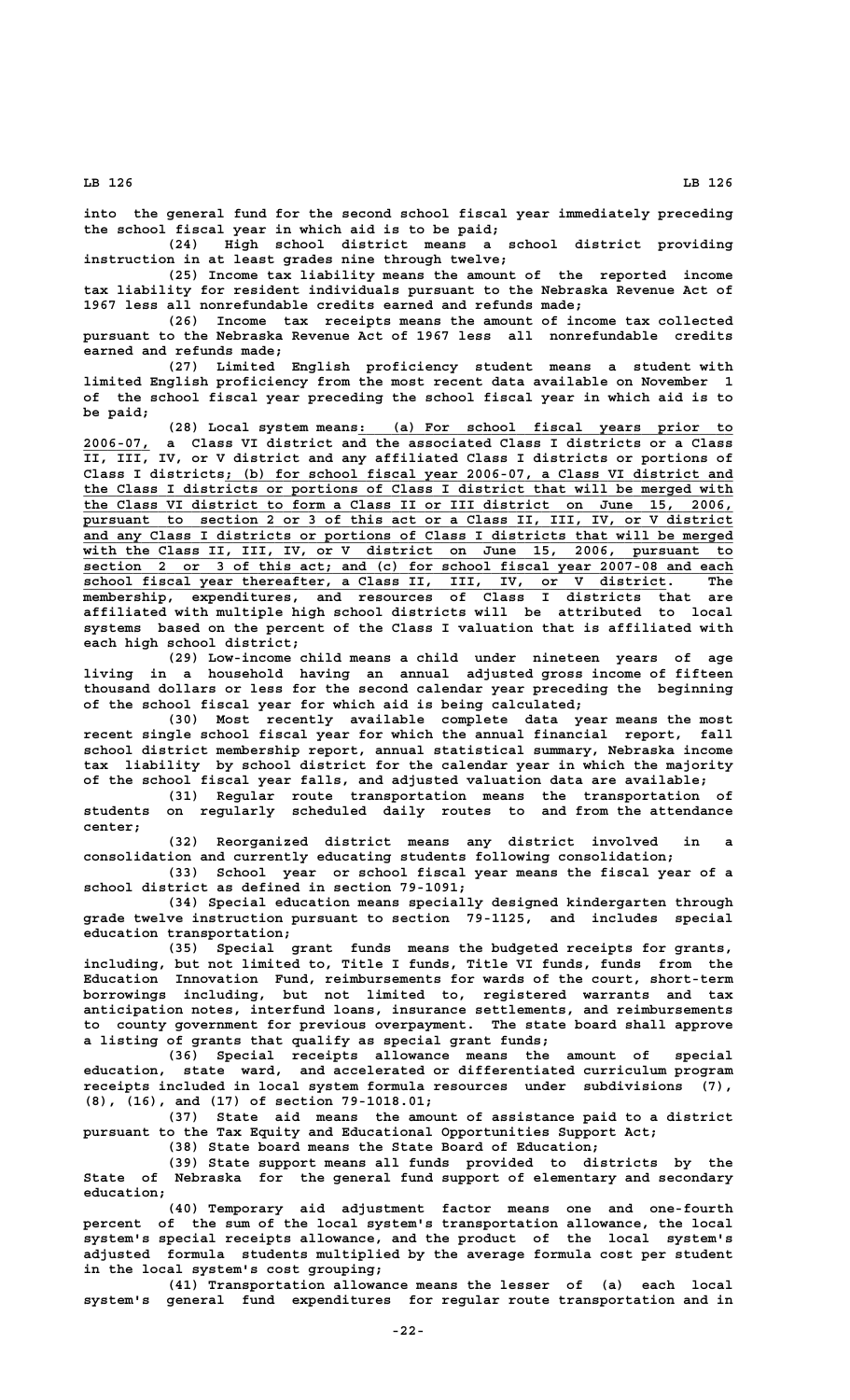**lieu of transportation expenditures pursuant to section 79-611 in the second school fiscal year immediately preceding the school fiscal year in which aid is to be paid, but not including special education transportation expenditures or other expenditures previously excluded from general fund operating expenditures, or (b) the number of miles traveled in the second school fiscal year immediately preceding the school fiscal year in which aid is to be paid by vehicles owned, leased, or contracted by the district or the districts in the local system for the purpose of regular route transportation multiplied by four hundred percent of the mileage rate established by the Department of Administrative Services pursuant to section 81-1176 as of January 1 of the most recently available complete data year added to in lieu of transportation expenditures pursuant to section 79-611 from the same data year;**

**(42) Tuition receipts from converted contracts means tuition receipts received by a district from another district in the most recently available complete data year pursuant to a converted contract prior to the expiration of the contract; and**

**(43) Tuitioned students means students in kindergarten through grade twelve of the district whose tuition is paid by the district to some other district or education agency.**

**Sec. 46. Section 79-1016, Revised Statutes Supplement, 2004, is amended to read:**

**79-1016. (1) On or before August 25, the county assessor shall certify to the Property Tax Administrator the total taxable value by school district in the county for the current assessment year on forms prescribed by the Property Tax Administrator. The county assessor may amend the filing for changes made to the taxable valuation of the school district in the county if corrections or errors on the original certification are discovered. Amendments shall be certified to the Property Tax Administrator on or before** September 30. For 2005, pursuant to orders issued by the State Committee for  **\_\_\_\_\_\_\_\_\_\_\_\_\_\_\_\_\_\_\_\_\_\_\_\_\_\_\_\_\_\_\_\_\_\_\_\_\_\_\_\_\_\_\_\_\_\_\_\_\_\_\_\_\_\_\_\_\_\_\_\_\_\_\_\_\_\_\_\_\_\_\_\_\_\_\_\_\_\_ the Reorganization of School Districts on or before December 1, 2005, for a \_\_\_\_\_\_\_\_\_\_\_\_\_\_\_\_\_\_\_\_\_\_\_\_\_\_\_\_\_\_\_\_\_\_\_\_\_\_\_\_\_\_\_\_\_\_\_\_\_\_\_\_\_\_\_\_\_\_\_\_\_\_\_\_\_\_\_\_\_\_\_\_\_\_\_\_\_\_ Class I school district which dissolves and attaches its territory to a Class \_\_\_\_\_\_\_\_\_\_\_\_\_\_\_\_\_\_\_\_\_\_\_\_\_\_\_\_\_\_\_\_\_\_\_\_\_\_\_\_\_\_\_\_\_\_\_\_\_\_\_\_\_\_\_\_\_\_\_\_\_\_\_\_\_\_\_\_\_\_\_\_\_\_\_\_\_\_ II, III, IV, or VI school district in such a manner that the parcels of** property do not become a part of the local system with which they were  **\_\_\_\_\_\_\_\_\_\_\_\_\_\_\_\_\_\_\_\_\_\_\_\_\_\_\_\_\_\_\_\_\_\_\_\_\_\_\_\_\_\_\_\_\_\_\_\_\_\_\_\_\_\_\_\_\_\_\_\_\_\_\_\_\_\_\_\_\_\_\_\_\_\_\_\_\_\_ previously affiliated or to which they were previously attached, the Property** Tax Administrator shall require the county assessor to recertify the Class I  **\_\_\_\_\_\_\_\_\_\_\_\_\_\_\_\_\_\_\_\_\_\_\_\_\_\_\_\_\_\_\_\_\_\_\_\_\_\_\_\_\_\_\_\_\_\_\_\_\_\_\_\_\_\_\_\_\_\_\_\_\_\_\_\_\_\_\_\_\_\_\_\_\_\_\_\_\_\_ district's taxable valuation according to the new affiliation on or before** December 20, 2005, on forms prescribed by the Property Tax Administrator. For any local system's territory which is affected by a recertification of a Class  **\_\_\_\_\_\_\_\_\_\_\_\_\_\_\_\_\_\_\_\_\_\_\_\_\_\_\_\_\_\_\_\_\_\_\_\_\_\_\_\_\_\_\_\_\_\_\_\_\_\_\_\_\_\_\_\_\_\_\_\_\_\_\_\_\_\_\_\_\_\_\_\_\_\_\_\_\_\_ I district's taxable valuation, the Property Tax Administrator shall compute** and recertify the adjusted valuation to each local system and the department  **\_\_\_\_\_\_\_\_\_\_\_\_\_\_\_\_\_\_\_\_\_\_\_\_\_\_\_\_\_\_ on or before February 1, 2006.**

**(2) On or before October 10, the Property Tax Administrator shall compute and certify to the State Department of Education the adjusted valuation for the current assessment year for each class of property in each \_\_\_\_\_\_\_\_\_\_\_\_\_\_\_\_\_\_\_\_\_\_\_\_\_\_\_\_\_\_\_\_\_\_\_\_\_\_\_\_ school district and each local system for state aid to be certified for the \_\_\_\_\_\_\_\_\_\_\_\_\_\_\_\_\_\_\_\_\_\_\_\_\_\_\_\_\_\_\_ following school fiscal year. The adjusted valuation of property for each school district and each local system, for purposes of determining state aid pursuant to the Tax Equity and Educational Opportunities Support Act, shall reflect as nearly as possible state aid value as defined in subsection (3) of this section. The Property Tax Administrator shall notify each school district and each local system of its adjusted valuation for the current assessment year by class of property on or before October 10. Establishment of the adjusted valuation shall be based on the taxable value certified by the county assessor for each school district in the county adjusted by the determination of the level of value for each school district from an analysis of the comprehensive assessment ratio study or other studies developed by the Property Tax Administrator, in compliance with professionally accepted mass appraisal techniques, as required by section 77-1327. The Property Tax Administrator shall adopt and promulgate rules and regulations setting forth standards for the determination of level of value for school aid purposes. (3) For purposes of this section, state aid value means:**

**(a) For real property other than agricultural and horticultural land, one hundred percent of actual value;**

**(b) For agricultural and horticultural land, eighty percent of actual value as provided in sections 77-1359 to 77-1363. For agricultural and horticultural land that receives special valuation pursuant to section 77-1344, eighty percent of special valuation as defined in section 77-1343; and**

**(c) For personal property, the net book value as defined in section 77-120.**

**(4) On or before November 10, any local system may file with the Property Tax Administrator written objections to the adjusted valuations**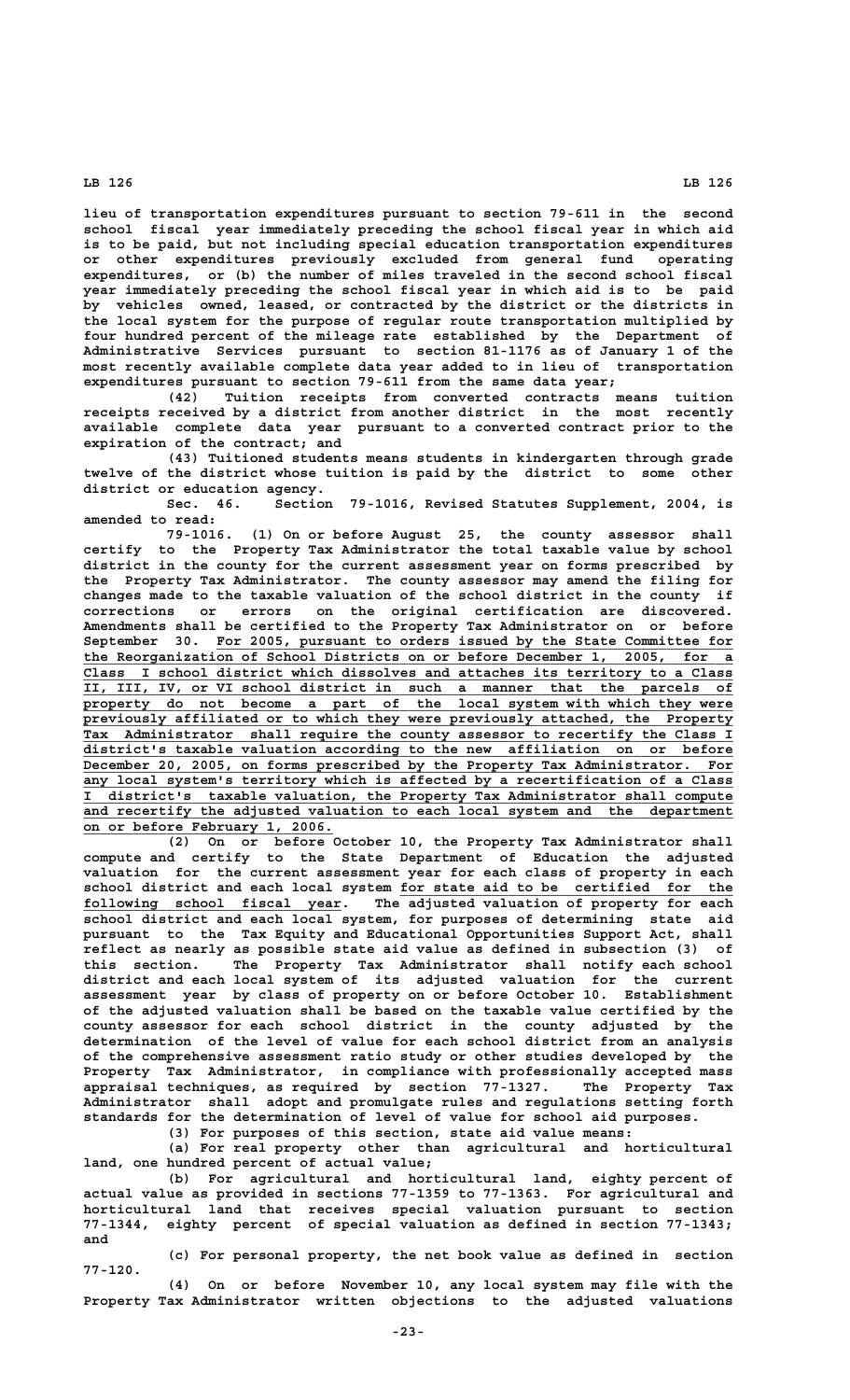**prepared by the Property Tax Administrator, stating the reasons why such adjusted valuations are not the valuations required by subsection (3) of this section. The Property Tax Administrator shall fix a time for a hearing. Either party shall be permitted to introduce any evidence in reference thereto. On or before January 1, the Property Tax Administrator shall enter a written order modifying or declining to modify, in whole or in part, the adjusted valuations and shall certify the order to the State Department of Education. Modification by the Property Tax Administrator shall be based upon the evidence introduced at hearing and shall not be limited to the modification requested in the written objections or at hearing. A copy of the written order shall be mailed to the local system within seven days after the date of the order. The written order of the Property Tax Administrator may be appealed within thirty days after the date of the order to the Tax Equalization and Review Commission in accordance with section 77-5013.**

**(5) On or before November 10, any local system or county official may file with the Property Tax Administrator a written request for a nonappealable correction of the adjusted valuation due to clerical error or, for agricultural and horticultural land, assessed value changes by reason of land qualified or disqualified for special use valuation pursuant to sections 77-1343 to 77-1348. For purposes of this subsection, clerical error means transposition of numbers, allocation of value to the wrong school district, mathematical error, and omitted value. On or before the following January 1, the Property Tax Administrator shall approve or deny the request and, if approved, certify the corrected adjusted valuations resulting from such action to the State Department of Education.**

**(6) On or before June 30 of the year following the certification of adjusted valuation pursuant to subsection (2) of this section, any local system or county official may file with the Property Tax Administrator a written request for a nonappealable correction of the adjusted valuation due to changes to the tax list that change the assessed value of taxable property. Upon the filing of the written request, the Property Tax Administrator shall require the county assessor to recertify the taxable valuation by school district in the county on forms prescribed by the Property Tax Administrator. The recertified valuation shall be the valuation that was certified on the tax list, pursuant to section 77-1613, increased or decreased by changes to the tax list that change the assessed value of taxable property in the school district in the county in the prior assessment year. On or before the following July 31, the Property Tax Administrator shall approve or deny the request and, if approved, certify the corrected adjusted valuations resulting from such action to the State Department of Education.**

**(7) No injunction shall be granted restraining the distribution of state aid based upon the adjusted valuations pursuant to this section.**

**(8) A school district whose state aid is to be calculated pursuant to subsection (5) of this section and whose state aid payment is postponed as a result of failure to calculate state aid pursuant to such subsection may apply to the state board for lump-sum payment of such postponed state aid. Such application may be for any amount up to one hundred percent of the postponed state aid. The state board may grant the entire amount applied for or any portion of such amount. The state board shall notify the Director of Administrative Services of the amount of funds to be paid in a lump sum and the reduced amount of the monthly payments. The Director of Administrative Services shall, at the time of the next state aid payment made pursuant to section 79-1022, draw a warrant for the lump-sum amount from appropriated funds and forward such warrant to the district.**

**Sec. 47. Section 79-1022, Revised Statutes Supplement, 2004, is amended to read:**

**79-1022.** (1) On or before  $\frac{m}{2}$   $\frac{2003}{2004}$   $\frac{March}{2006}$ , and on or **before February 1 for each year thereafter, the department shall determine the amounts to be distributed to each local system and each district pursuant to the Tax Equity and Educational Opportunities Support Act and shall certify the amounts to the Director of Administrative Services, the Auditor of Public Accounts, and each district. The amount to be distributed to each district from the amount certified for a local system shall be proportional based on the weighted formula students attributed to each district in the local system.** On or before June 15, 2003 March 1, 2006, and on or before February 1 for each **year thereafter, the department shall report the necessary funding level to the Governor, the Appropriations Committee of the Legislature, and the Education Committee of the Legislature. Certified state aid amounts shall be shown as budgeted non-property-tax receipts and deducted prior to calculating the property tax request in the district's general fund budget statement as provided to the Auditor of Public Accounts pursuant to section 79-1024.**

(2) Except as provided in subsection  $\{3\}$  of this section and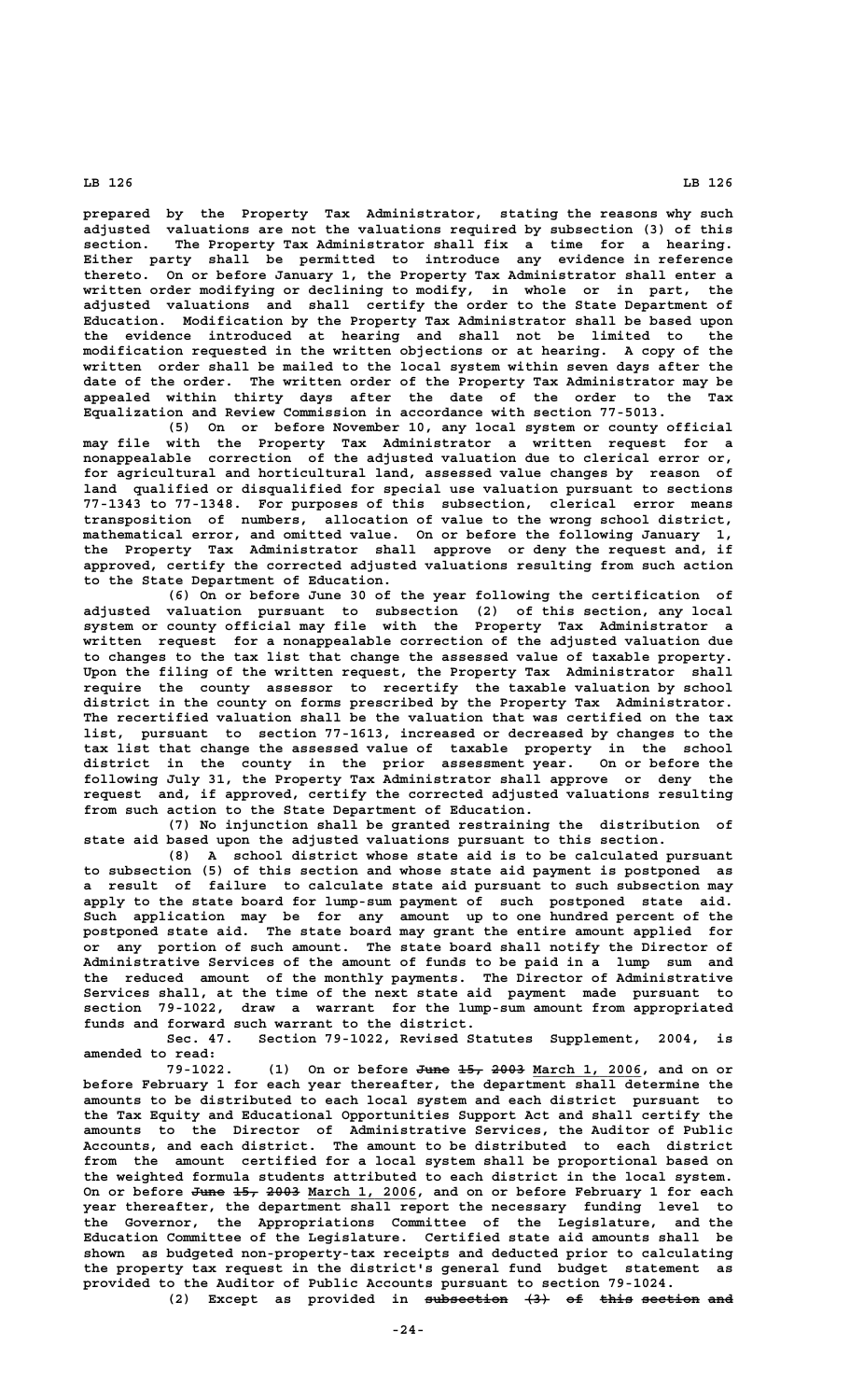**subsection (8) of section 79-1016 and section 79-1033, the amounts certified pursuant to subsection (1) of this section shall be distributed in ten as nearly as possible equal payments on the last business day of each month beginning in September of each ensuing school fiscal year and ending in June of the following year, except that when a school district is to receive a monthly payment of less than one thousand dollars, such payment shall be one lump-sum payment on the last business day of December during the ensuing school fiscal year.**

**(3) For school fiscal year 2002-03, except as provided in subsection ——— ——— —————— —————— ———— ———————— —————— —— ———————— —— —————————— (8) of section 79-1016 and section 79-1033, the amounts certified pursuant to ——— —— ——————— ——————— ——— ——————— ———————— ——— ——————— ————————— ———————— —**  $subsection$  (1) of this section shall be distributed according to the payment schedule in this subsection on the last business day of each month listed, except that when a school district is to receive ten thousand dollars or less, **such payment shall be one lump-sum payment on the last business day of ———— ——————— ————— —— ——— ———————— ——————— —— ——— ———— ———————— ——— —— December. The amount distributed each month shall be equal to the amount ————————— ——— —————— ——————————— ———— ————— ————— —— ————— —— ——— ————— certified pursuant to subsection (1) of this section multiplied by the ————————— ———————— —— —————————— ——— —— ———— ——————— —————————— —— —— applicable percentage, rounded to the nearest cent. The percentages are: —————————— ——————————— ——————— —— ——— ——————— ————— ——— ——————————— ————**

 $\overline{+a}$  For September, October, November, and December, seven and  **seven-tenths percent; ———————————— ————————**

 $\{b\}$  For January, February, March, and April, ten percent, and

 $\{e\}$  For May and June, fourteen and six-tenths percent. **Sec. 48. Section 79-1026, Reissue Revised Statutes of Nebraska, is amended to read:**

79-1026. On or before <del>June 15, 2003</del> March 1, 2006, and on or before **February 1 for each year thereafter, the department shall determine and certify to each Class II, III, IV, V, or VI district an applicable allowable growth rate carried out at least four decimal places for each local system as follows:**

**(1) The department shall establish a target budget level range of general fund operating expenditure levels for each school fiscal year for each local system which shall begin at twenty percent less than the local system's formula need and end at the local system's formula need. The beginning point of the range shall be assigned a number equal to the maximum allowable growth rate established in section 79-1025, and the end point of the range shall be assigned a number equal to the basic allowable growth rate as prescribed in such section such that the lower end of the range shall be assigned the maximum allowable growth rate and the higher end of the range shall be assigned the basic allowable growth rate; and**

**(2) For each school fiscal year, each local system's general fund operating expenditures shall be compared to its target budget level along the range described in subdivision (1) of this section to arrive at an applicable allowable growth rate as follows: If each local system's general fund operating expenditures fall below the lower end of the range, such applicable allowable growth rate shall be the maximum growth rate identified in section 79-1025. If each local system's general fund operating expenditures are greater than the higher end of the range, the local system's allowable growth rate shall be the basic allowable growth rate identified in such section. If each local system's general fund operating expenditures fall between the lower end and the higher end of the range, the department shall use a linear interpolation calculation between the end points of the range to arrive at the applicable allowable growth rate for the local system.**

**Sec. 49. Section 79-1027, Reissue Revised Statutes of Nebraska, is amended to read:**

**79-1027. No district shall adopt a budget, which includes total requirements of depreciation funds, necessary employee benefit fund cash reserves, and necessary general fund cash reserves, exceeding the applicable allowable reserve percentages of total general fund budget of expenditures as specified in the schedule set forth in this section.**

| Average daily       | Allowable  |
|---------------------|------------|
| membership of       | reserve    |
| district            | percentage |
| 0 - 471             | 45         |
| $471.01 - 3,044$    | 35         |
| $3,044.01 - 10,000$ | 25         |
| 10,000.01 and over  | 20         |
|                     |            |

On or before February 5, 2003 March 1, 2006, and on or before **February 1 each year thereafter, the department shall determine and certify each district's applicable allowable reserve percentage.**

**Each district with combined necessary general fund cash reserves, total requirements of depreciation funds, and necessary employee benefit fund cash reserves less than the applicable allowable reserve percentage specified in this section may, notwithstanding the district's applicable allowable**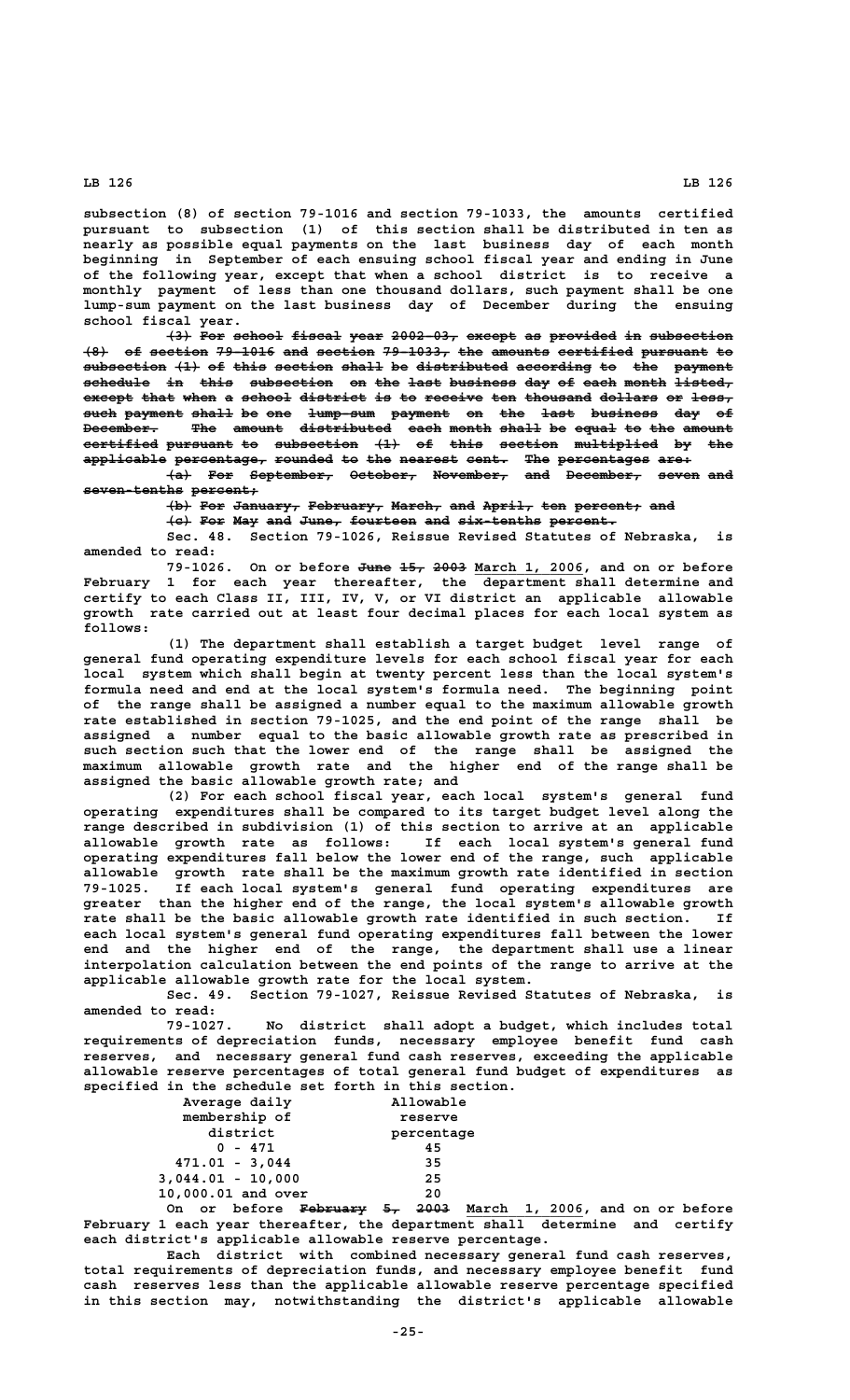**growth rate, increase its necessary general fund cash reserves such that the total necessary general fund cash reserves, total requirements of depreciation funds, and necessary employee benefit fund cash reserves do not exceed such applicable allowable reserve percentage.**

**Sec. 50. Section 79-1028, Revised Statutes Supplement, 2004, is amended to read:**

**79-1028. (1) A Class II, III, IV, V, or VI school district may exceed the local system's applicable allowable growth rate for (a) expenditures in support of a service which is the subject of an agreement or a modification of an existing agreement whether operated by one of the parties to the agreement or an independent joint entity or joint public agency, (b) expenditures to pay for repairs to infrastructure damaged by a natural disaster which is declared a disaster emergency pursuant to the Emergency Management Act, (c) expenditures to pay for judgments, except judgments or orders from the Commission of Industrial Relations, obtained against a school district which require or obligate a school district to pay such judgment, to the extent such judgment is not paid by liability insurance coverage of a school district, (d) expenditures to pay for sums agreed to be paid by a school district to certificated employees in exchange for a voluntary termination of employment, or (e) expenditures to pay for lease-purchase contracts approved on or after July 1, 1997, and before July 1, 1998, to the extent the lease payments were not budgeted expenditures for fiscal year 1997-98.**

**(2) A Class II, III, IV, V, or VI district may exceed its applicable allowable growth rate by a specific dollar amount if the district projects an increase in formula students in the district over the current school year greater than twenty-five students or greater than those listed in the schedule provided in this subsection, whichever is less. Districts shall project increases in formula students on forms prescribed by the department. The department shall approve, deny, or modify the projected increases.**

| Average daily     | Projected increase  |
|-------------------|---------------------|
| membership of     | of formula students |
| district          | by percentage       |
| $0 - 50$          | 10                  |
| $50.01 - 250$     | 5                   |
| $250.01 - 1,000$  | 3                   |
| 1,000.01 and over |                     |

**The department shall compute the district's estimated allowable budget per pupil using the budgeted general fund expenditures found on the budget statement for the current school year divided by the number of formula students in the current school year and multiplied by the district's applicable allowable growth rate. The resulting allowable budget per pupil shall be multiplied by the projected formula students to arrive at the estimated budget needs for the ensuing year. The department shall allow the district to increase its general fund budget of expenditures for the ensuing school year by the amount necessary to fund the estimated budget needs of the district as computed pursuant to this subsection. On or before July 1, the department shall make available to districts which have been allowed additional growth pursuant to this subsection the necessary document to recalculate the actual formula students of such district. Such document shall be filed with the department under subsection (1) of section 79-1024.**

**(3) A Class II, III, IV, V, or VI district may exceed its applicable allowable growth rate by a specific dollar amount if construction, expansion, or alteration of district buildings will cause an increase in building operation and maintenance costs of at least five percent. The department shall document the projected increase in building operation and maintenance costs and may allow a Class II, III, IV, V, or VI district to exceed the local system's applicable allowable growth rate by the amount necessary to fund such increased costs. The department shall compute the actual increased costs for the school year and shall notify the district on or before July 1 of the recovery of the additional growth pursuant to this subsection.**

**(4) A Class II, III, IV, V, or VI district may exceed its applicable allowable growth rate by a specific dollar amount if the district demonstrates to the satisfaction of the department that it will exceed its applicable allowable growth rate as a result of costs pursuant to the Retirement Incentive Plan authorized in section 79-855 or the Staff Development Assistance authorized in section 79-856. The department shall compute the amount by which the increased cost of such program or programs exceeds the district's applicable allowable growth rate and shall allow the district to increase its general fund expenditures by such amount for that fiscal year.**

**(5) A Class II, III, IV, or V district may exceed its applicable allowable growth rate by the specific dollar amount of incentive payments or**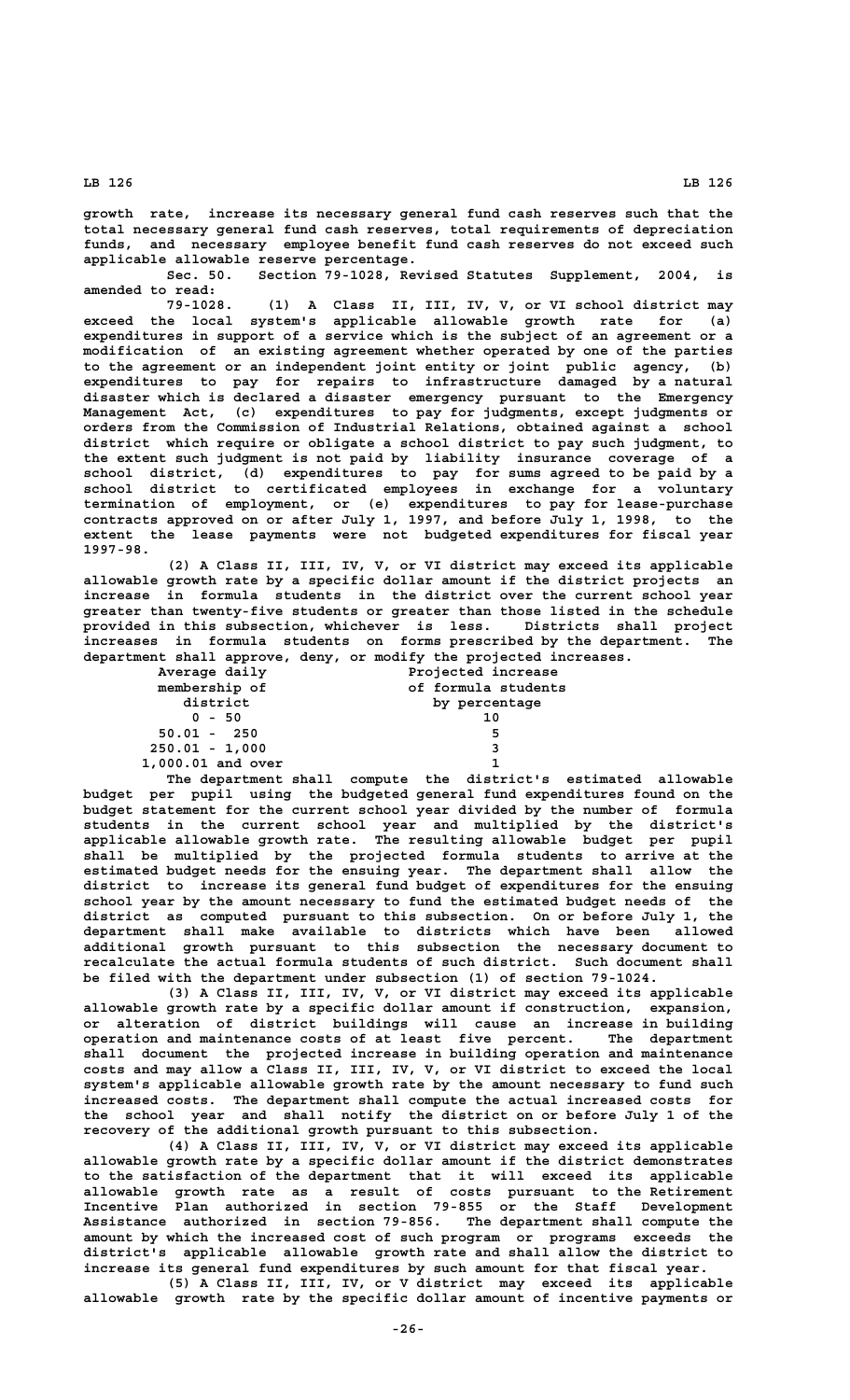**base fiscal year incentive payments to be received in such school fiscal year pursuant to section 79-1011.**

 **\_\_\_\_\_\_\_\_\_\_\_\_\_\_\_\_\_\_\_\_\_\_\_\_\_\_\_\_\_\_\_\_\_\_\_\_\_\_\_\_\_\_\_\_\_\_\_\_\_\_\_\_\_\_\_\_\_\_\_\_\_\_\_\_\_\_\_\_ (6) For school fiscal year 2006-07, a Class II or III school \_\_\_\_\_\_\_\_\_\_\_\_\_\_\_\_\_\_\_\_\_\_\_\_\_\_\_\_\_\_\_\_\_\_\_\_\_\_\_\_\_\_\_\_\_\_\_\_\_\_\_\_\_\_\_\_\_\_\_\_\_\_\_\_\_\_\_\_\_\_\_\_\_\_\_\_\_\_ district that has been exempt from the transportation requirements of \_\_\_\_\_\_\_\_\_\_\_\_\_\_\_\_\_\_\_\_\_\_\_\_\_\_\_\_\_\_\_\_\_\_\_\_\_\_\_\_\_\_\_\_\_\_\_\_\_\_\_\_\_\_\_\_\_\_\_\_\_\_\_\_\_\_\_\_\_\_\_\_\_\_\_\_\_\_ subdivision (1)(c) of section 79-611 due to the school district's status as a \_\_\_\_\_\_\_\_\_\_\_\_\_\_\_\_\_\_\_\_\_\_\_\_\_\_\_\_\_\_\_\_\_\_\_\_\_\_\_\_\_\_\_\_\_\_\_\_\_\_\_\_\_\_\_\_\_\_\_\_\_\_\_\_\_\_\_\_\_\_\_\_\_\_\_\_\_\_ Class VI school district in a prior school fiscal year may exceed its \_\_\_\_\_\_\_\_\_\_\_\_\_\_\_\_\_\_\_\_\_\_\_\_\_\_\_\_\_\_\_\_\_\_\_\_\_\_\_\_\_\_\_\_\_\_\_\_\_\_\_\_\_\_\_\_\_\_\_\_\_\_\_\_\_\_\_\_\_\_\_\_\_\_\_\_\_\_ applicable allowable growth rate by an amount equal to anticipated \_\_\_\_\_\_\_\_\_\_\_\_\_\_\_\_\_\_\_\_\_\_\_\_\_\_\_\_\_\_\_\_\_\_\_\_\_\_\_\_\_\_\_\_\_\_\_\_\_\_\_\_\_\_\_\_\_\_\_\_\_\_\_\_\_\_\_\_\_\_\_\_\_\_\_\_\_\_ transportation expenditures necessary to meet new transportation requirements. \_\_\_\_\_\_\_\_\_\_\_\_\_\_\_\_\_\_\_\_\_\_\_\_\_\_\_\_\_\_\_\_\_\_\_\_\_\_\_\_\_\_\_\_\_\_\_\_\_\_\_\_\_\_\_\_\_\_\_\_\_\_\_\_\_\_\_\_\_\_\_\_\_\_\_\_\_\_ The department shall approve, deny, or modify the anticipated transportation \_\_\_\_\_\_\_\_\_\_\_\_\_\_\_\_\_\_\_\_\_\_\_\_\_\_\_\_\_\_\_\_\_\_\_\_\_\_\_\_\_\_\_\_\_\_\_\_\_\_\_\_\_\_\_\_\_\_\_\_\_\_\_\_\_\_\_\_\_\_\_\_\_\_\_\_\_\_ expenditures. The department shall compute the actual transportation \_\_\_\_\_\_\_\_\_\_\_\_\_\_\_\_\_\_\_\_\_\_\_\_\_\_\_\_\_\_\_\_\_\_\_\_\_\_\_\_\_\_\_\_\_\_\_\_\_\_\_\_\_\_\_\_\_\_\_\_\_\_\_\_\_\_\_\_\_\_\_\_\_\_\_\_\_\_ expenditures necessary to meet new transportation requirements for school \_\_\_\_\_\_\_\_\_\_\_\_\_\_\_\_\_\_\_\_\_\_\_\_\_\_\_\_\_\_\_\_\_\_\_\_\_\_\_\_\_\_\_\_\_\_\_\_\_\_\_\_\_\_\_\_\_\_\_\_\_\_\_\_\_\_\_\_\_\_\_\_\_\_\_\_\_\_ fiscal year 2006-07 and shall, if needed, modify the local system's applicable \_\_\_\_\_\_\_\_\_\_\_\_\_\_\_\_\_\_\_\_\_\_\_\_\_\_\_\_\_\_\_\_\_\_\_\_\_\_\_\_\_\_\_\_\_\_\_\_\_\_\_\_\_\_\_\_\_ allowable growth rate for the ensuing school fiscal year.**

**Sec. 51. Section 79-1031.01, Reissue Revised Statutes of Nebraska, is amended to read:**

**79-1031.01. The Appropriations Committee of the Legislature shall annually include the amount necessary to fund the state aid certified to** school districts on or before <del>May 1, 2002</del> March 1, 2006, and on or before **February 1 for each ensuing school year thereafter in its recommendations to the Legislature to carry out the requirements of the Tax Equity and Educational Opportunities Support Act.**

**Sec. 52. Section 79-1083.02, Reissue Revised Statutes of Nebraska, is amended to read:**

 **\_\_\_\_\_\_\_\_\_\_\_\_\_\_\_\_\_\_\_\_\_\_\_\_\_\_\_\_\_\_\_\_\_\_\_\_\_\_\_\_\_\_\_\_\_\_\_\_\_\_\_\_\_\_\_ 79-1083.02. For school fiscal years prior to school fiscal year 2006-07: On or before February 5, 2003, and on or before February 1 of each \_\_\_\_\_\_\_\_ ———————— —— ————— ——— —— —— ——————** Year<sub>1</sub>  $\overline{\text{thereetter}}$  the State Department of Education shall designate a primary **high school district for each Class I school district for the following school fiscal year. The primary high school district shall be the one Class II, III, IV, V, or VI school district or the unified system with which the greatest share of the Class I district's assessed valuation is affiliated or of which such share is a part for the school fiscal year immediately preceding the school fiscal year for which the primary high school district determination is made. The department shall certify to all school districts and all county clerks the primary high school district for each Class I district.**

**Sec. 53. Section 79-1083.03, Reissue Revised Statutes of Nebraska, is amended to read:**

 **\_\_\_\_\_\_\_\_\_\_\_\_\_\_\_\_\_\_\_\_\_\_\_\_\_\_\_\_\_\_\_\_\_\_\_\_\_\_\_\_\_\_\_\_\_\_\_\_\_\_\_\_\_\_\_ 79-1083.03. For school fiscal years prior to school fiscal year 2006-07: \_\_\_\_\_\_\_\_**

**(1)(a) If the primary high school district designated pursuant to section 79-1083.02 is a Class VI district, the Class I district's total allowable general fund budget of expenditures minus the special education budget of expenditures shall be determined by the school board of such Class** VI district and shall be certified to the Class I district on or before June **24, 2003, and on or before March 1 each year thereafter for the following ——— ————— ——— —— —— —————— ———— ———— ————————— school fiscal year<u>; and</u>**  $\div$  (b) The Class

**(b) The Class VI primary high school district shall certify the total allowable general fund budget of expenditures minus the special education budget of expenditures for the Class I district to the State Department of Education on or before August 1, 2003, and on or before April —————— —— ————— ——— —— —— ——————** 20<sub>*j*</sub> each year thereafter.

**(2) If the primary high school district is not a Class VI district, the Class I district's total allowable general fund budget of expenditures minus the special education budget of expenditures shall be determined by the** department as follows and certified on or before June 15, 2003, and on or before February 1 each year thereafter, for the following school fiscal year:

**(a) The total allowable general fund budget of expenditures minus the special education budget of expenditures for the Class I district in the school fiscal year immediately preceding the school fiscal year for which the budget is prepared shall be divided by the formula students in the Class I district as defined in section 79-1003, and the result shall be increased by the applicable allowable growth rate for the primary high school district's local system for the ensuing school fiscal year calculated pursuant to section 79-1026 as determined on or before June 15, 2003, and on or before February 1 ———— ——— ————— ——— —— —— ————— each year thereafter, of the school fiscal year immediately preceding the school fiscal year for which the budget is prepared;**

**(b) The total allowable general fund budget of expenditures minus the special education budget of expenditures for the primary high school district in the school fiscal year immediately preceding the school fiscal year for which the budget is prepared shall be divided by the formula students as defined in section 79-1003 in the primary high school district weighted by the grade weighting factors contained in subdivision (1)(a) of section 79-1007.01, and the result shall be multiplied by the kindergarten through**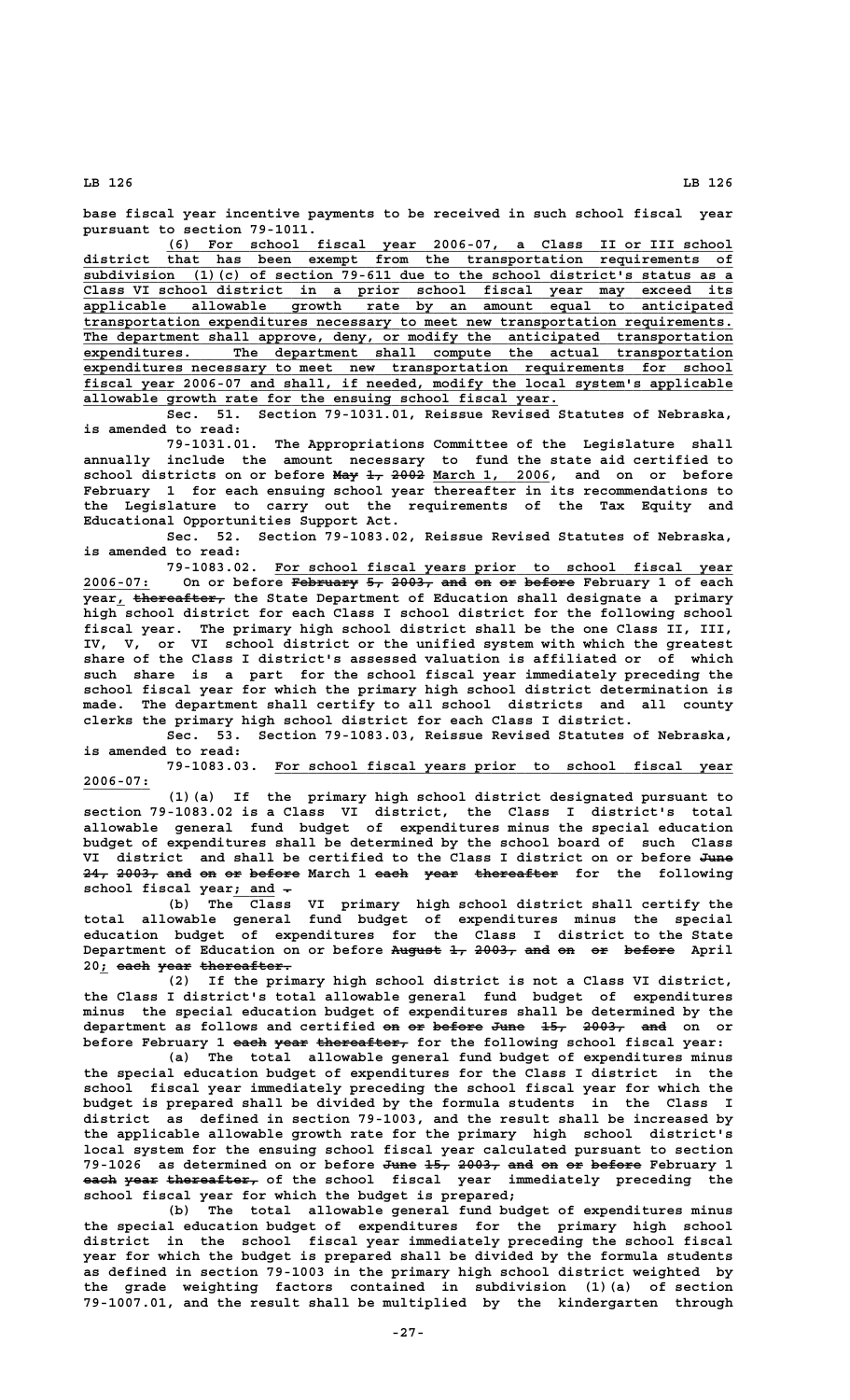**grade eight formula students as defined in section 79-1003 weighted by the grade weighting factors contained in subdivision (1)(a) of section 79-1007.01 to calculate the total allowable general fund budget of expenditures minus the special education budget of expenditures for kindergarten through grade eight in the primary high school district. The total allowable general fund budget of expenditures minus the special education budget of expenditures for kindergarten through grade eight shall be divided by the kindergarten through grade eight formula students without weighting. The result shall be increased by the applicable allowable growth rate for the primary high school district's local system for the ensuing school fiscal year calculated pursuant to section** 79-1026 as determined on or before <del>June 15, 2003, and on or before</del> February 1 **each year thereafter, of the school fiscal year immediately preceding the ———— ———— —————————— school fiscal year for which the budget is prepared;**

**(c) The amounts calculated in subdivisions (2)(a) and (2)(b) of this section shall be summed and the result divided by two to arrive at the total allowable general fund budget of expenditures minus the special education budget of expenditures per formula student for the Class I district; and**

**(d) The total allowable general fund budget of expenditures minus the special education budget of expenditures per formula student for the Class I district shall be multiplied by the formula students as defined in section 79-1003 for the Class I district as used by the department for certification of the ensuing school fiscal year's state aid, and the result shall be the total allowable general fund budget of expenditures minus the special education budget of expenditures for the Class I district for the ensuing** school fiscal year except as provided in subsection subdivision (3) of this  $\begin{align} \text{section}_{\underline{\textit{i}}} &\div \\ \text{(3) (a)} \end{align}$ 

The school board of the Class I district may, on or before **July 1, 2003, and on or before March 10, each year thereafter, submit a ———— —— ————— ——— —— —— —————— \_ ———— ———— —————————— request to exceed the total allowable general fund budget of expenditures minus the special education budget of expenditures to all the school boards of the high school district or districts with which the Class I district is affiliated or of which it is a part. For Class I districts to exceed the total allowable general fund budget of expenditures minus the special education budget of expenditures, the total general fund budget of expenditures request shall be approved by high school districts, including the primary high school district, such that the portions of the Class I district that are affiliated with or part of the approving high school districts comprise at least two-thirds of the assessed valuation of the Class I district. Such request shall specify the total general fund budget of expenditures, broken down by expenditures for special education, for regular education, and for special grant funds as defined in section 79-1003, for** which the Class I district seeks authority; and  $\overline{ }$ 

> **(b) The high school district shall approve or deny the request on or** before <del>July 15, 2003, and on or before</del> April 10 <del>each year thereafter</del> following **the receipt of such request and shall forward written notification to the Class I district of approval or denial. A request for additional budget authority shall be considered approved if (i) no action is taken by the high school district or (ii) the high school district fails to send written notification to the Class I district of the denial of a request for additional** budget authority<sub>i</sub> -

> **(4) The school board of a Class I district may, after October 15 of each year, amend the general fund budget of expenditures (a) by increasing the special education budget of expenditures, (b) for any special grant funds as defined in section 79-1003 received any time during a school fiscal year, or (c) for current fiscal year expenditures the board deems essential if the expenditures could not reasonably have been anticipated at the time the budget for the current year was adopted. A copy of the revised budget shall be filed** pursuant to subsection (4) of section 13-511 and section 79-1024 $\frac{i}{r}$ .

> **(5) All Class I districts shall certify the items required by subsection (1) of section 13-508 to all of their high school districts on or \_\_\_\_\_ — before August 1; and .**

> **(6) All primary high school districts shall certify to the department and all other affected districts, on or before August 1, 2003, and —————— —— ————— —— on or before April 20, each year thereafter, the approved total general fund budget of expenditures for a Class I district when the Class I district has requested to exceed its certified budget authority and the request has been approved.**

> **Sec. 54. Sections 8, 42, 50, and 55 of this act become operative on June 15, 2006. The other sections of this act become operative on their effective date.**

> **Sec. 55. Original sections 79-102 and 79-611, Reissue Revised Statutes of Nebraska, and section 79-1028, Revised Statutes Supplement, 2004,**